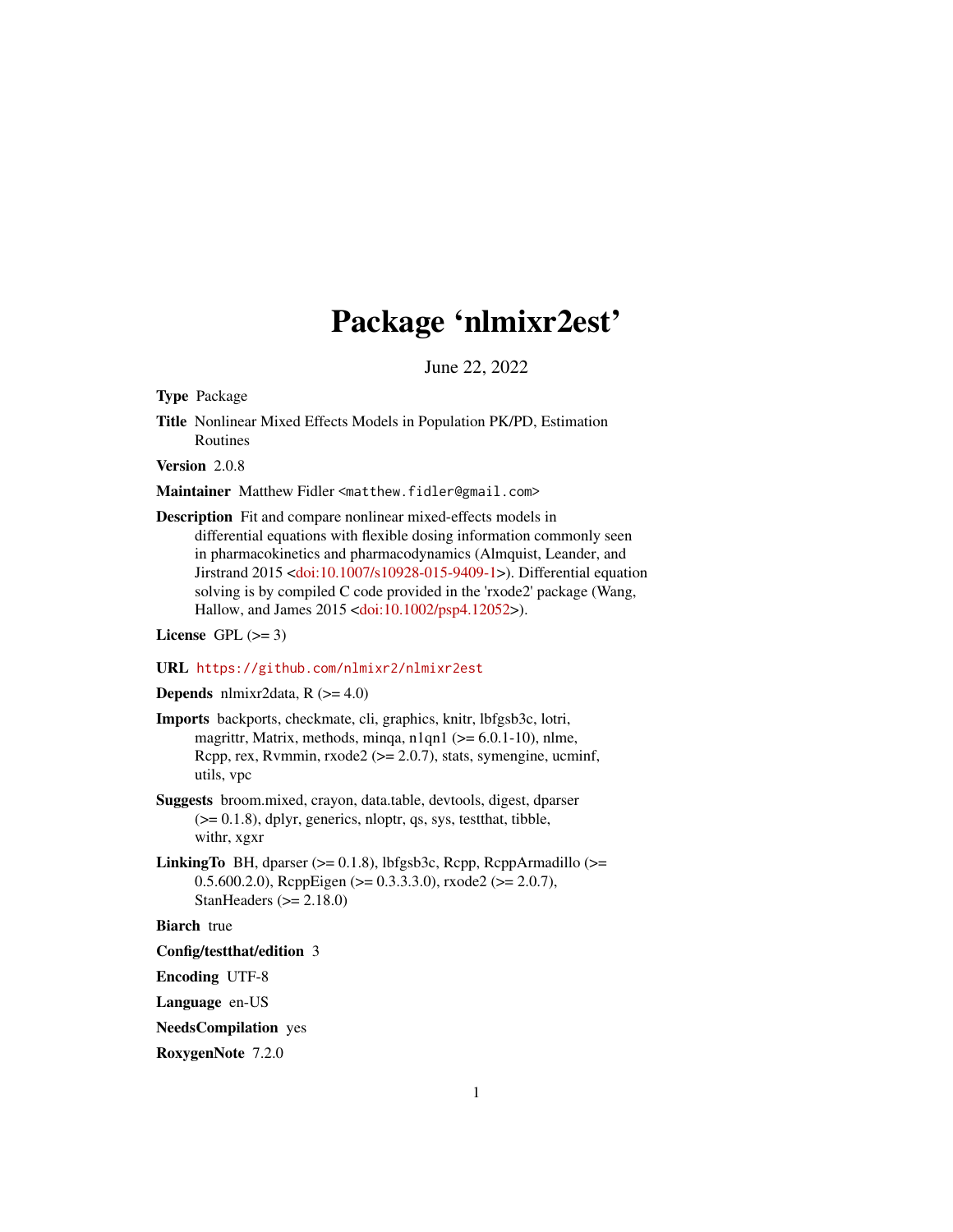Author Matthew Fidler [aut, cre] (<<https://orcid.org/0000-0001-8538-6691>>), Yuan Xiong [aut], Rik Schoemaker [aut] (<<https://orcid.org/0000-0002-7538-3005>>), Justin Wilkins [aut] (<<https://orcid.org/0000-0002-7099-9396>>), Wenping Wang [aut], Robert Leary [ctb], Mason McComb [ctb] (<<https://orcid.org/0000-0001-9871-8616>>), Vipul Mann [aut], Mirjam Trame [ctb], Mahmoud Abdelwahab [ctb], Teun Post [ctb], Richard Hooijmaijers [aut], Hadley Wickham [ctb], Dirk Eddelbuettel [cph], Johannes Pfeifer [ctb], Robert B. Schnabel [ctb], Elizabeth Eskow [ctb], Emmanuelle Comets [ctb], Audrey Lavenu [ctb], Marc Lavielle [ctb], David Ardia [cph], Katharine Mullen [cph], Ben Goodrich [ctb]

Repository CRAN

Date/Publication 2022-06-22 08:00:02 UTC

# R topics documented:

| 3                                                                                                                         |
|---------------------------------------------------------------------------------------------------------------------------|
| 5                                                                                                                         |
| 6                                                                                                                         |
| 8                                                                                                                         |
| 8<br>$assertNlmixFitData \dots \dots \dots \dots \dots \dots \dots \dots \dots \dots \dots \dots \dots \dots \dots \dots$ |
| 9                                                                                                                         |
| 10                                                                                                                        |
| 11                                                                                                                        |
| 21                                                                                                                        |
| 22                                                                                                                        |
| -34                                                                                                                       |
| -34                                                                                                                       |
| -35                                                                                                                       |
| 36                                                                                                                        |
| 38                                                                                                                        |
| 40                                                                                                                        |
| 42                                                                                                                        |
| 42                                                                                                                        |
| 47                                                                                                                        |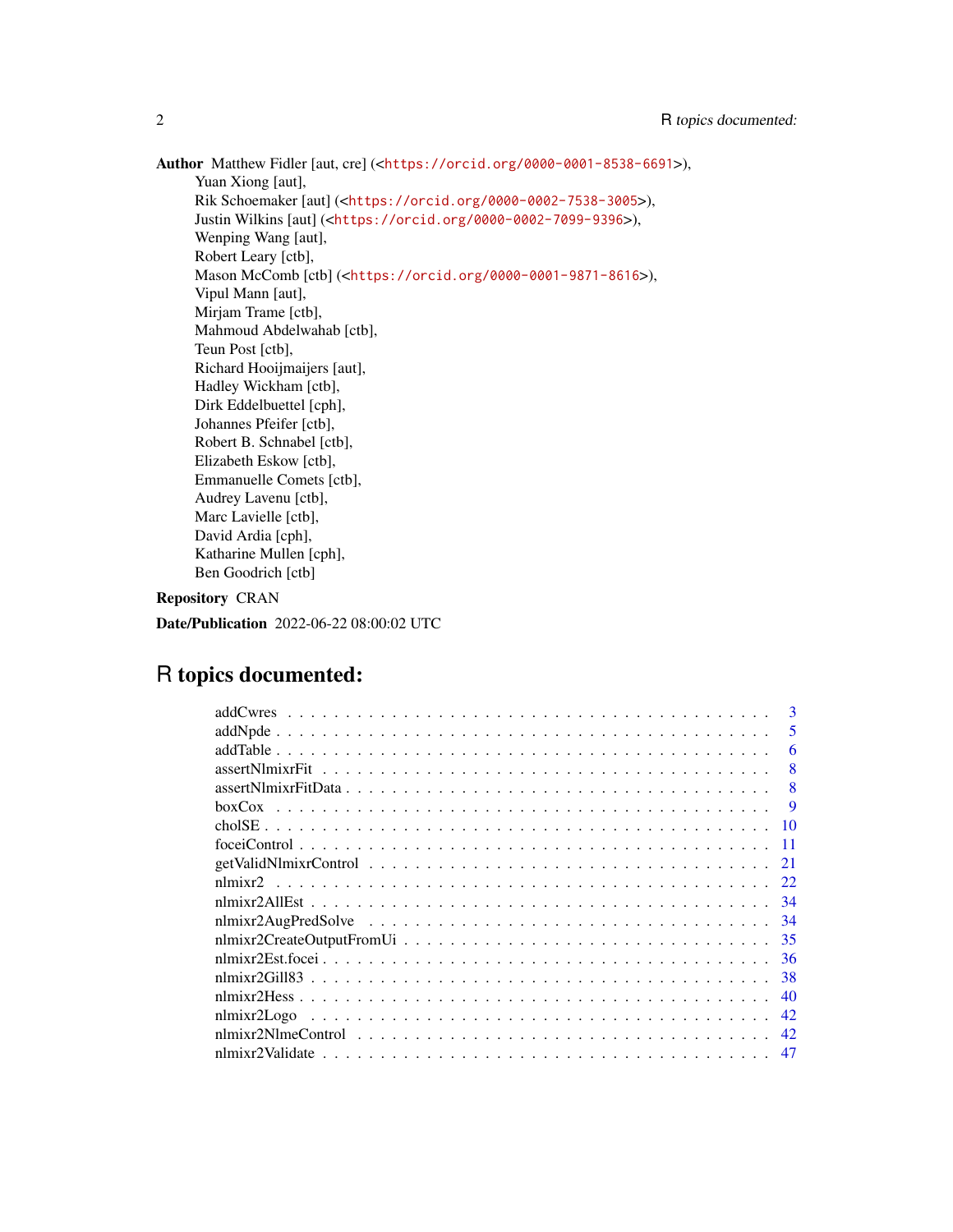<span id="page-2-0"></span>

| Index | 71 |
|-------|----|
|       |    |

addCwres *Add CWRES*

# Description

This returns a new fit object with CWRES attached

# Usage

```
addCwres(fit, focei = TRUE, updateObject = TRUE, envir = parent.frame(1))
```
# Arguments

| fit          | nlmixr2 fit without WRES/CWRES                                                                                 |
|--------------|----------------------------------------------------------------------------------------------------------------|
| focei        | Boolean indicating if the focei objective function is added. If not the foce ob-<br>jective function is added. |
| updateObject | Boolean indicating if the original fit object should be updated. By default this is<br>true.                   |
| envir        | Environment that should be checked for object to update. By default this is the<br>global environment.         |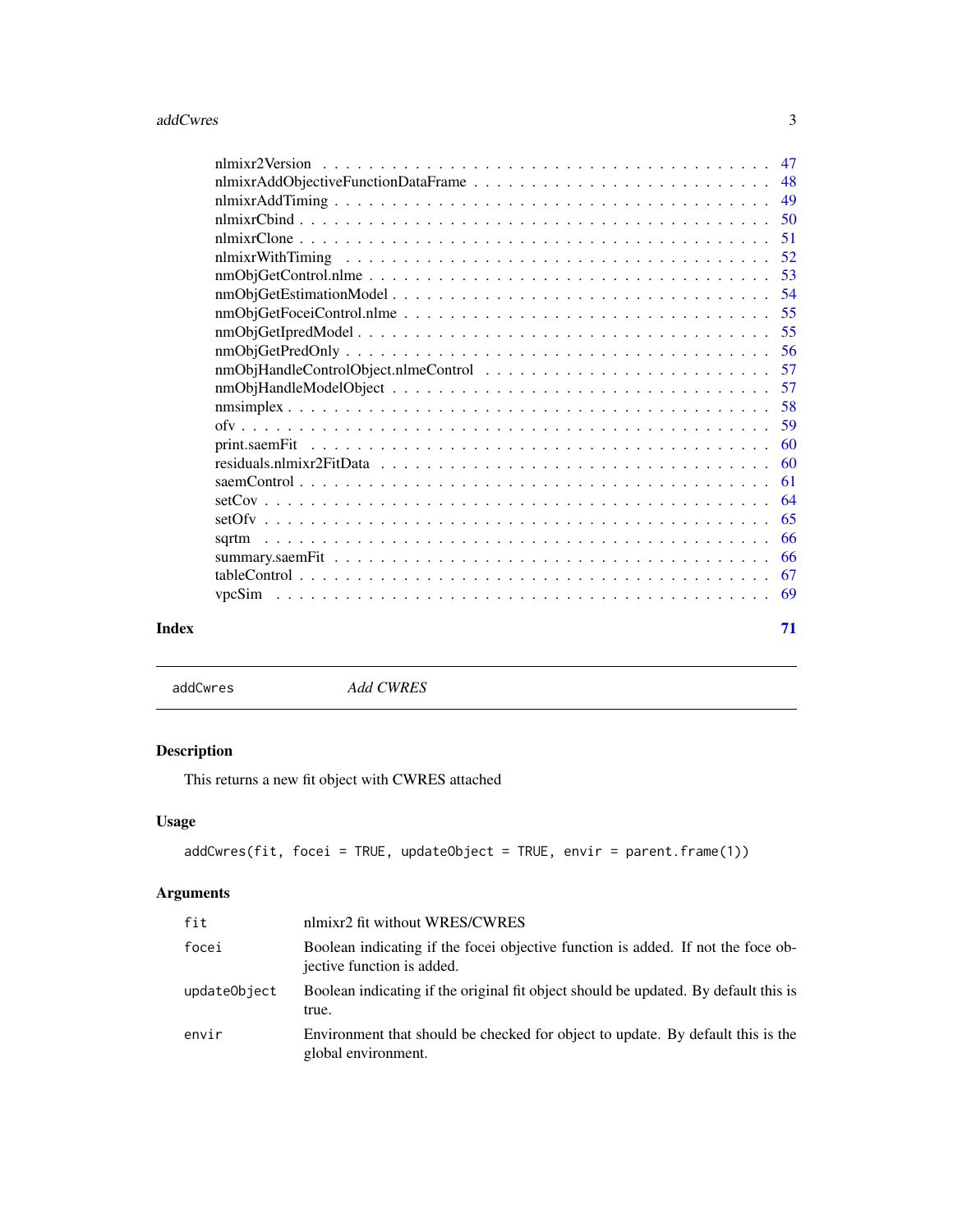#### Value

fit with CWRES

#### Author(s)

Matthew L. Fidler

# Examples

}

```
one.cmt <- function() {
  ini({
    ## You may label each parameter with a comment
    tka <- 0.45 # Log Ka
    tcl \leftarrow log(c(0, 2.7, 100)) # Log Cl
    ## This works with interactive models
    ## You may also label the preceding line with label("label text")
    tv <- 3.45; label("log V")
    ## the label("Label name") works with all models
    eta.ka ~ 0.6
    eta.cl ~ 0.3
    eta.v ~ 0.1
    add.sd <- 0.7
  })
  model({
    ka <- exp(tka + eta.ka)
   cl <- exp(tcl + eta.cl)
    v \leq -\exp(tv + \text{eta.v})linCmt() ~ ~ add(add.sd)})
}
f <- try(nlmixr2(one.cmt, theo_sd, "saem"))
print(f)
# even though you may have forgotten to add the cwres, you can add it to the data.frame:
if (!inherits(f, "try-error")) {
  f <- try(addCwres(f))
  print(f)
```
# Note this also adds the FOCEi objective function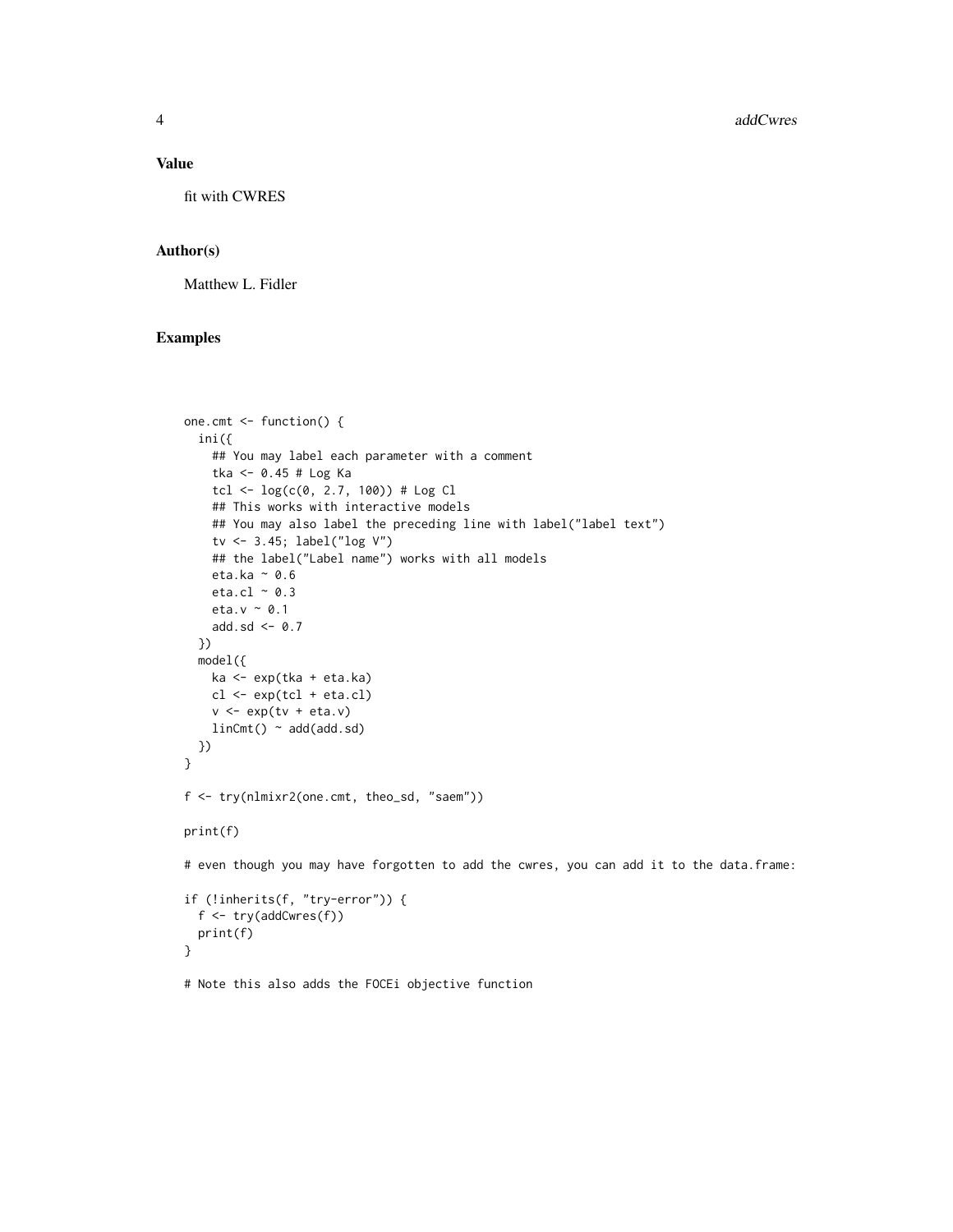<span id="page-4-0"></span>

# Description

NPDE calculation for nlmixr2

# Usage

```
addNpde(
  object,
  updateObject = TRUE,table = tableControl(),
  ...,
  envir = parent.frame(1)
\mathcal{L}
```
# Arguments

| object       | nlmixr2 fit object                                                                                     |
|--------------|--------------------------------------------------------------------------------------------------------|
| updateObject | Boolean indicating if original object should be updated. By default this is TRUE.                      |
| table        | 'tableControl()' list of options                                                                       |
| $\cdot$      | Other ignored parameters.                                                                              |
| envir        | Environment that should be checked for object to update. By default this is the<br>global environment. |

# Value

New nlmixr2 fit object

#### Author(s)

Matthew L. Fidler

# Examples

```
one.cmt <- function() {
  ini({
    ## You may label each parameter with a comment
   tka <- 0.45 # Log Ka
   tcl <- log(c(0, 2.7, 100)) # Log Cl
   ## This works with interactive models
   ## You may also label the preceding line with label("label text")
   tv <- 3.45; label("log V")
```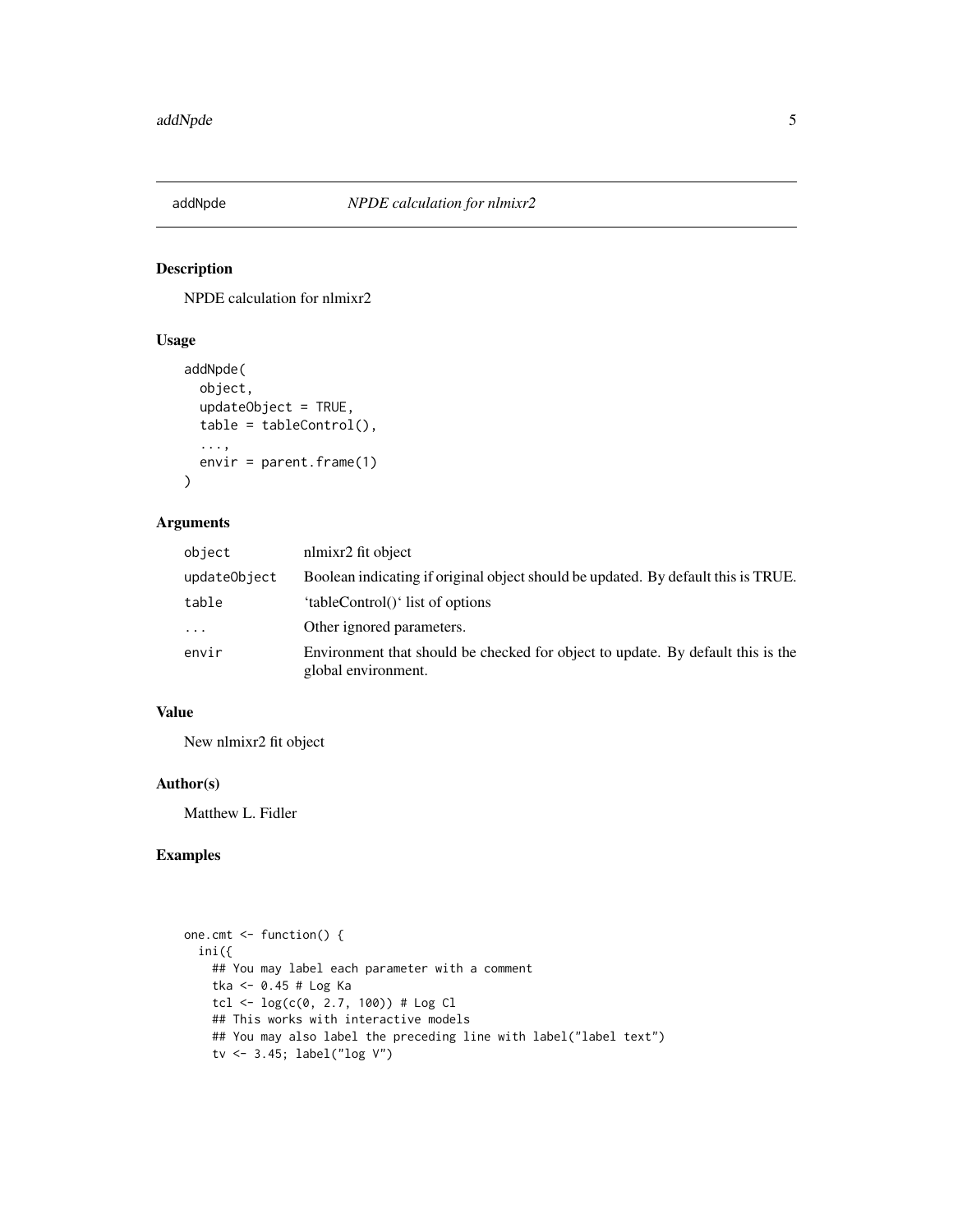```
## the label("Label name") works with all models
    eta.ka ~ 0.6
    eta.cl \sim 0.3
    eta.v \sim 0.1
    add.sd <- 0.7
  })
  model({
    ka <- exp(tka + eta.ka)
    cl <- exp(tcl + eta.cl)
    v \leftarrow \exp(tv + eta.v)linCmt() ~ ~ add(add.sd)})
}
f <- nlmixr2(one.cmt, theo_sd, "saem")
# even though you may have forgotten to add the NPDE, you can add it to the data.frame:
f \leftarrow addNpde(f)
```
addTable *Add table information to nlmixr2 fit object without tables*

# Description

Add table information to nlmixr2 fit object without tables

# Usage

```
addTable(
  object,
  updateObject = FALSE,
  data = object$dataSav,
  thetaEtaParameters = object$foceiThetaEtaParameters,
  table = tableControl(),
  keep = NULL,
  drop = NULL,
  envir = parent.frame(1)
)
```
# Arguments

| object             | nlmixr2 family of objects         |  |
|--------------------|-----------------------------------|--|
| updateObject       | Update the object (default FALSE) |  |
| data               | Saved data from                   |  |
| thetaEtaParameters |                                   |  |
|                    | Internal theta/eta parameters     |  |

<span id="page-5-0"></span>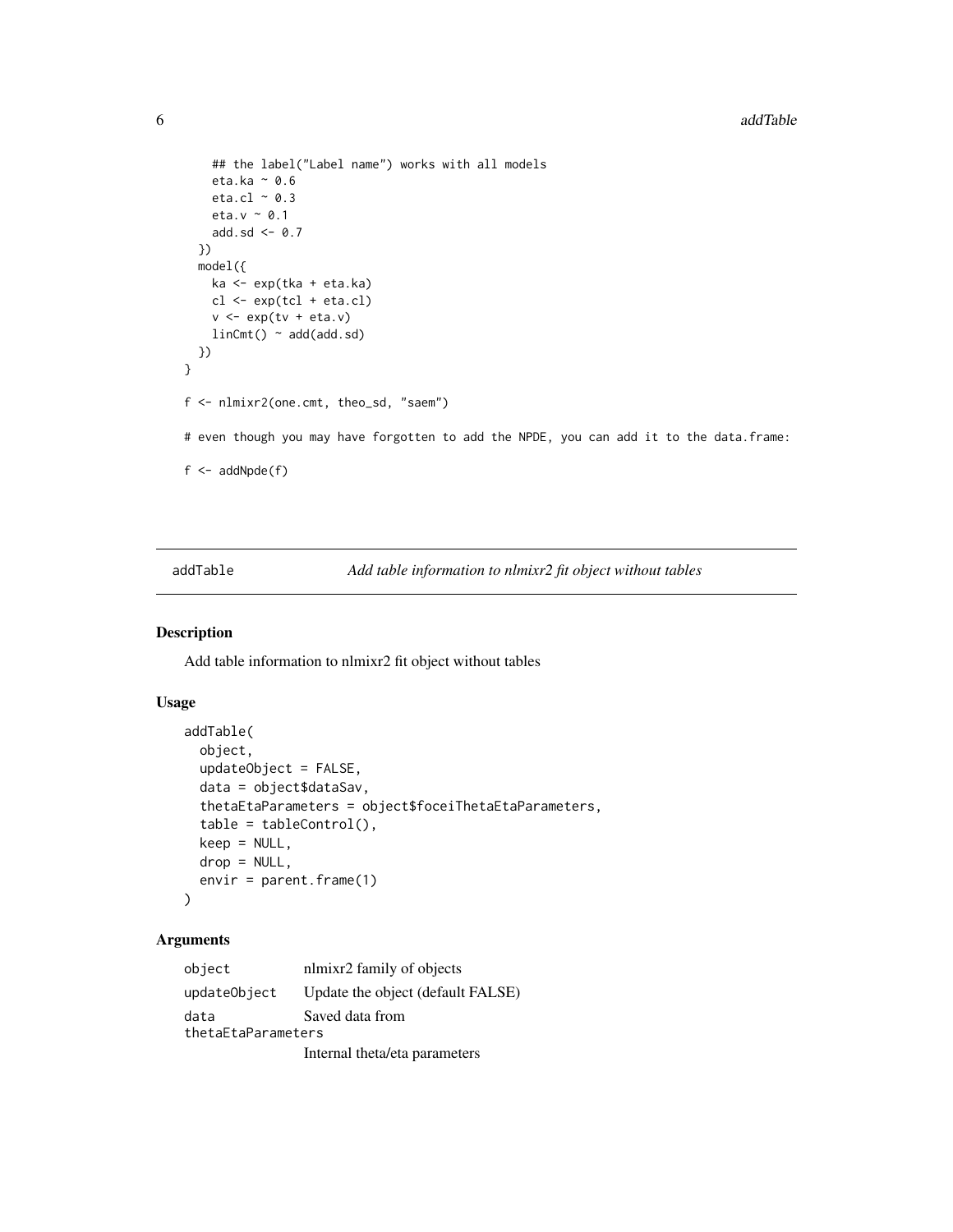#### addTable 7 and 7 and 7 and 7 and 7 and 7 and 7 and 7 and 7 and 7 and 7 and 7 and 7 and 7 and 7 and 7 and 7 and 7 and 7 and 7 and 7 and 7 and 7 and 7 and 7 and 7 and 7 and 7 and 7 and 7 and 7 and 7 and 7 and 7 and 7 and 7 a

| table | a 'tableControl()' list of options        |
|-------|-------------------------------------------|
| keep  | Character Vector of items to keep         |
| drop  | Character Vector of items to drop or NULL |
| envir | Environment to search for updating        |

# Value

Fit with table information attached

#### Author(s)

Matthew Fidler

#### Examples

```
one.cmt <- function() {
  ini({
    ## You may label each parameter with a comment
    tka <- 0.45 # Log Ka
    tcl <- log(c(0, 2.7, 100)) # Log Cl
    ## This works with interactive models
    ## You may also label the preceding line with label("label text")
    tv <- 3.45; label("log V")
    ## the label("Label name") works with all models
    eta.ka ~ 0.6
    eta.cl \sim 0.3
    eta.v ~ 0.1
    add.sd \leftarrow \emptyset.7})
  model({
    ka <- exp(tka + eta.ka)
   cl <- exp(tcl + eta.cl)
    v <- exp(tv + eta.v)
    linCmt() ~ ~ add(add.sd)})
}
# run without tables step
f <- nlmixr2(one.cmt, theo_sd, "saem", control=list(calcTables=FALSE))
print(f)
# Now add the tables
f \leftarrow addTable(f)print(f)
```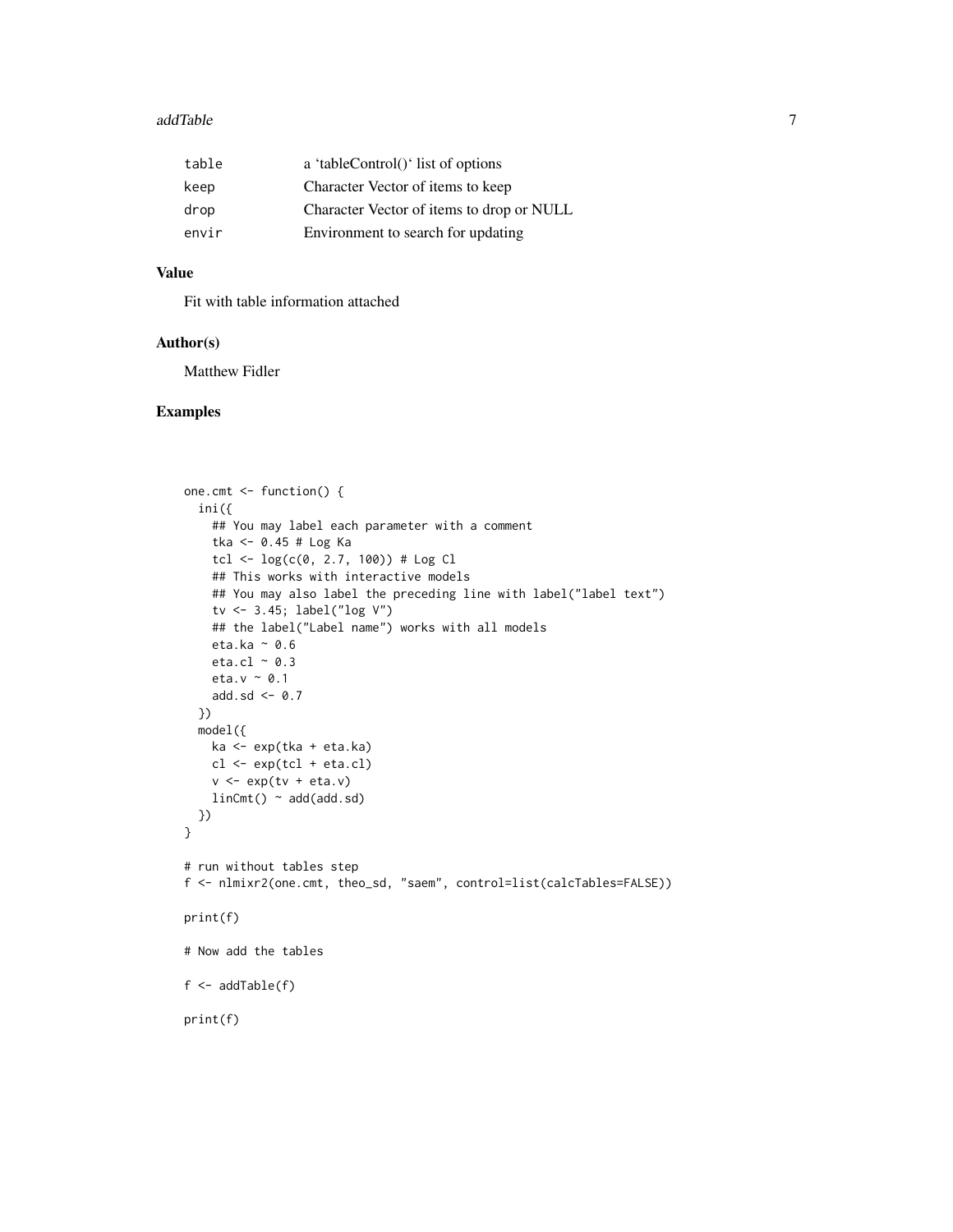<span id="page-7-0"></span>

# Description

Will error without nlmixr2 fit object

# Usage

```
assertNlmixrFit(fit)
```
# Arguments

fit Fit object

#### Value

Nothing

# Author(s)

Matthew L. Fidler

# Examples

## Not run:

```
f \leftarrow 4assertNlmixrFit(f) # throw error
```
## End(Not run)

assertNlmixrFitData *Assert that this is a nlmixr2 fit data object*

# Description

Will error without nlmixr2 fit data object

# Usage

```
assertNlmixrFitData(fit)
```
# Arguments

fit Fit object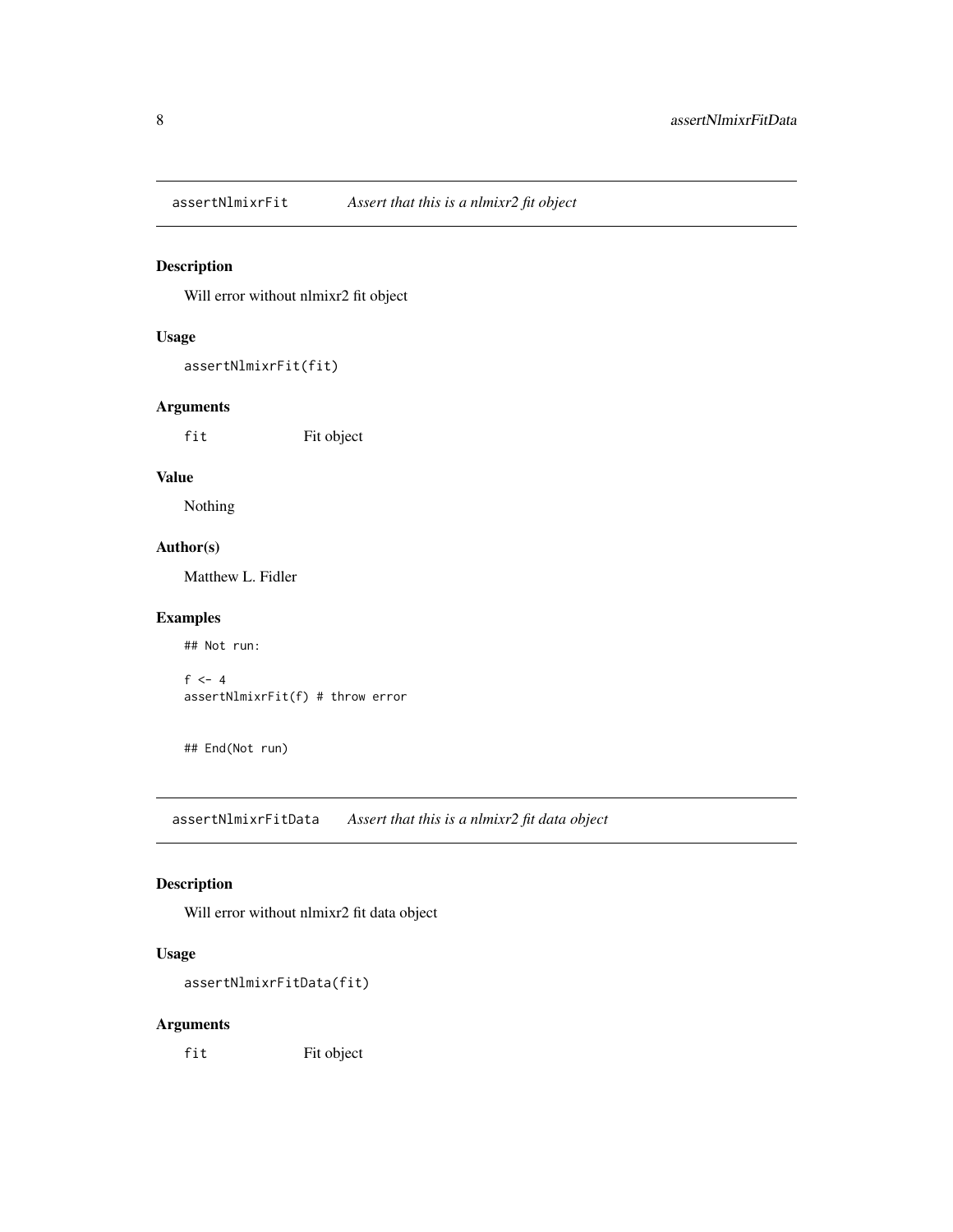#### <span id="page-8-0"></span> $b\alpha$ Cox  $\alpha$

# Value

Nothing

#### Author(s)

Matthew L. Fidler

# Examples

## Not run:  $f \leftarrow 4$ assertNlmixrFitData(f) # throw errors

## End(Not run)

# boxCox *Cox Box, Yeo Johnson and inverse transformation*

# Description

Cox Box, Yeo Johnson and inverse transformation

#### Usage

 $boxCox(x, lambda = 1)$  $iBoxCox(x, lambda = 1)$ yeoJohnson(x, lambda = 1) iYeoJohnson(x, lambda = 1)

# Arguments

| X      | data to transform        |
|--------|--------------------------|
| lambda | Cox-box lambda parameter |

# Value

Cox-Box Transformed Data

# Author(s)

Matthew L. Fidler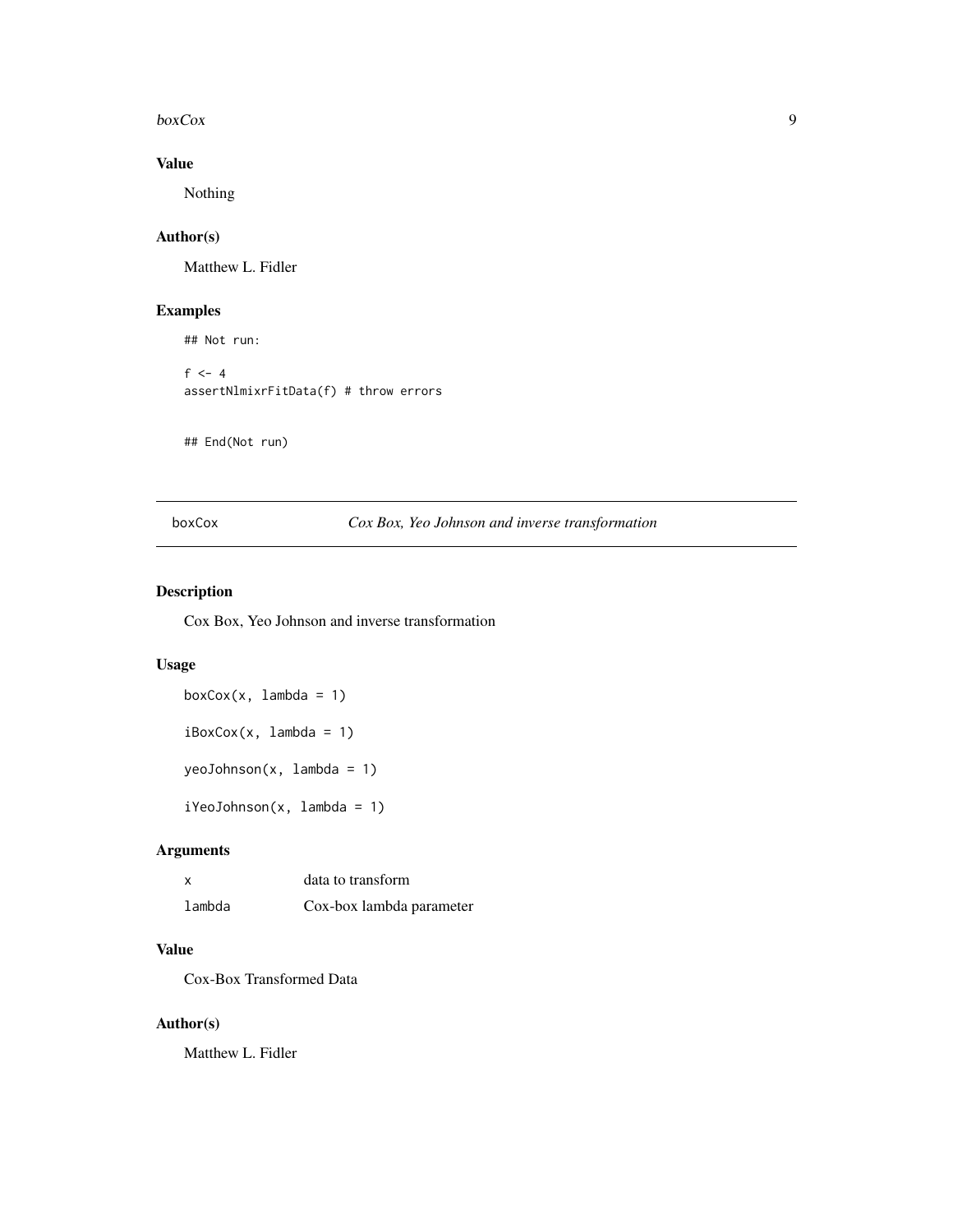#### Examples

```
boxCox(1:3,1) ## Normal
iBoxCox(boxCox(1:3,1))
boxCox(1:3,0) ## Log-Normal
iBoxCox(boxCox(1:3,0),0)
boxCox(1:3,0.5) ## lambda=0.5
iBoxCox(boxCox(1:3,0.5),0.5)
yeoJohnson(seq(-3,3),1) ## Normal
iYeoJohnson(yeoJohnson(seq(-3,3),1))
yeoJohnson(seq(-3,3),0)
iYeoJohnson(yeoJohnson(seq(-3,3),0),0)
```
cholSE *Generalized Cholesky Matrix Decomposition*

#### Description

Performs a (modified) Cholesky factorization of the form

#### Usage

 $cholSE(matrix, tol = (.Machine$double.eps)^(1/3))$ 

#### Arguments

| matrix | Matrix to be Factorized.                                              |
|--------|-----------------------------------------------------------------------|
| tol    | Tolerance; Algorithm suggests (.Machine\$double.eps) ^ (1/3), default |

# Details

t(P) %\*% A %\*% P + E = t(R) %\*% R As detailed in Schnabel/Eskow (1990)

# Value

Generalized Cholesky decomposed matrix.

# Note

This version does not pivot or return the E matrix

#### Author(s)

Matthew L. Fidler (translation), Johannes Pfeifer, Robert B. Schnabel and Elizabeth Eskow

<span id="page-9-0"></span>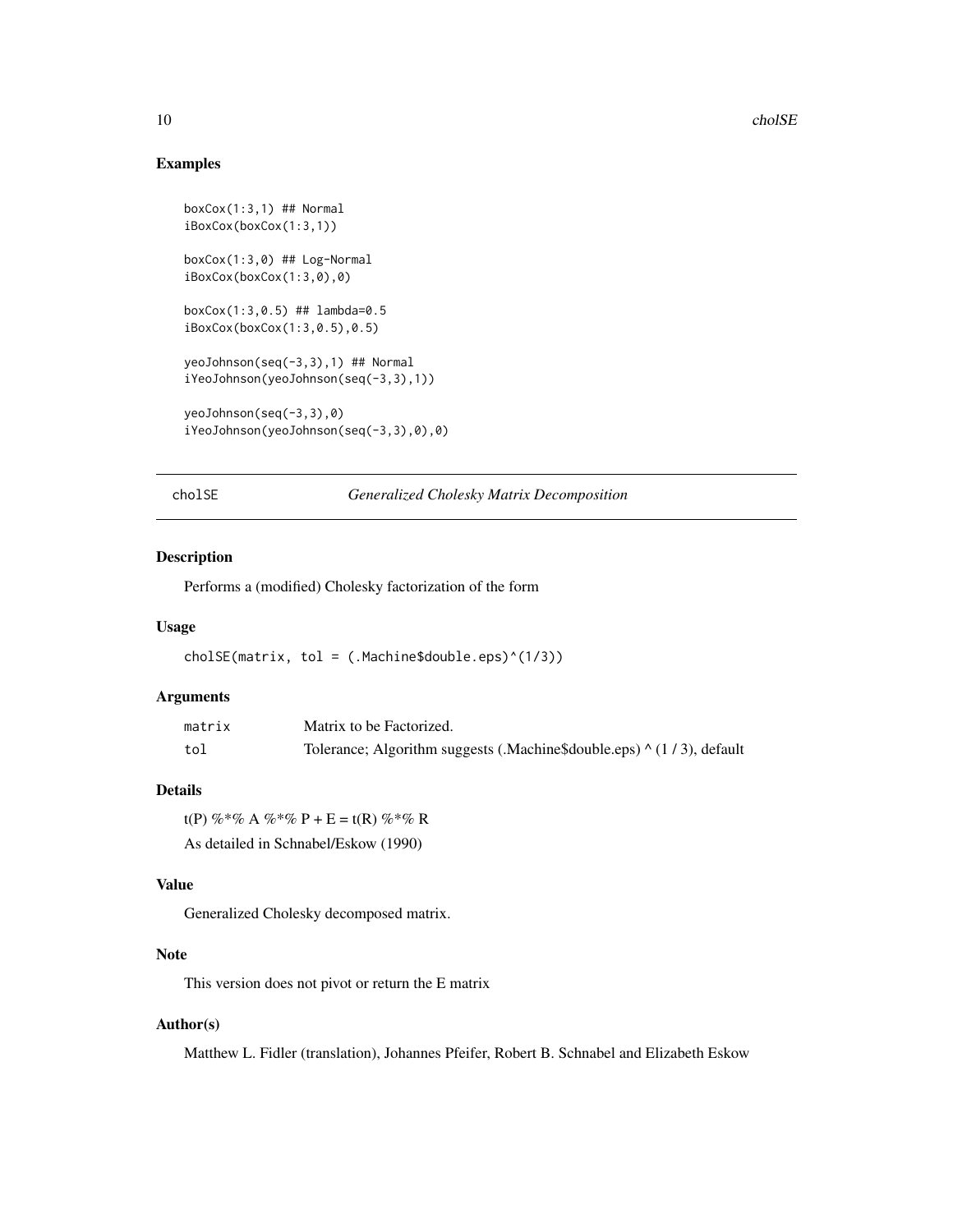#### <span id="page-10-0"></span>foceiControl 11

#### References

matlab source: http://www.dynare.org/dynare-matlab-m2html/matlab/chol\_SE.html; Slightly different return values

Robert B. Schnabel and Elizabeth Eskow. 1990. "A New Modified Cholesky Factorization," SIAM Journal of Scientific Statistical Computing, 11, 6: 1136-58.

Elizabeth Eskow and Robert B. Schnabel 1991. "Algorithm 695 - Software for a New Modified Cholesky Factorization," ACM Transactions on Mathematical Software, Vol 17, No 3: 306-312

#### foceiControl *Control Options for FOCEi*

# Description

Control Options for FOCEi

#### Usage

```
foceiControl(
  sigdig = 3,
  ...,
  epsilon = NULL,
  maxInnerIterations = 1000,
 maxOuterIterations = 5000,
 n1qn1nsim = NULL,
 print = 1L,
 printNcol = floor((getOption("width") - 23)/12),
  scaleTo = 1,
  scaleObjective = 0,
  normType = c("rescale2", "mean", "rescale", "std", "len", "constant"),
  scaleType = c("nlmixr2", "norm", "mult", "multAdd"),
  scaleCmax = 1e+05,
  scaleCmin = 1e-05,
  scaleC = NULL,
  scaleC0 = 1e+05,
  derivEps = rep(20 * sqrt(.Machine$double.eps), 2),derivMethod = c("switch", "forward", "central"),
  derivSwitchTol = NULL,
  covDerivMethod = c("central", "forward"),
  covMethod = c("r,s", "r", "s", ""),
  hessEps = (.Machine$double.eps)^(1/3),
  eventFD = sqrt(.Machine$double.eps),
  eventType = c("gill", "central", "forward"),
  centralDerivEps = rep(20 * sqrt(.Machine$double.eps), 2),
  lbfgslmm = 7L,lbfgsPgtol = 0,
  lbfgsFactr = NULL,
```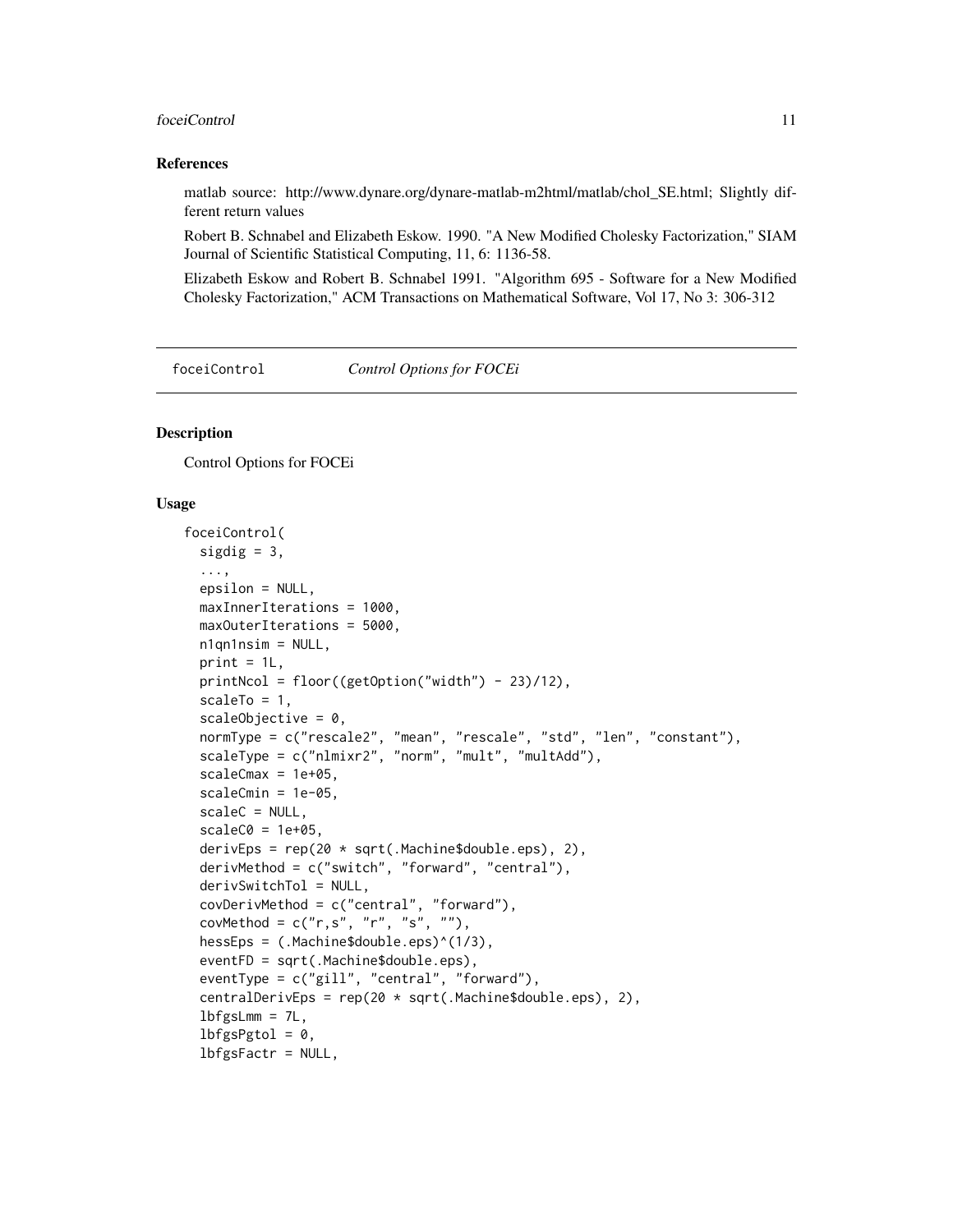```
eigen = TRUE,
addPosthoc = TRUE,
diagXform = c("sqrt", "log", "identity"),
sumProd = FALSE,
optExpression = TRUE,
ci = 0.95,useColor = crayon::has_color(),
boundTol = NULL,calcTables = TRUE,
noAbort = TRUE,interaction = TRUE,
cholSEtol = (.Machine$double.eps)^(1/3),
cholAccept = 0.001,
resetEtaP = 0.15,
resetThetaP = 0.05,
resetThetaFinalP = 0.15,
diagOmegaBoundUpper = 5,
diagOmegaBoundLower = 100,
cholSEOpt = FALSE,
cholSECov = FALSE,
fo = FALSE,covTryHarder = FALSE,
outerOpt = c("nlminb", "bobyqa", "lbfgsb3c", "L-BFGS-B", "mma", "lbfgsbLG", "slsqp",
  "Rvmmin"),
innerOpt = c("n1qn1", "BFGS"),rhobeg = 0.2,
rhoend = NULL,
npt = NULL,
rel.tol = NULL,x.tol = NULL,eval.max = 4000,
iter.max = 2000,abstol = NULL,reltol = NULL,resetHessianAndEta = FALSE,
stateTrim = Inf,
gillK = 10L,
gillStep = 4,
gillFtol = 0,gillRtol = sqrt(.Machine$double.eps),
gillKcov = 10L,gillStepCov = 2,
gillFtolCov = 0,
rmatNorm = TRUE,
smatNorm = TRUE,
covGillF = TRUE,optGillF = TRUE,covSmall = 1e-05,
```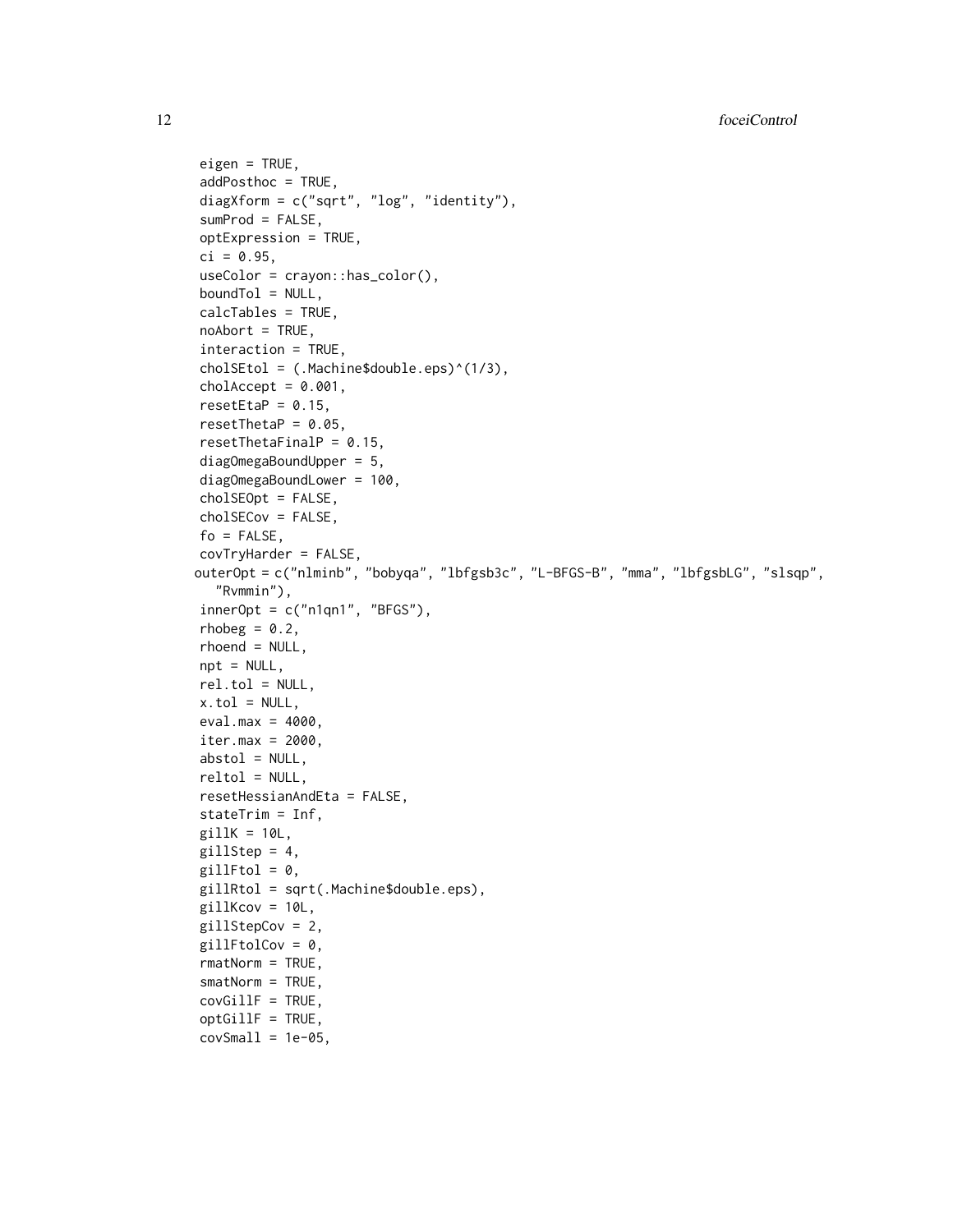# foceiControl 13

```
adjLik = TRUE,
gradient = Inf,maxOdeRecalc = 5,
odeRecalcFactor = 10^{\circ}(0.5),
gradCalcCentralSmall = 1e-04,
gradCalcCentralLarge = 10000,
etaNudge = qnorm(1 - 0.05/2)/sqrt(3),
etaNudge2 = qnorm(1 - 0.05/2) * sqrt(3/5),
nRetries = 3,
seed = 42,
resetThetaCheckPer = 0.1,
etaMat = NULL,repeatGillMax = 3,
stickyRecalcN = 5,
gradProgressOfvTime = 10,
addProp = c("combined2", "combined1"),
badSolveObjfAdj = 100,
compress = TRUE,
rxControl = NULL,
sigdigTable = NULL,
fallbackFD = FALSE
```
# Arguments

 $\mathcal{L}$ 

| sigdig             | Optimization significant digits. This controls:                                                                                                                                                                      |  |
|--------------------|----------------------------------------------------------------------------------------------------------------------------------------------------------------------------------------------------------------------|--|
|                    | • The tolerance of the inner and outer optimization is 10 <sup><math>\sim</math></sup> -sigdig                                                                                                                       |  |
|                    | • The tolerance of the ODE solvers is $0.5*10*(-signal)$ ; For the sensi-<br>tivity equations and steady-state solutions the default is $0.5*10*(-sigdig-1.5)$<br>(sensitivity changes only applicable for liblsoda) |  |
|                    | • The tolerance of the boundary check is $5 \times 10$ $\circ$ (-sigdig + 1)                                                                                                                                         |  |
| $\cdots$           | Ignored parameters                                                                                                                                                                                                   |  |
| epsilon            | Precision of estimate for n1qn1 optimization.                                                                                                                                                                        |  |
| maxInnerIterations |                                                                                                                                                                                                                      |  |
|                    | Number of iterations for n1qn1 optimization.                                                                                                                                                                         |  |
| maxOuterIterations |                                                                                                                                                                                                                      |  |
|                    | Maximum number of L-BFGS-B optimization for outer problem.                                                                                                                                                           |  |
| n1qn1nsim          | Number of function evaluations for n1qn1 optimization.                                                                                                                                                               |  |
| print              | Integer representing when the outer step is printed. When this is 0 or do not<br>print the iterations. 1 is print every function evaluation (default), 5 is print every<br>5 evaluations.                            |  |
| printNcol          | Number of columns to printout before wrapping parameter estimates/gradient                                                                                                                                           |  |
| scaleTo            | Scale the initial parameter estimate to this value. By default this is 1. When zero<br>or below, no scaling is performed.                                                                                            |  |
|                    | scale Objective Scale the initial objective function to this value. By default this is 0 (meaning<br>do not scale)                                                                                                   |  |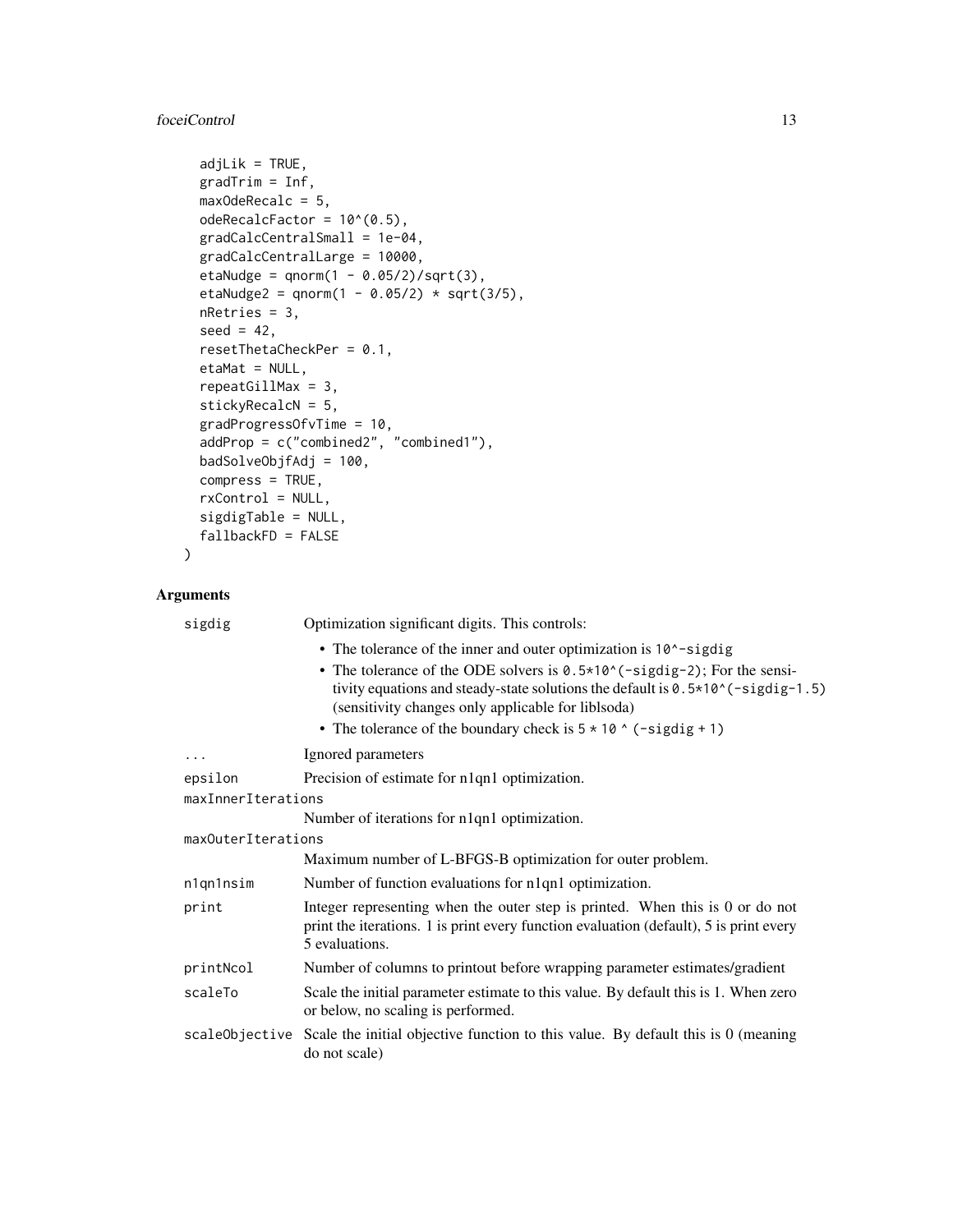| normType  | This is the type of parameter normalization/scaling used to get the scaled initial<br>values for nlmixr2. These are used with scaleType of.<br>With the exception of rescale2, these come from Feature Scaling. The rescale2 |
|-----------|------------------------------------------------------------------------------------------------------------------------------------------------------------------------------------------------------------------------------|
|           | The rescaling is the same type described in the OptdesX software manual.                                                                                                                                                     |
|           | In general, all all scaling formula can be described by:                                                                                                                                                                     |
|           | $v$ _scaled = $(v$ _unscaled-C_1)/C_2                                                                                                                                                                                        |
|           | Where                                                                                                                                                                                                                        |
|           | The other data normalization approaches follow the following formula                                                                                                                                                         |
|           | $v$ _scaled = $(v$ _unscaled-C_1)/C_2;                                                                                                                                                                                       |
|           | • rescale2 This scales all parameters from (-1 to 1). The relative differences<br>between the parameters are preserved with this approach and the constants<br>are:                                                          |
|           | $C_1$ = (max(all unscaled values)+min(all unscaled values))/2<br>$C_2$ = (max(all unscaled values) - min(all unscaled values))/2                                                                                             |
|           | $\bullet$ rescale or min-max normalization. This rescales all parameters from (0<br>to 1). As in the rescale2 the relative differences are preserved. In this<br>approach:                                                   |
|           | $C_1$ = min(all unscaled values)                                                                                                                                                                                             |
|           | $C_2$ = max(all unscaled values) - min(all unscaled values)                                                                                                                                                                  |
|           | • mean or mean normalization. This rescales to center the parameters around<br>the mean but the parameters are from $0$ to $1$ . In this approach:<br>$C_1$ = mean(all unscaled values)                                      |
|           | $C_2$ = max(all unscaled values) - min(all unscaled values)                                                                                                                                                                  |
|           | • std or standardization. This standardizes by the mean and standard devia-<br>tion. In this approach:                                                                                                                       |
|           | $C_1$ = mean(all unscaled values)<br>$C_2$ = sd(all unscaled values)                                                                                                                                                         |
|           | • len or unit length scaling. This scales the parameters to the unit length. For<br>this approach we use the Euclidean length, that is:<br>$C_1 = 0$                                                                         |
|           | $C_2 = \sqrt{(v_1^2 + v_2^2 +  + v_n^2)}$                                                                                                                                                                                    |
|           | • constant which does not perform data normalization. That is<br>$C_1 = 0$<br>$C_2 = 1$                                                                                                                                      |
| scaleType | The scaling scheme for nlmixr2. The supported types are:                                                                                                                                                                     |
|           | • nlmixr2 In this approach the scaling is performed by the following equa-<br>tion:                                                                                                                                          |
|           | $v_scaled = (v_current - v_iinit)/scaleC[i] + scaleTo$<br>The scaleTo parameter is specified by the normType, and the scales are<br>specified by scaleC.                                                                     |
|           | • norm This approach uses the simple scaling provided by the normType ar-<br>gument.                                                                                                                                         |
|           | • mult This approach does not use the data normalization provided by normType,<br>but rather uses multiplicative scaling to a constant provided by the scaleTo<br>argument.                                                  |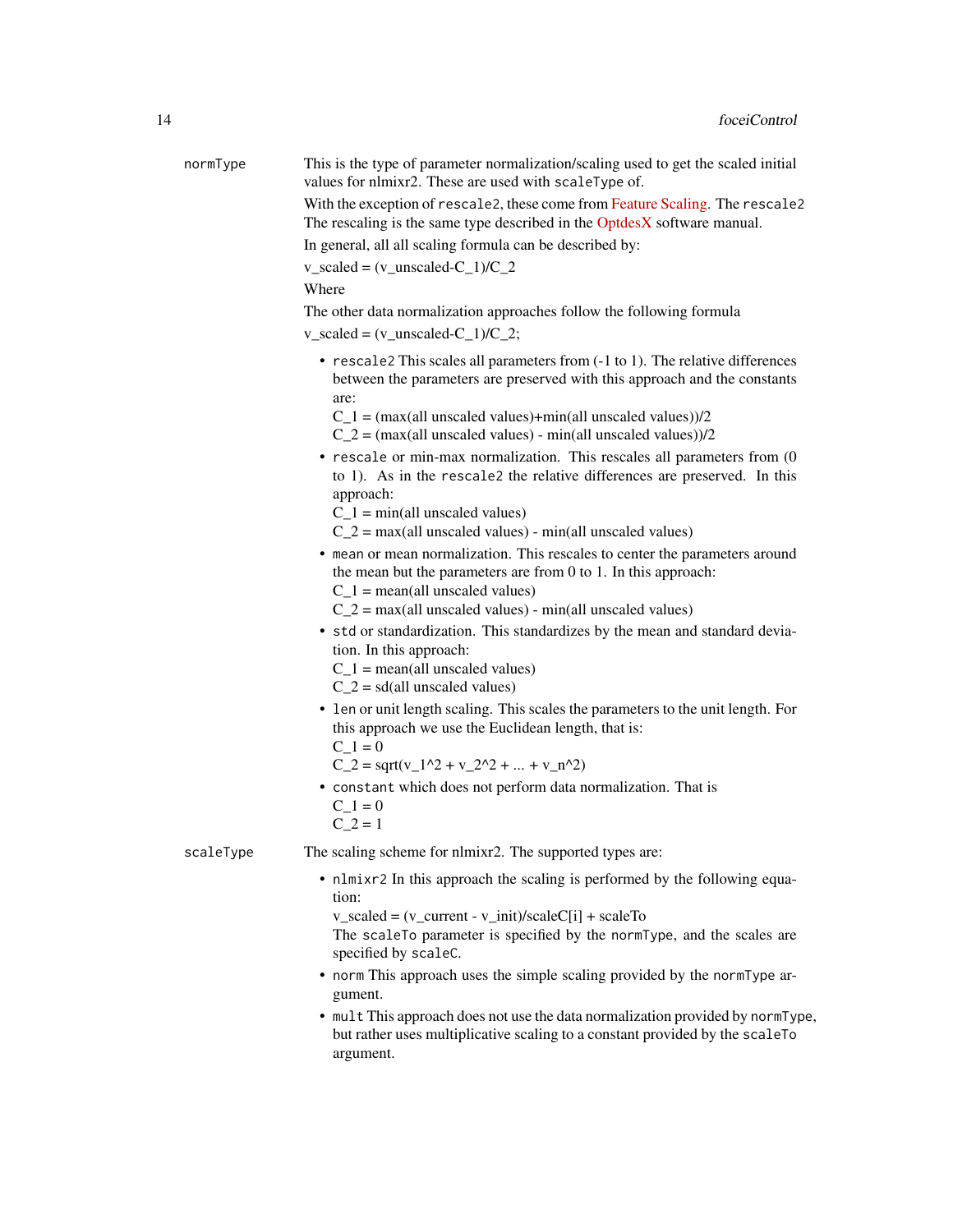|                | In this case:<br>$v$ _scaled = $v$ _current/ $v$ _init*scaleTo<br>• multAdd This approach changes the scaling based on the parameter being<br>specified. If a parameter is defined in an exponential block (ie exp(theta)),<br>then it is scaled on a linearly, that is:<br>$v$ _scaled = $(v$ _current- $v$ _init) + scaleTo<br>Otherwise the parameter is scaled multiplicatively.<br>$v$ _scaled = $v$ _current/v_init*scaleTo                               |
|----------------|-----------------------------------------------------------------------------------------------------------------------------------------------------------------------------------------------------------------------------------------------------------------------------------------------------------------------------------------------------------------------------------------------------------------------------------------------------------------|
| scaleCmax      | Maximum value of the scaleC to prevent overflow.                                                                                                                                                                                                                                                                                                                                                                                                                |
| scaleCmin      | Minimum value of the scaleC to prevent underflow.                                                                                                                                                                                                                                                                                                                                                                                                               |
| scaleC         | The scaling constant used with scaleType=nlmixr2. When not specified, it is<br>based on the type of parameter that is estimated. The idea is to keep the deriva-<br>tives similar on a log scale to have similar gradient sizes. Hence parameters like<br>log(exp(theta)) would have a scaling factor of 1 and log(theta) would have a scal-<br>ing factor of ini_value (to scale by 1/value; ie $d/dt(log(ini_value)) = 1/ini_value$<br>or $scaleC=ini_value)$ |
|                | • For parameters in an exponential (ie exp(theta)) or parameters specifying<br>powers, boxCox or yeoJohnson transformations, this is 1.                                                                                                                                                                                                                                                                                                                         |
|                | • For additive, proportional, lognormal error structures, these are given by<br>0.5*abs(initial_estimate)                                                                                                                                                                                                                                                                                                                                                       |
|                | • Factorials are scaled by abs(1/digamma(initial_estimate+1))                                                                                                                                                                                                                                                                                                                                                                                                   |
|                | • parameters in a log scale (ie log(theta)) are transformed by log(abs(initial_estimate))*abs(initial_estin                                                                                                                                                                                                                                                                                                                                                     |
|                | These parameter scaling coefficients are chose to try to keep similar slopes<br>among parameters. That is they all follow the slopes approximately on a log-<br>scale.                                                                                                                                                                                                                                                                                          |
|                | While these are chosen in a logical manner, they may not always apply. You can<br>specify each parameters scaling factor by this parameter if you wish.                                                                                                                                                                                                                                                                                                         |
| scaleC0        | Number to adjust the scaling factor by if the initial gradient is zero.                                                                                                                                                                                                                                                                                                                                                                                         |
| derivEps       | Forward difference tolerances, which is a vector of relative difference and abso-<br>lute difference. The central/forward difference step size h is calculated as:<br>$h = abs(x)*derivEps[1] + derivEps[2]$                                                                                                                                                                                                                                                    |
| derivMethod    | indicates the method for calculating derivatives of the outer problem. Cur-<br>rently supports "switch", "central" and "forward" difference methods. Switch<br>starts with forward differences. This will switch to central differences when<br>$abs(detta(OFV)) \leq -$ derivSwitchTol and switch back to forward differences when<br>abs(detta(OFV)) > derivSwitchTol.                                                                                        |
| derivSwitchTol | The tolerance to switch forward to central differences.                                                                                                                                                                                                                                                                                                                                                                                                         |
| covDerivMethod | indicates the method for calculating the derivatives while calculating the covari-<br>ance components (Hessian and S).                                                                                                                                                                                                                                                                                                                                          |
| covMethod      | Method for calculating covariance. In this discussion, R is the Hessian matrix<br>of the objective function. The S matrix is the sum of individual gradient cross-<br>product (evaluated at the individual empirical Bayes estimates).                                                                                                                                                                                                                          |
|                | • "r, s" Uses the sandwich matrix to calculate the covariance, that is: solve (R)<br>%*% S %*% solve(R)                                                                                                                                                                                                                                                                                                                                                         |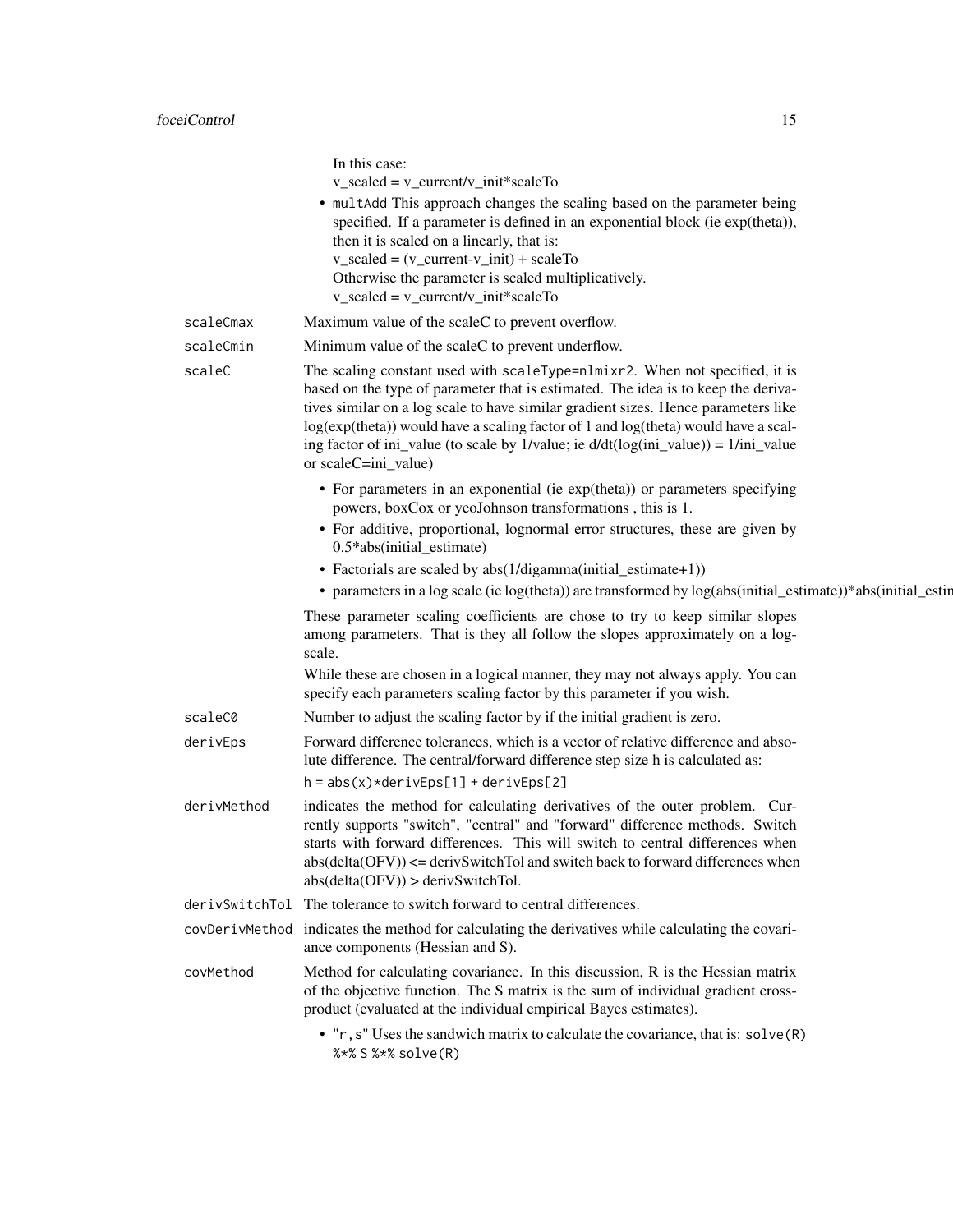|                              | • "r" Uses the Hessian matrix to calculate the covariance as 2 %*% solve (R)<br>• "s" Uses the cross-product matrix to calculate the covariance as 4 %*% solve (S)<br>• "" Does not calculate the covariance step.                                                                                                                            |
|------------------------------|-----------------------------------------------------------------------------------------------------------------------------------------------------------------------------------------------------------------------------------------------------------------------------------------------------------------------------------------------|
| hessEps                      | is a double value representing the epsilon for the Hessian calculation.                                                                                                                                                                                                                                                                       |
| eventFD                      | Finite difference step for forward or central difference estimation of event-based<br>gradients                                                                                                                                                                                                                                               |
| eventType<br>centralDerivEps | Event gradient type for dosing events; Can be "gill", "central" or "forward"                                                                                                                                                                                                                                                                  |
|                              | Central difference tolerances. This is a numeric vector of relative difference and<br>absolute difference. The central/forward difference step size h is calculated as:                                                                                                                                                                       |
|                              | $h = abs(x)*derivEps[1] + derivEps[2]$                                                                                                                                                                                                                                                                                                        |
| lbfgsLmm                     | An integer giving the number of BFGS updates retained in the "L-BFGS-B"<br>method, It defaults to 7.                                                                                                                                                                                                                                          |
| lbfgsPgtol                   | is a double precision variable.<br>On entry pgtol $\geq$ 0 is specified by the user. The iteration will stop when:<br>$max(\lceil \text{proj } g_i \rceil \lceil i = 1, , n \rceil \leq 1$ bfgsPgtol                                                                                                                                          |
|                              | where pg <sub>1</sub> is the ith component of the projected gradient.                                                                                                                                                                                                                                                                         |
|                              | On exit pgtol is unchanged. This defaults to zero, when the check is suppressed.                                                                                                                                                                                                                                                              |
| lbfgsFactr                   | Controls the convergence of the "L-BFGS-B" method. Convergence occurs<br>when the reduction in the objective is within this factor of the machine toler-<br>ance. Default is 1e10, which gives a tolerance of about 2e-6, approximately<br>4 sigdigs. You can check your exact tolerance by multiplying this value by<br>.Machine\$double.eps |
| eigen                        | A boolean indicating if eigenvectors are calculated to include a condition num-<br>ber calculation.                                                                                                                                                                                                                                           |
| addPosthoc                   | Boolean indicating if posthoc parameters are added to the table output.                                                                                                                                                                                                                                                                       |
| diagXform                    | This is the transformation used on the diagonal of the chol(solve(omega)).<br>This matrix and values are the parameters estimated in FOCEi. The possibilities<br>are:                                                                                                                                                                         |
|                              | • sqrt Estimates the sqrt of the diagonal elements of chol(solve(omega)).<br>This is the default method.                                                                                                                                                                                                                                      |
|                              | • log Estimates the log of the diagonal elements of chol (solve (omega))<br>• identity Estimates the diagonal elements without any transformations                                                                                                                                                                                            |
| sumProd                      | Is a boolean indicating if the model should change multiplication to high pre-<br>cision multiplication and sums to high precision sums using the PreciseSums<br>package. By default this is FALSE.                                                                                                                                           |
| optExpression                | Optimize the rxode2 expression to speed up calculation. By default this is turned<br>on.                                                                                                                                                                                                                                                      |
| сi                           | Confidence level for some tables. By default this is 0.95 or 95% confidence.                                                                                                                                                                                                                                                                  |
| useColor                     | Boolean indicating if focei can use ASCII color codes                                                                                                                                                                                                                                                                                         |
| boundTol                     | Tolerance for boundary issues.                                                                                                                                                                                                                                                                                                                |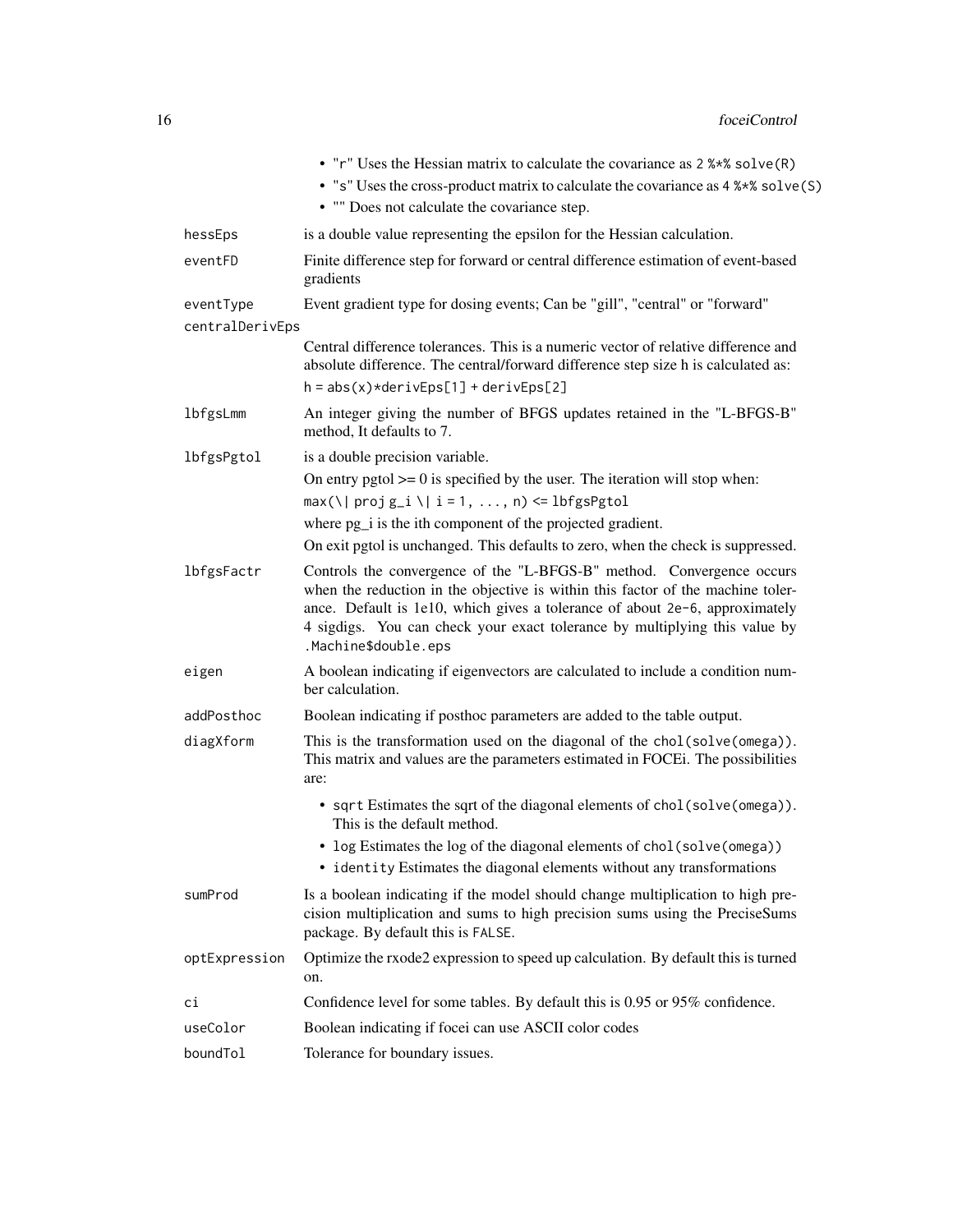# foceiControl 17

| calcTables          | This boolean is to determine if the foceiFit will calculate tables. By default this<br>is TRUE                                                                                                                                                                                                                                                                                                                                                                                                                                                                              |
|---------------------|-----------------------------------------------------------------------------------------------------------------------------------------------------------------------------------------------------------------------------------------------------------------------------------------------------------------------------------------------------------------------------------------------------------------------------------------------------------------------------------------------------------------------------------------------------------------------------|
| noAbort             | Boolean to indicate if you should abort the FOCEi evaluation if it runs into<br>troubles. (default TRUE)                                                                                                                                                                                                                                                                                                                                                                                                                                                                    |
| interaction         | Boolean indicate FOCEi should be used (TRUE) instead of FOCE (FALSE)                                                                                                                                                                                                                                                                                                                                                                                                                                                                                                        |
| cholSEtol           | tolerance for Generalized Cholesky Decomposition. Defaults to suggested (.Ma-<br>chine\$double.eps $\rangle$ $\wedge$ (1/3)                                                                                                                                                                                                                                                                                                                                                                                                                                                 |
| cholAccept          | Tolerance to accept a Generalized Cholesky Decomposition for a R or S matrix.                                                                                                                                                                                                                                                                                                                                                                                                                                                                                               |
| resetEtaP           | represents the p-value for reseting the individual ETA to 0 during optimization<br>(instead of the saved value). The two test statistics used in the z-test are either<br>chol(omega^-1) % *% eta or eta/sd(allEtas). A p-value of 0 indicates the ETAs<br>never reset. A p-value of 1 indicates the ETAs always reset.                                                                                                                                                                                                                                                     |
| resetThetaP         | represents the p-value for reseting the population mu-referenced THETA param-<br>eters based on ETA drift during optimization, and resetting the optimization. A<br>p-value of 0 indicates the THETAs never reset. A p-value of 1 indicates the<br>THETAs always reset and is not allowed. The theta reset is checked at the begin-<br>ning and when nearing a local minima. The percent change in objective function<br>where a theta reset check is initiated is controlled in resetThetaCheckPer.                                                                        |
| resetThetaFinalP    |                                                                                                                                                                                                                                                                                                                                                                                                                                                                                                                                                                             |
|                     | represents the p-value for reseting the population mu-referenced THETA param-<br>eters based on ETA drift during optimization, and resetting the optimization one<br>final time.                                                                                                                                                                                                                                                                                                                                                                                            |
| diagOmegaBoundUpper |                                                                                                                                                                                                                                                                                                                                                                                                                                                                                                                                                                             |
|                     | This represents the upper bound of the diagonal omega matrix. The upper bound<br>is given by diag(omega)*diagOmegaBoundUpper. If diagOmegaBoundUpper is<br>1, there is no upper bound on Omega.                                                                                                                                                                                                                                                                                                                                                                             |
| diagOmegaBoundLower |                                                                                                                                                                                                                                                                                                                                                                                                                                                                                                                                                                             |
|                     | This represents the lower bound of the diagonal omega matrix. The lower bound<br>is given by diag(omega)/diagOmegaBoundUpper. If diagOmegaBoundLower is<br>1, there is no lower bound on Omega.                                                                                                                                                                                                                                                                                                                                                                             |
| cholSE0pt           | Boolean indicating if the generalized Cholesky should be used while optimizing.                                                                                                                                                                                                                                                                                                                                                                                                                                                                                             |
| cholSECov           | Boolean indicating if the generalized Cholesky should be used while calculating<br>the Covariance Matrix.                                                                                                                                                                                                                                                                                                                                                                                                                                                                   |
| fo                  | is a boolean indicating if this is a FO approximation routine.                                                                                                                                                                                                                                                                                                                                                                                                                                                                                                              |
| covTryHarder        | If the R matrix is non-positive definite and cannot be corrected to be non-positive<br>definite try estimating the Hessian on the unscaled parameter space.                                                                                                                                                                                                                                                                                                                                                                                                                 |
| outerOpt            | optimization method for the outer problem                                                                                                                                                                                                                                                                                                                                                                                                                                                                                                                                   |
| innerOpt            | optimization method for the inner problem (not implemented yet.)                                                                                                                                                                                                                                                                                                                                                                                                                                                                                                            |
| rhobeg              | Beginning change in parameters for bobyqa algorithm (trust region). By default<br>this is 0.2 or 20 parameters when the parameters are scaled to 1. rhobeg and<br>rhoend must be set to the initial and final values of a trust region radius, so both<br>must be positive with $0 <$ rhoend $<$ rhobeg. Typically rhobeg should be about<br>one tenth of the greatest expected change to a variable. Note also that smallest<br>difference abs(upper-lower) should be greater than or equal to rhobeg*2. If this<br>is not the case then rhobeg will be adjusted. (bobyqa) |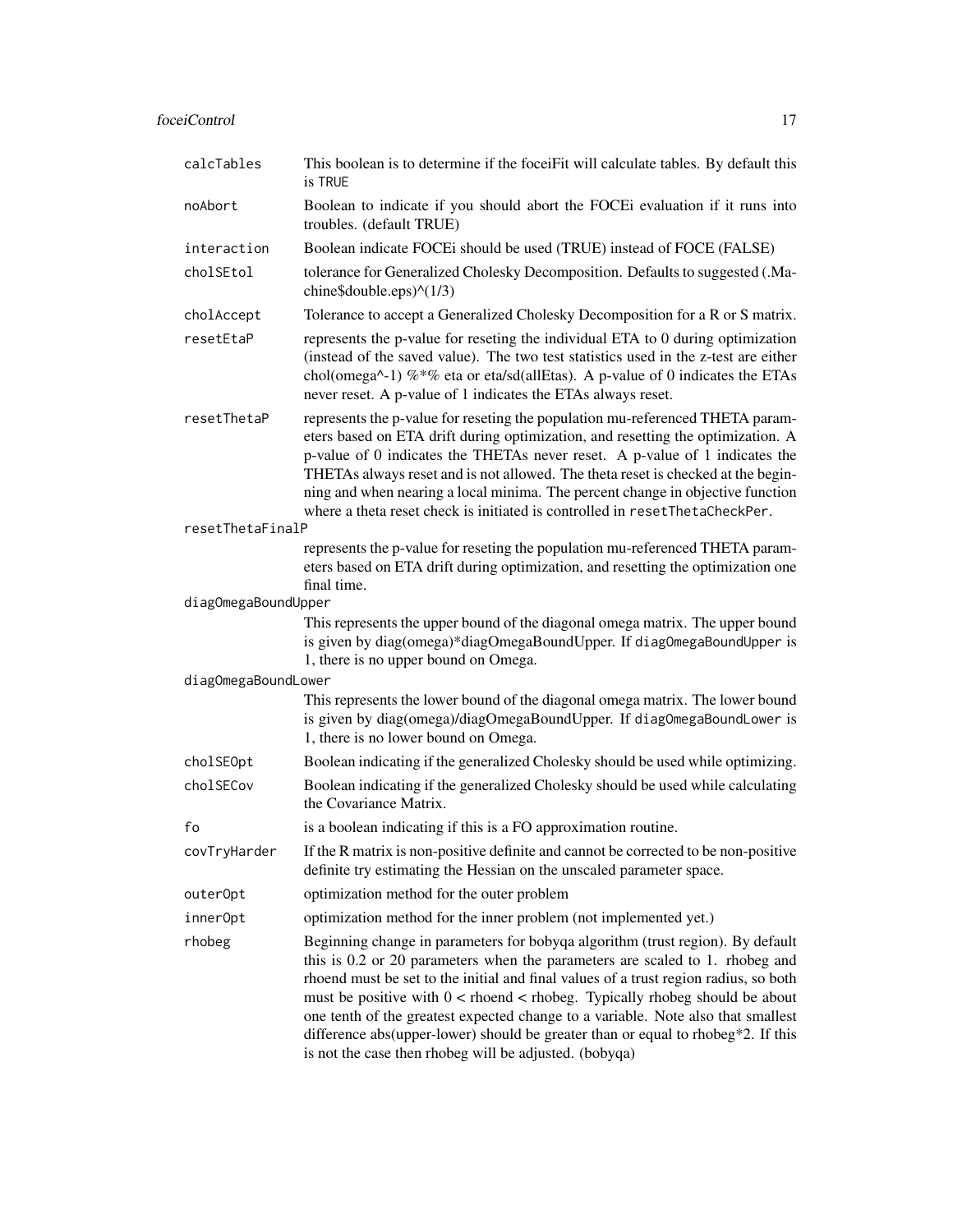| rhoend             | The smallest value of the trust region radius that is allowed. If not defined, then<br>$10^{\circ}$ (-sigdig-1) will be used. (bobyqa)                                                                                                                                                                                               |
|--------------------|--------------------------------------------------------------------------------------------------------------------------------------------------------------------------------------------------------------------------------------------------------------------------------------------------------------------------------------|
| npt                | The number of points used to approximate the objective function via a quadratic<br>approximation for bobyqa. The value of npt must be in the interval $[n+2,(n+1)(n+2)/2]$<br>where n is the number of parameters in par. Choices that exceed $2*n+1$ are not<br>recommended. If not defined, it will be set to $2*n + 1$ . (bobyqa) |
| rel.tol            | Relative tolerance before nlminb stops (nlmimb).                                                                                                                                                                                                                                                                                     |
| x.tol              | X tolerance for nlmixr2 optimizer                                                                                                                                                                                                                                                                                                    |
| eval.max           | Number of maximum evaluations of the objective function (nlmimb)                                                                                                                                                                                                                                                                     |
| iter.max           | Maximum number of iterations allowed (nlmimb)                                                                                                                                                                                                                                                                                        |
| abstol             | Absolute tolerance for nlmixr2 optimizer (BFGS)                                                                                                                                                                                                                                                                                      |
| reltol             | tolerance for nlmixr2 (BFGS)                                                                                                                                                                                                                                                                                                         |
| resetHessianAndEta |                                                                                                                                                                                                                                                                                                                                      |
|                    | is a boolean representing if the individual Hessian is reset when ETAs are reset<br>using the option resetEtaP.                                                                                                                                                                                                                      |
| stateTrim          | Trim state amounts/concentrations to this value.                                                                                                                                                                                                                                                                                     |
| gillK              | The total number of possible steps to determine the optimal forward/central dif-<br>ference step size per parameter (by the Gill 1983 method). If 0, no optimal step<br>size is determined. Otherwise this is the optimal step size determined.                                                                                      |
| gillStep           | When looking for the optimal forward difference step size, this is This is the<br>step size to increase the initial estimate by. So each iteration the new step size $=$<br>(prior step size)*gillStep                                                                                                                               |
| gillFtol           | The gillFtol is the gradient error tolerance that is acceptable before issuing a<br>warning/error about the gradient estimates.                                                                                                                                                                                                      |
| gillRtol           | The relative tolerance used for Gill 1983 determination of optimal step size.                                                                                                                                                                                                                                                        |
| gillKcov           | The total number of possible steps to determine the optimal forward/central dif-<br>ference step size per parameter (by the Gill 1983 method) during the covariance<br>step. If 0, no optimal step size is determined. Otherwise this is the optimal step<br>size determined.                                                        |
| gillStepCov        | When looking for the optimal forward difference step size, this is This is the step<br>size to increase the initial estimate by. So each iteration during the covariance<br>step is equal to the new step size = (prior step size)*gillStepCov                                                                                       |
| gillFtolCov        | The gillFtol is the gradient error tolerance that is acceptable before issuing a<br>warning/error about the gradient estimates during the covariance step.                                                                                                                                                                           |
| rmatNorm           | A parameter to normalize gradient step size by the parameter value during the<br>calculation of the R matrix                                                                                                                                                                                                                         |
| smatNorm           | A parameter to normalize gradient step size by the parameter value during the<br>calculation of the S matrix                                                                                                                                                                                                                         |
| covGillF           | Use the Gill calculated optimal Forward difference step size for the instead of<br>the central difference step size during the central difference gradient calculation.                                                                                                                                                              |
| optGillF           | Use the Gill calculated optimal Forward difference step size for the instead of<br>the central difference step size during the central differences for optimization.                                                                                                                                                                 |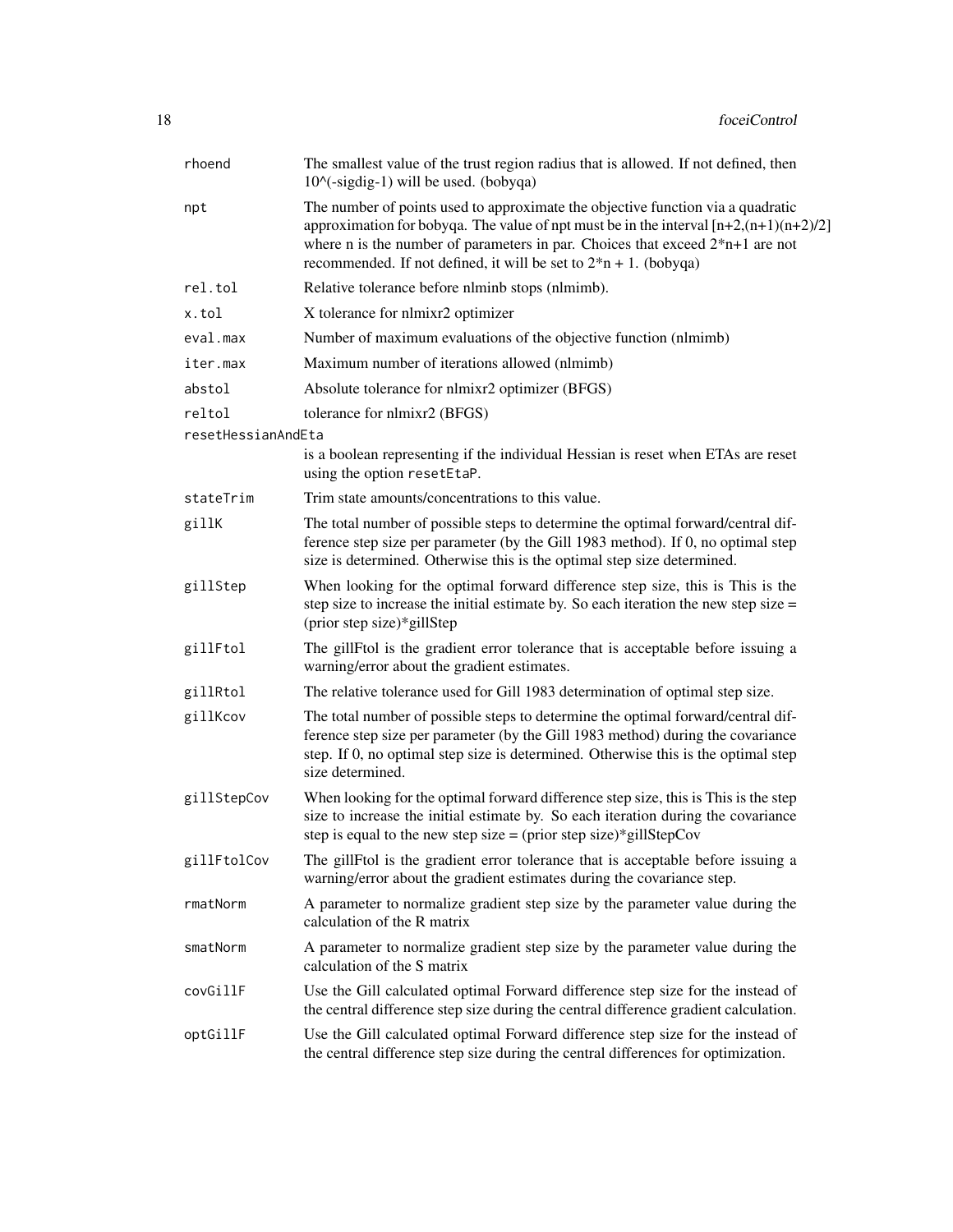| covSmall             | The covSmall is the small number to compare covariance numbers before reject-<br>ing an estimate of the covariance as the final estimate (when comparing sand-<br>wich vs R/S matrix estimates of the covariance). This number controls how<br>small the variance is before the covariance matrix is rejected.                                                                                                                                                                                                                                                                                                              |
|----------------------|-----------------------------------------------------------------------------------------------------------------------------------------------------------------------------------------------------------------------------------------------------------------------------------------------------------------------------------------------------------------------------------------------------------------------------------------------------------------------------------------------------------------------------------------------------------------------------------------------------------------------------|
| adjLik               | In nlmixr2, the objective function matches NONMEM's objective function, which<br>removes a $2$ <sup>*</sup> pi constant from the likelihood calculation. If this is TRUE, the<br>likelihood function is adjusted by this $2*pi$ factor. When adjusted this number<br>more closely matches the likelihood approximations of nlme, and SAS approx-<br>imations. Regardless of if this is turned on or off the objective function matches<br>NONMEM's objective function.                                                                                                                                                      |
| gradTrim             | The parameter to adjust the gradient to if the Igradientl is very large.                                                                                                                                                                                                                                                                                                                                                                                                                                                                                                                                                    |
| maxOdeRecalc         | Maximum number of times to reduce the ODE tolerances and try to resolve the<br>system if there was a bad ODE solve.                                                                                                                                                                                                                                                                                                                                                                                                                                                                                                         |
| odeRecalcFactor      |                                                                                                                                                                                                                                                                                                                                                                                                                                                                                                                                                                                                                             |
|                      | The ODE recalculation factor when ODE solving goes bad, this is the factor the<br>rtol/atol is reduced                                                                                                                                                                                                                                                                                                                                                                                                                                                                                                                      |
| gradCalcCentralSmall | A small number that represents the value where lgradl < gradCalcCentralSmall<br>where forward differences switch to central differences.                                                                                                                                                                                                                                                                                                                                                                                                                                                                                    |
| gradCalcCentralLarge |                                                                                                                                                                                                                                                                                                                                                                                                                                                                                                                                                                                                                             |
|                      | A large number that represents the value where lgradl > gradCalcCentralLarge<br>where forward differences switch to central differences.                                                                                                                                                                                                                                                                                                                                                                                                                                                                                    |
| etaNudge             | By default initial ETA estimates start at zero; Sometimes this doesn't optimize<br>appropriately. If this value is non-zero, when the n1qn1 optimization didn't<br>perform appropriately, reset the Hessian, and nudge the ETA up by this value; If<br>the ETA still doesn't move, nudge the ETA down by this value. By default this<br>value is $qnorm(1-0.05/2)*1/sqrt(3)$ , the first of the Gauss Quadrature numbers<br>times by the 0.95% normal region. If this is not successful try the second eta<br>nudge number (below). If +-etaNudge2 is not successful, then assign to zero<br>and do not optimize any longer |
| etaNudge2            | This is the second eta nudge. By default it is $qnorm(1-0.05/2)*sqrt(3/5)$ , which<br>is the $n=3$ quadrature point (excluding zero) times by the 0.95% normal region                                                                                                                                                                                                                                                                                                                                                                                                                                                       |
| nRetries             | If FOCEi doesn't fit with the current parameter estimates, randomly sample new<br>parameter estimates and restart the problem. This is similar to 'PsN' resampling.                                                                                                                                                                                                                                                                                                                                                                                                                                                         |
| seed                 | an object specifying if and how the random number generator should be initial-<br>ized                                                                                                                                                                                                                                                                                                                                                                                                                                                                                                                                      |
| resetThetaCheckPer   |                                                                                                                                                                                                                                                                                                                                                                                                                                                                                                                                                                                                                             |
|                      | represents objective function % percentage below which resetThetaP is checked.                                                                                                                                                                                                                                                                                                                                                                                                                                                                                                                                              |
| etaMat               | Eta matrix for initial estimates or final estimates of the ETAs.                                                                                                                                                                                                                                                                                                                                                                                                                                                                                                                                                            |
| repeatGillMax        | If the tolerances were reduced when calculating the initial Gill differences, the<br>Gill difference is repeated up to a maximum number of times defined by this<br>parameter.                                                                                                                                                                                                                                                                                                                                                                                                                                              |
| stickyRecalcN        | The number of bad ODE solves before reducing the atol/rtol for the rest of the<br>problem.                                                                                                                                                                                                                                                                                                                                                                                                                                                                                                                                  |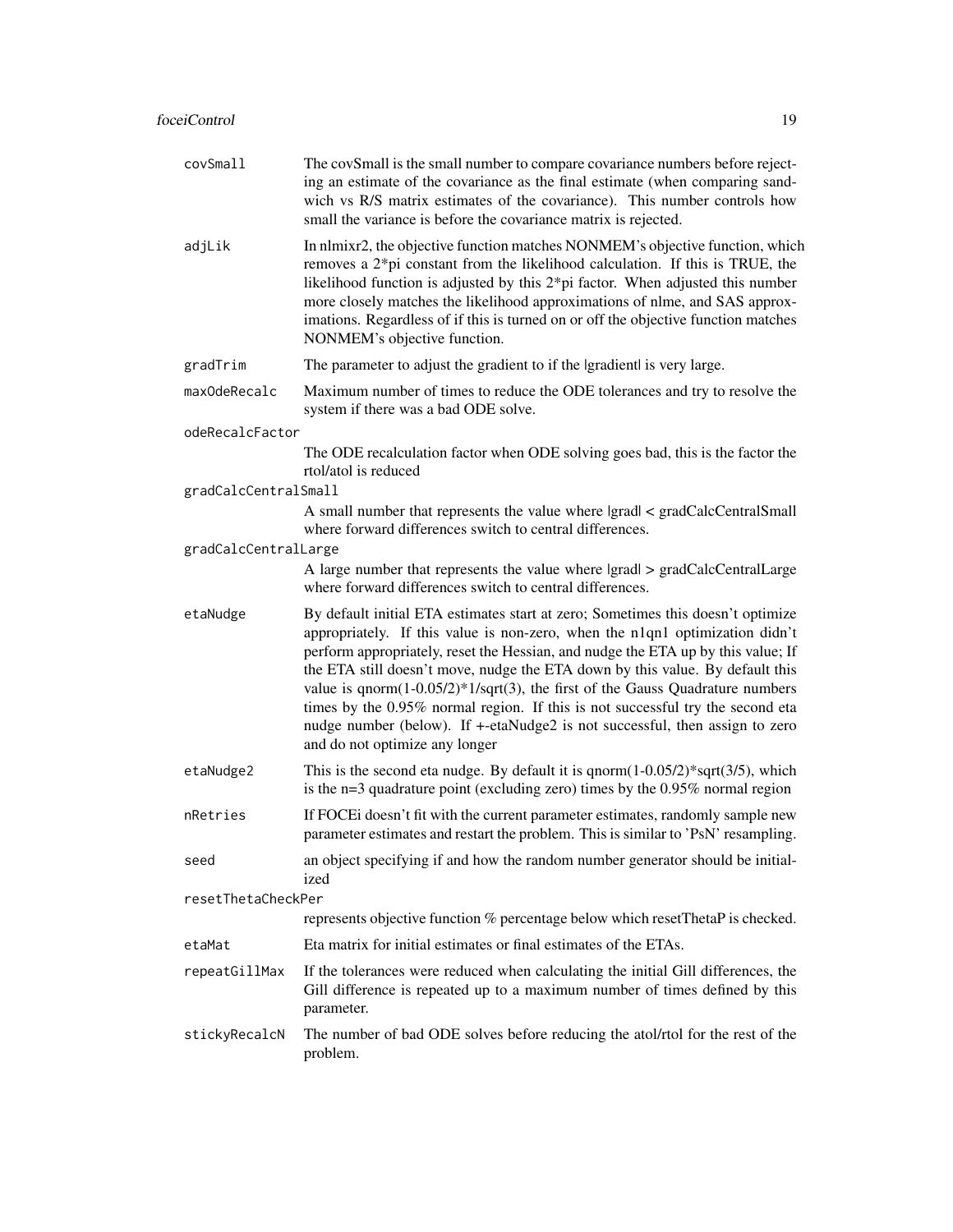| gradProgressOfvTime |                                                                                                                                                                                  |
|---------------------|----------------------------------------------------------------------------------------------------------------------------------------------------------------------------------|
|                     | This is the time for a single objective function evaluation (in seconds) to start<br>progress bars on gradient evaluations                                                       |
| addProp             | specifies the type of additive plus proportional errors, the one where standard<br>deviations add (combined1) or the type where the variances add (combined2).                   |
|                     | The combined error type can be described by the following equation:                                                                                                              |
|                     | $y = f + (a + b * f^c)^*$ err                                                                                                                                                    |
|                     | The combined2 error model can be described by the following equation:                                                                                                            |
|                     | $y = f + sqrt(a^2 + b^2*(f^2c)^2)$ * err                                                                                                                                         |
|                     | Where:                                                                                                                                                                           |
|                     | - y represents the observed value                                                                                                                                                |
|                     | - f represents the predicted value                                                                                                                                               |
|                     | - a is the additive standard deviation                                                                                                                                           |
|                     | - b is the proportional/power standard deviation                                                                                                                                 |
|                     | $-c$ is the power exponent (in the proportional case $c=1$ )                                                                                                                     |
| badSolveObjfAdj     |                                                                                                                                                                                  |
|                     | The objective function adjustment when the ODE system cannot be solved. It is<br>based on each individual bad solve.                                                             |
| compress            | Should the object have compressed items                                                                                                                                          |
| rxControl           | 'rxode2' ODE solving options during fitting, created with 'rxControl()'                                                                                                          |
| sigdigTable         | Significant digits in the final output table. If not specified, then it matches the<br>significant digits in the 'sigdig' optimization algorithm. If 'sigdig' is NULL, use<br>3. |
| fallbackFD          | Fallback to the finite differences if the sensitivity equations do not solve.                                                                                                    |

# Details

Note this uses the R's L-BFGS-B in [optim](#page-0-0) for the outer problem and the BFGS [n1qn1](#page-0-0) with that allows restoring the prior individual Hessian (for faster optimization speed).

However the inner problem is not scaled. Since most eta estimates start near zero, scaling for these parameters do not make sense.

This process of scaling can fix some ill conditioning for the unscaled problem. The covariance step is performed on the unscaled problem, so the condition number of that matrix may not be reflective of the scaled problem's condition-number.

#### Value

The control object that changes the options for the FOCEi family of estimation methods

# Author(s)

Matthew L. Fidler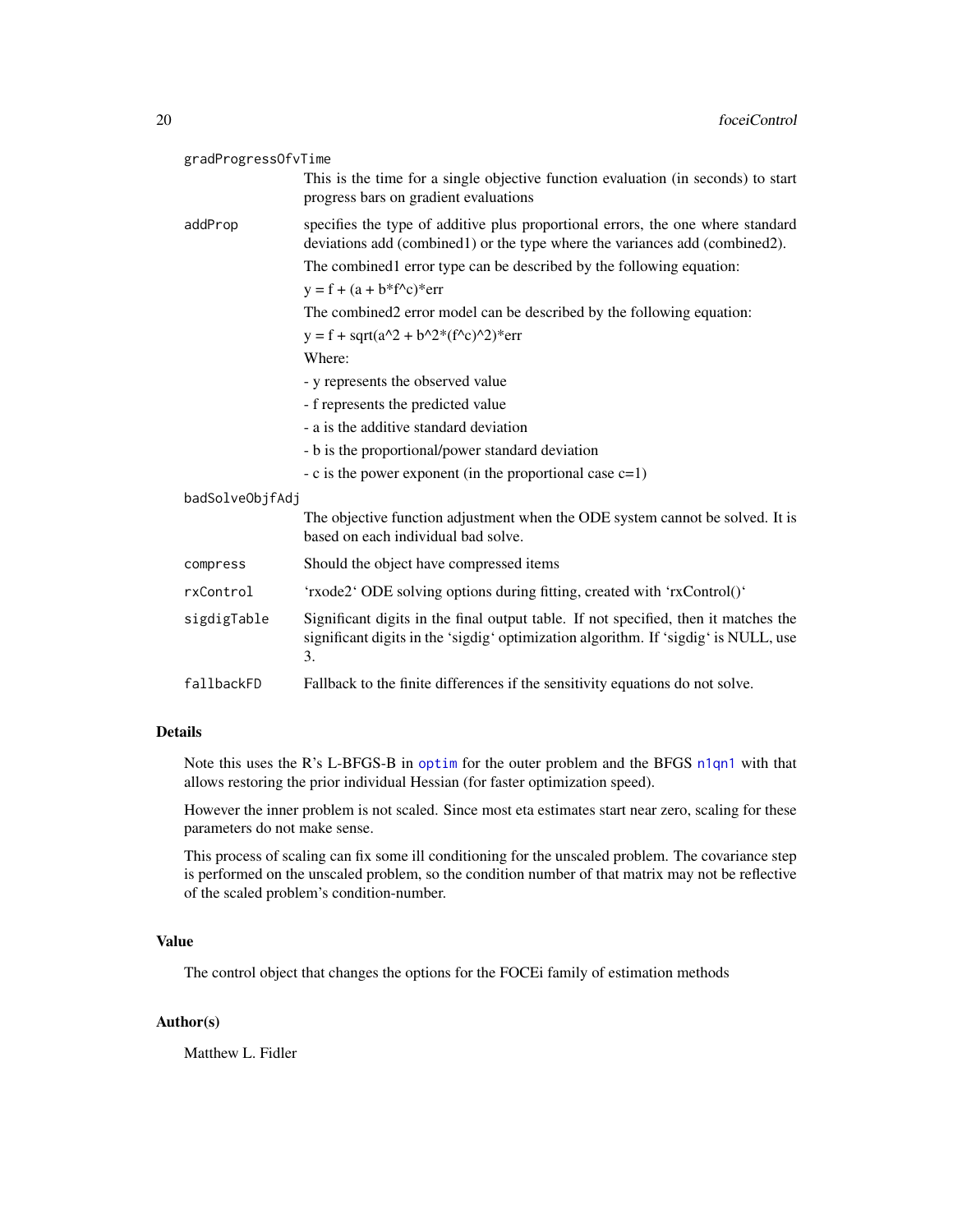# <span id="page-20-0"></span>getValidNlmixrControl 21

# See Also

[optim](#page-0-0) [n1qn1](#page-0-0) [rxSolve](#page-0-0)

getValidNlmixrControl *Get valid nlmixr control object*

# Description

Get valid nlmixr control object

#### Usage

```
getValidNlmixrControl(control, est)
getValidNlmixrCtl(control)
## S3 method for class 'focei'
getValidNlmixrCtl(control)
## S3 method for class 'foce'
getValidNlmixrCtl(control)
## S3 method for class 'fo'
getValidNlmixrCtl(control)
## S3 method for class 'foi'
getValidNlmixrCtl(control)
## S3 method for class 'posthoc'
getValidNlmixrCtl(control)
## S3 method for class 'foce'
getValidNlmixrCtl(control)
## S3 method for class 'nlme'
getValidNlmixrCtl(control)
## S3 method for class 'saem'
getValidNlmixrCtl(control)
## S3 method for class 'rxSolve'
getValidNlmixrCtl(control)
## S3 method for class 'simulation'
```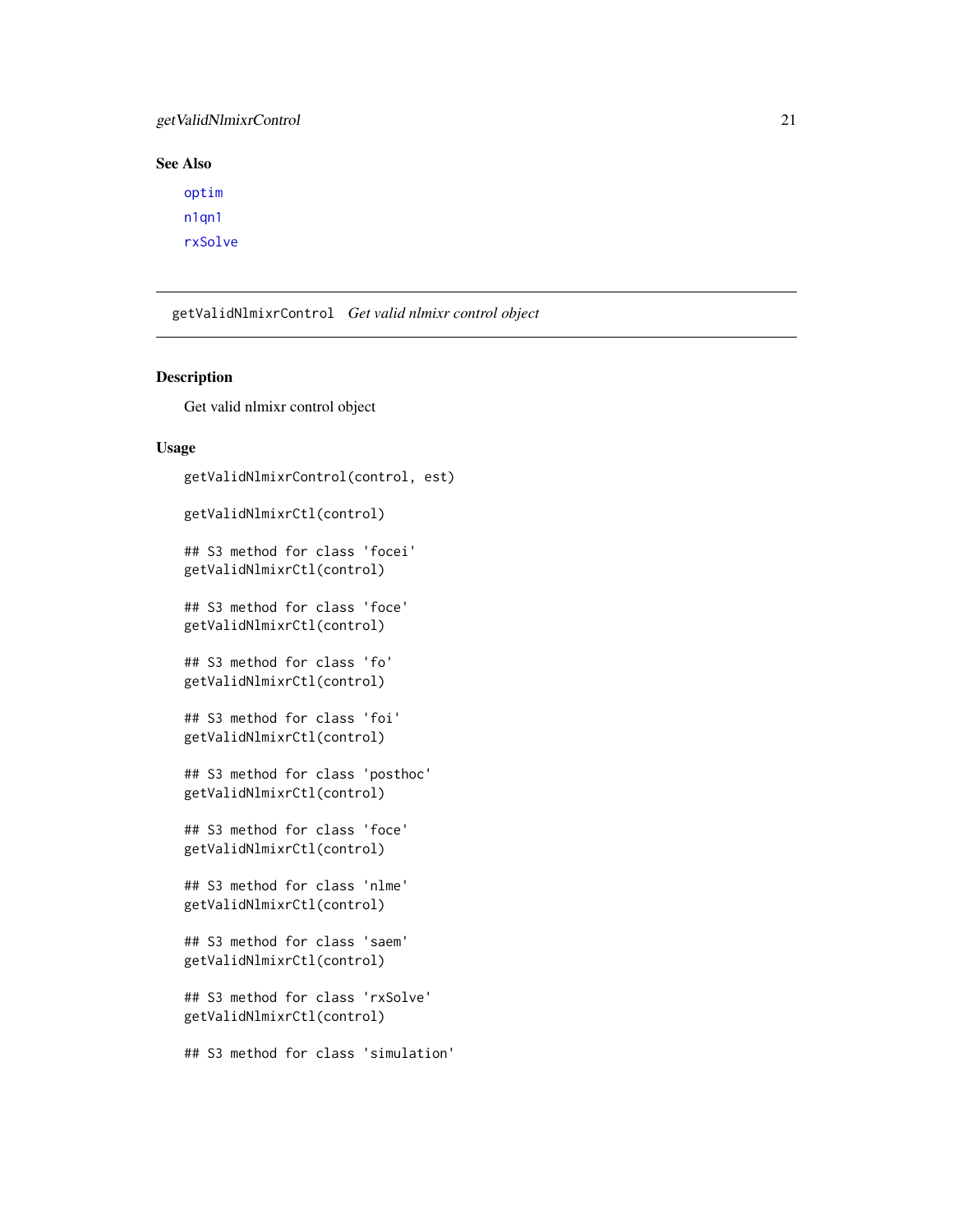```
getValidNlmixrCtl(control)
## S3 method for class 'tableControl'
getValidNlmixrCtl(control)
## Default S3 method:
getValidNlmixrCtl(control)
```
#### Arguments

| control | nlmixr control object     |
|---------|---------------------------|
| est     | <b>Estimation routine</b> |

#### Details

This is based on running the S3 method 'getValidNlmixrCtl()' the 'control' object is put into a list and the class of this new list is 'c(est, "getValidNlmixrControl")'

#### Value

Valid control object based on estimation method run.

| nlmixr2 | nlmixr2 fits population PK and PKPD non-linear mixed effects mod- |
|---------|-------------------------------------------------------------------|
|         |                                                                   |

# Description

nlmixr2 is an R package for fitting population pharmacokinetic (PK) and pharmacokinetic-pharmacodynamic (PKPD) models.

#### Usage

```
nlmixr2(
 object,
  data,
 est = NULL,control = list(),table = tableControl(),
  ...,
  save = NULL,
  envir = parent.frame()
)
nlmixr(
  object,
  data,
```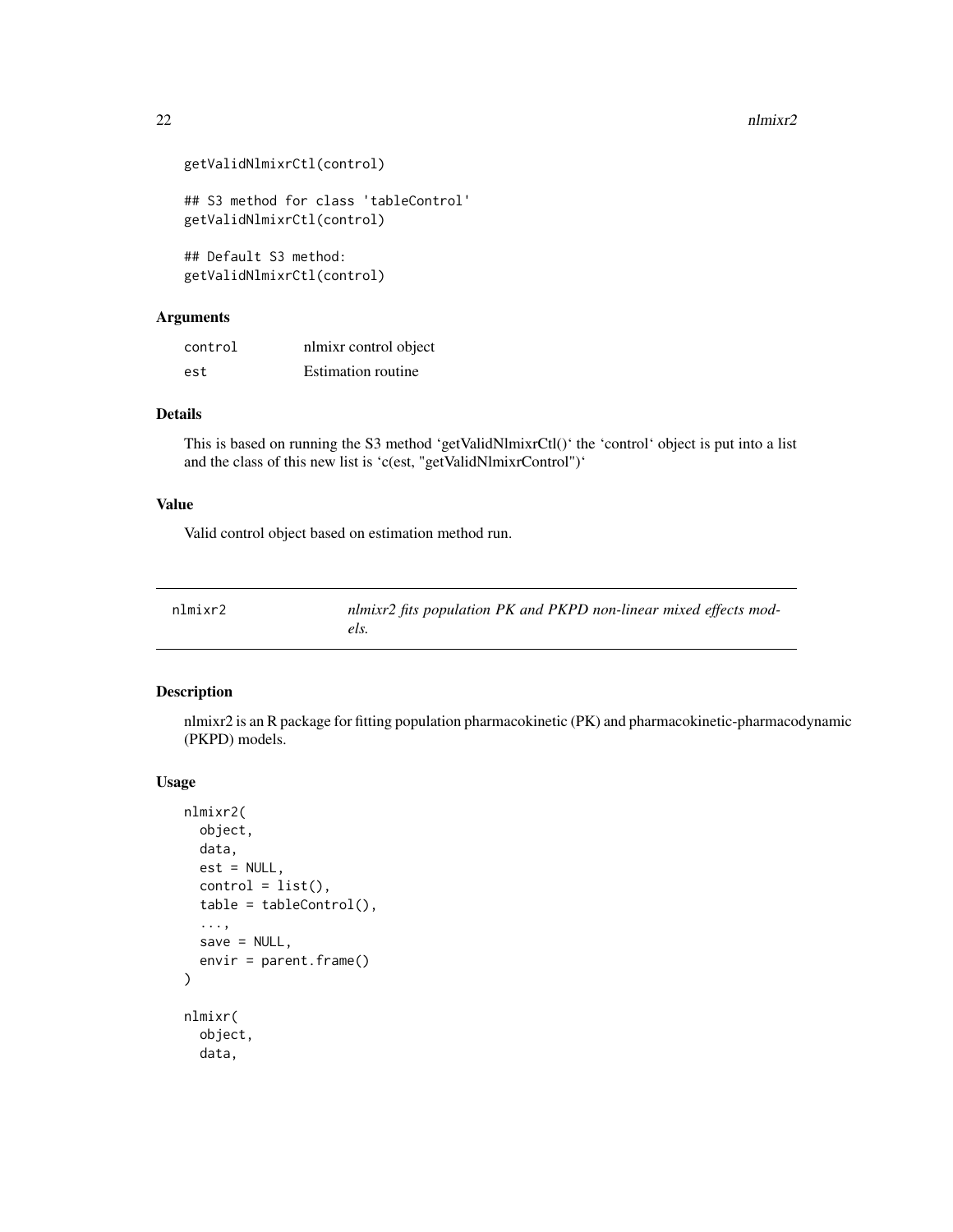```
est = NULL,control = list(),
  table = tableControl(),
  ...,
 save = NULL,envir = parent.frame()
\mathcal{L}## S3 method for class '`function`'
nlmixr2(
 object,
 data = NULL,est = NULL,control = NULL,
 table = tableControl(),
  ...,
 save = NULL,
 envir = parent.frame()
\lambda## S3 method for class 'rxUi'
nlmixr2(
 object,
 data = NULL,est = NULL,control = NULL,
  table = tableControl(),
  ...,
 save = NULL,
 envir = parent.frame()
\mathcal{L}## S3 method for class 'nlmixr2FitCore'
nlmixr2(
 object,
 data = NULL,
 est = NULL,control = NULL,
  table = tableControl(),
  ...,
 save = NULL,
 envir = parent.frame()
\lambda## S3 method for class 'nlmixr2FitData'
nlmixr2(
 object,
 data = NULL,
```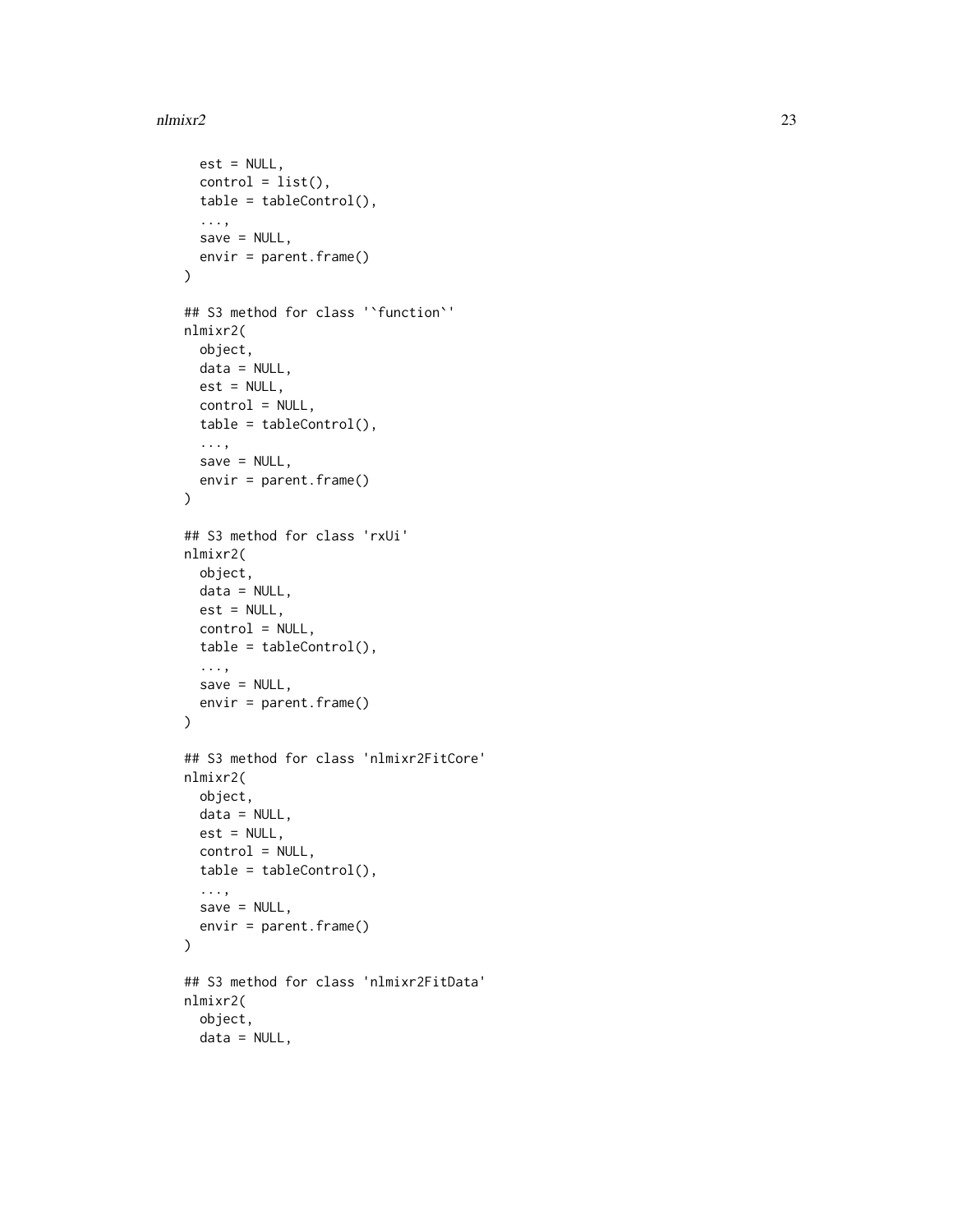```
est = NULL,control = NULL,
  table = tableControl(),
  ...,
  save = NULL,envir = parent.frame()
)
```
#### Arguments

| object  | Fitted object or function specifying the model.                                                                 |
|---------|-----------------------------------------------------------------------------------------------------------------|
| data    | nlmixr data                                                                                                     |
| est     | estimation method (all methods are shown by 'nlmixr2AllEst()'). Methods can<br>be added for other tools         |
| control | The estimation control object. These are expected to be different for each type<br>of estimation method         |
| table   | The output table control object (like 'tableControl()')                                                         |
| .       | Other parameters                                                                                                |
| save    | Boolean to save a nimixr2 object in a rds file in the working directory. If NULL,<br>uses option "nlmixr2.save" |
| envir   | Environment where the nlmixr object/function is evaluated before running the<br>estimation routine.             |

# Details

The nlmixr2 generalized function allows common access to the nlmixr2 estimation routines.

#### Value

Either a nlmixr2 model or a nlmixr2 fit object

# nlmixr modeling mini-language

#### Rationale

nlmixr estimation routines each have their own way of specifying models. Often the models are specified in ways that are most intuitive for one estimation routine, but do not make sense for another estimation routine. Sometimes, legacy estimation routines like [nlme](#page-0-0) have their own syntax that is outside of the control of the nlmixr package.

The unique syntax of each routine makes the routines themselves easier to maintain and expand, and allows interfacing with existing packages that are outside of nlmixr (like [nlme](#page-0-0)). However, a model definition language that is common between estimation methods, and an output object that is uniform, will make it easier to switch between estimation routines and will facilitate interfacing output with external packages like Xpose.

The nlmixr mini-modeling language, attempts to address this issue by incorporating a common language. This language is inspired by both R and NONMEM, since these languages are familiar to many pharmacometricians.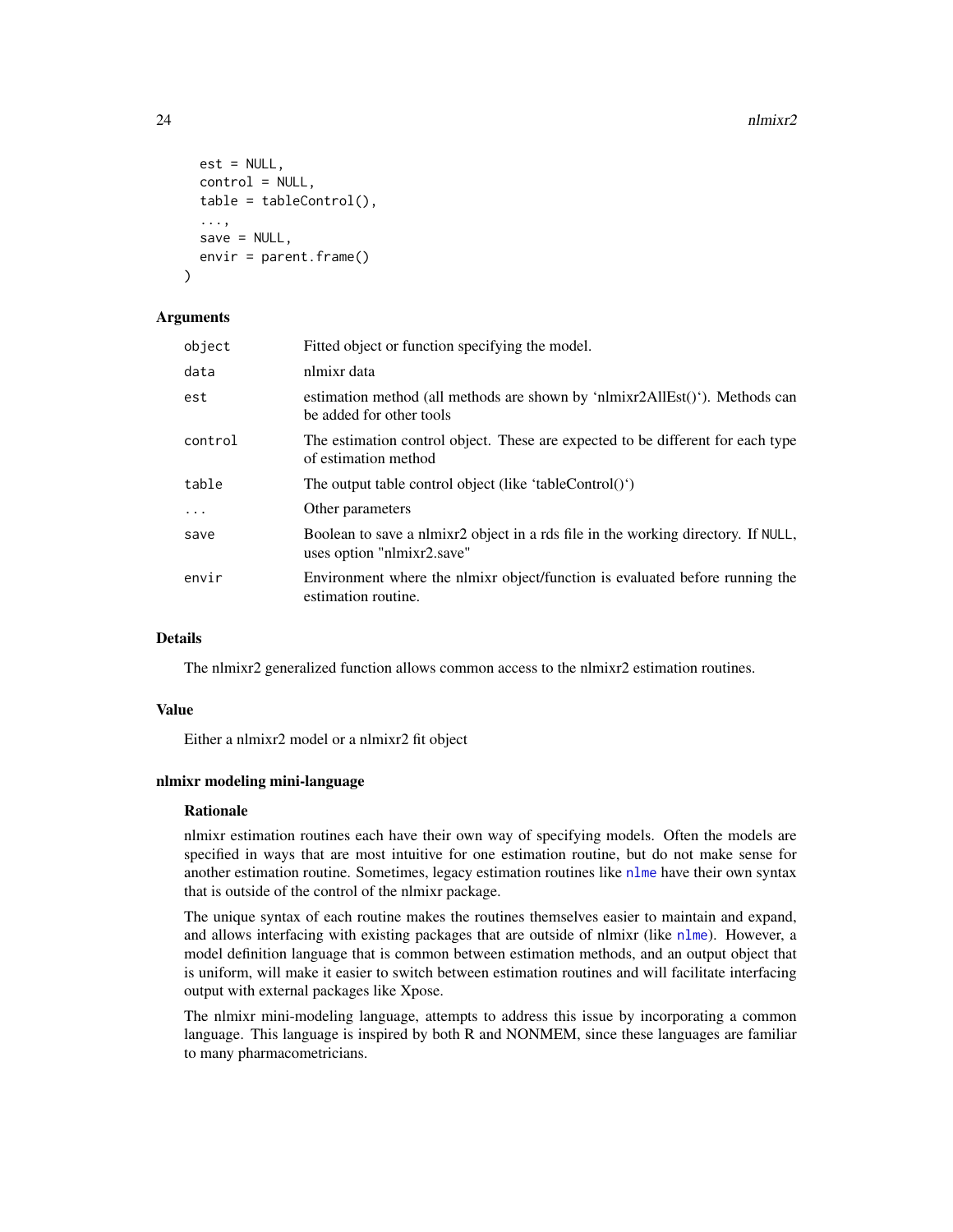#### Initial Estimates and boundaries for population parameters

nlmixr models are contained in a R function with two blocks: ini and model. This R function can be named anything, but is not meant to be called directly from R. In fact if you try you will likely get an error such as Error: could not find function "ini".

The ini model block is meant to hold the initial estimates for the model, and the boundaries of the parameters for estimation routines that support boundaries (note nlmixr's saem and nlme do not currently support parameter boundaries).

To explain how these initial estimates are specified we will start with an annotated example:

```
f <- function(){ ## Note the arguments to the function are currently
                ## ignored by nlmixr
   ini({
       ## Initial conditions for population parameters (sometimes
       ## called theta parameters) are defined by either `<-` or '='
       lCl \leftarrow 1.6 #log Cl (L/hr)## Note that simple expressions that evaluate to a number are
       ## OK for defining initial conditions (like in R)
       lVc = log(90) #log V(L)## Also a comment on a parameter is captured as a parameter label
       lKa <- 1 #log Ka (1/hr)
       ## Bounds may be specified by c(lower, est, upper), like NONMEM:
       ## Residuals errors are assumed to be population parameters
       prop.err <-c(0, 0.2, 1)})
   ## The model block will be discussed later
   model({})}
```
As shown in the above examples:

- Simple parameter values are specified as a R-compatible assignment
- Boundaries my be specified by c(lower, est, upper).
- Like NONMEM, c(lower,est) is equivalent to c(lower,est,Inf)
- Also like NONMEM, c(est) does not specify a lower bound, and is equivalent to specifying the parameter without R's 'c' function.
- The initial estimates are specified on the variance scale, and in analogy with NONMEM, the square roots of the diagonal elements correspond to coefficients of variation when used in the exponential IIV implementation

These parameters can be named almost any R compatible name. Please note that:

- Residual error estimates should be coded as population estimates (i.e. using an '=' or '<-' statement, not a  $\sim$ .
- Naming variables that start with "\_" are not supported. Note that R does not allow variable starting with "\_" to be assigned without quoting them.
- Naming variables that start with "rx\_" or "nlmixr\_" is not supported since [rxode2](#page-0-0) and nlmixr2 use these prefixes internally for certain estimation routines and calculating residuals.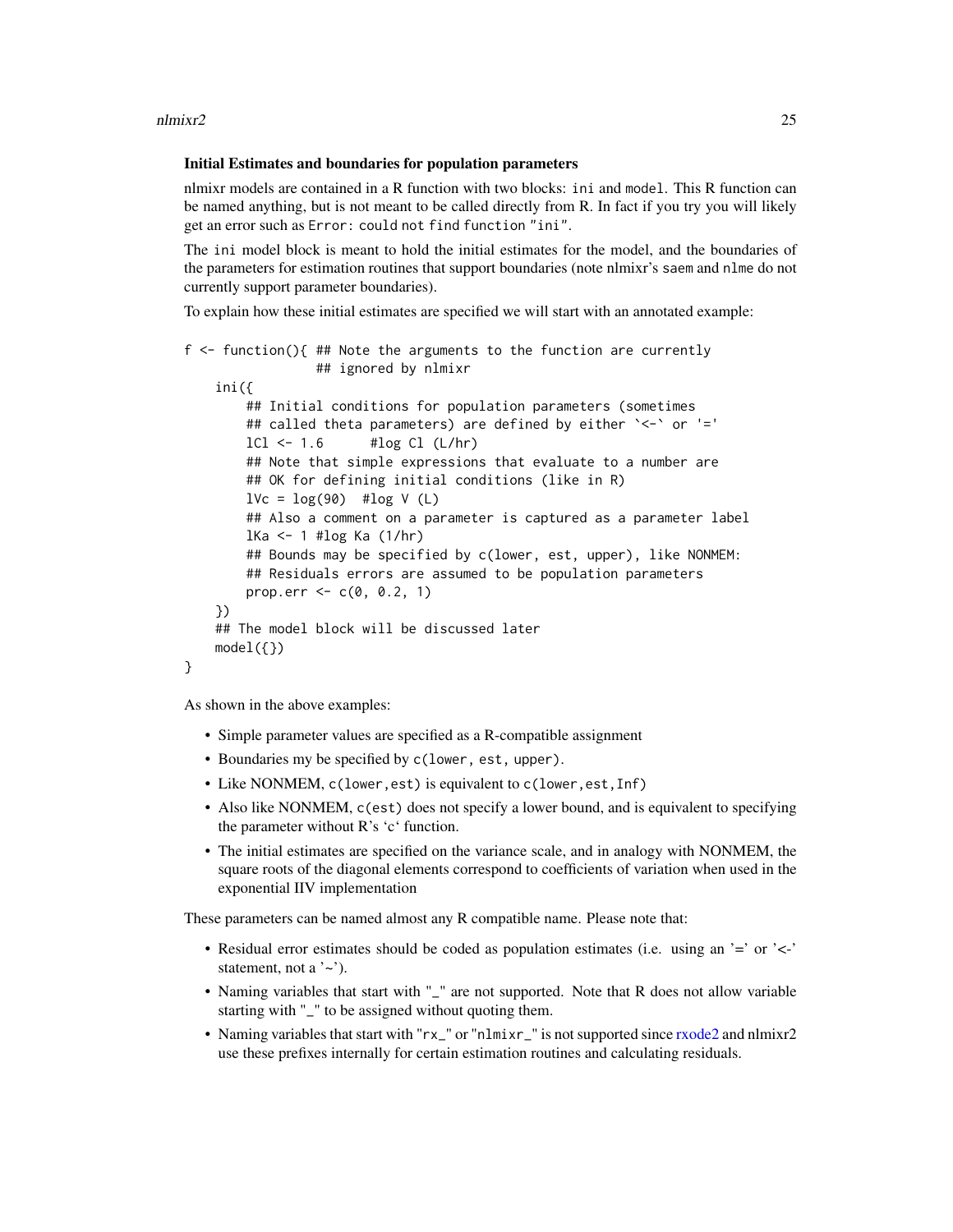• Variable names are case sensitive, just like they are in R. "CL" is not the same as "Cl".

#### Initial Estimates for between subject error distribution (NONMEM's \$OMEGA)

In mixture models, multivariate normal individual deviations from the population parameters are estimated (in NONMEM these are called eta parameters). Additionally the variance/covariance matrix of these deviations is also estimated (in NONMEM this is the OMEGA matrix). These also have initial estimates. In nlmixr these are specified by the '~' operator that is typically used in R for "modeled by", and was chosen to distinguish these estimates from the population and residual error parameters.

Continuing the prior example, we can annotate the estimates for the between subject error distribution

```
f \leftarrow function()ini({
       lCl \leftarrow 1.6 #log Cl (L/hr)lVc = log(90) #log V(L)lKa <- 1 #log Ka (1/hr)
       prop.err <-c(0, 0.2, 1)## Initial estimate for ka IIV variance
        ## Labels work for single parameters
       eta.ka ~ 0.1 # BSV Ka
       ## For correlated parameters, you specify the names of each
       ## correlated parameter separated by a addition operator `+`
       ## and the left handed side specifies the lower triangular
       ## matrix initial of the covariance matrix.
       eta.cl + eta.vc \sim c(0.1,
                            0.005, 0.1)
       ## Note that labels do not currently work for correlated
       ## parameters. Also do not put comments inside the lower
        ## triangular matrix as this will currently break the model.
    })
    ## The model block will be discussed later
   model({})}
```
As shown in the above examples:

- Simple variances are specified by the variable name and the estimate separated by '~'.
- Correlated parameters are specified by the sum of the variable labels and then the lower triangular matrix of the covariance is specified on the left handed side of the equation. This is also separated by '~'.

Currently the model syntax does not allow comments inside the lower triangular matrix.

#### Model Syntax for ODE based models (NONMEM's \$PK, \$PRED, \$DES and \$ERROR)

Once the initialization block has been defined, you can define a model in terms of the defined variables in the ini block. You can also mix in RxODE blocks into the model.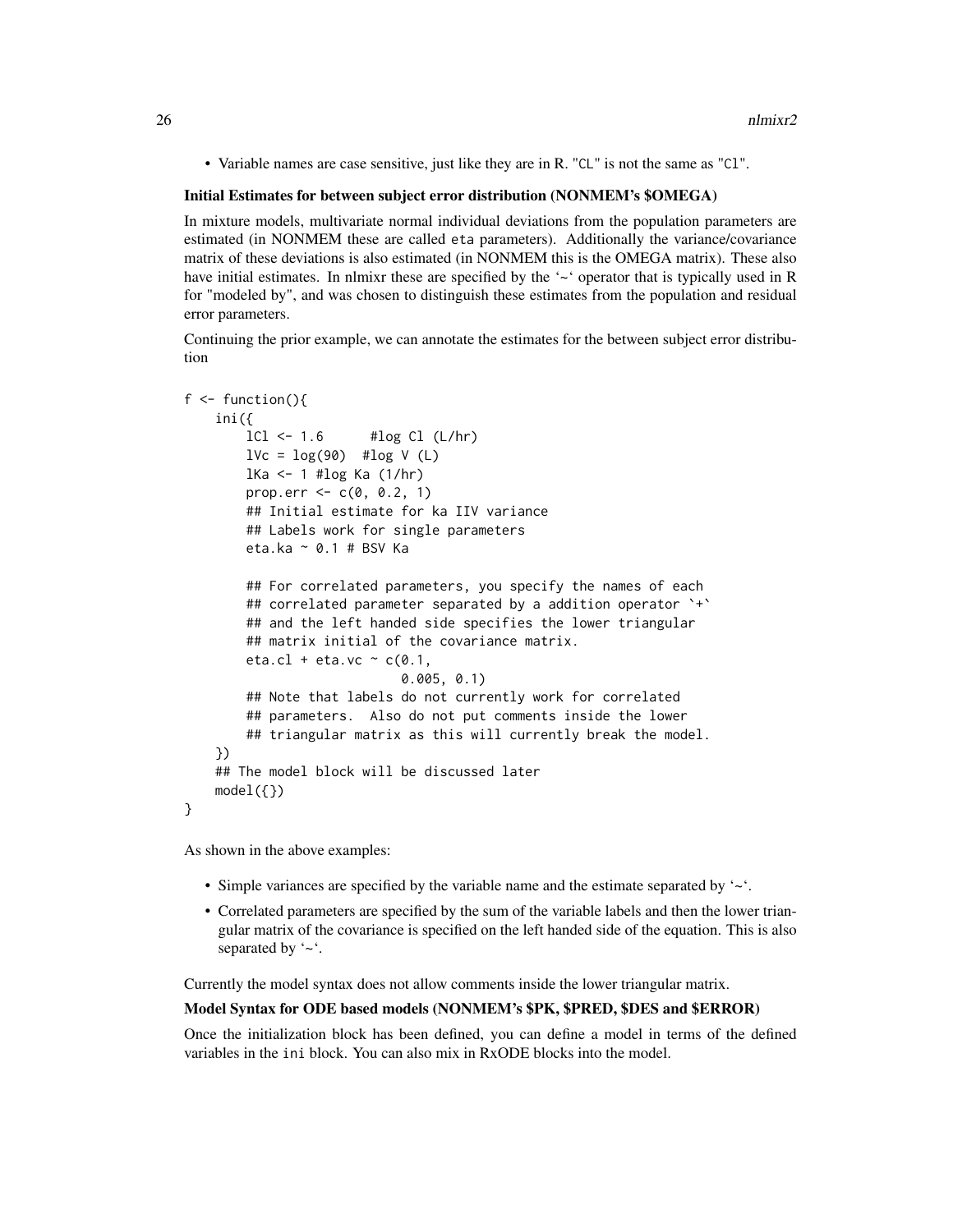The current method of defining a nlmixr model is to specify the parameters, and then possibly the RxODE lines:

Continuing describing the syntax with an annotated example:

```
f \leftarrow function()ini({
        lCl \leftarrow 1.6 #log Cl (L/hr)1Vc <- \log(90) #log Vc (L)
        1KA <- 0.1 #\log Ka (1/hr)
        prop.err \leq -c(0, 0.2, 1)eta.Cl \sim 0.1 ## BSV Cl
        eta.Vc ~ 0.1 ## BSV Vc
        eta.KA ~ 0.1 ## BSV Ka
    })
    model({
        ## First parameters are defined in terms of the initial estimates
        ## parameter names.
        Cl \leftarrow \exp(1Cl + eta.C1)Vc = exp(1Vc + eta.Vc)KA <- exp(lKA + eta.KA)
        ## After the differential equations are defined
        kel <- Cl / Vc;
        d/dt(depot) = -KA*depot;
        d/dt(centr) = KA*depot-kel*centr;
        ## And the concentration is then calculated
        cp = centr / Vc;## Last, nlmixr is told that the plasma concentration follows
        ## a proportional error (estimated by the parameter prop.err)
        cp \sim prop(prop.err)})
}
```
A few points to note:

- Parameters are often defined before the differential equations.
- The differential equations, parameters and error terms are in a single block, instead of multiple sections.
- State names, calculated variables cannot start with either "rx\_" or "nlmixr\_" since these are used internally in some estimation routines.
- Errors are specified using the '~'. Currently you can use either add(parameter) for additive error, prop(parameter) for proportional error or add(parameter1) + prop(parameter2) for additive plus proportional error. You can also specify norm(parameter) for the additive error, since it follows a normal distribution.
- Some routines, like saem require parameters in terms of Pop. Parameter + Individual. Deviation. Parameter + Covariate\*Covariate.Parameter. The order of these parameters do not matter. This is similar to NONMEM's mu-referencing, though not quite so restrictive.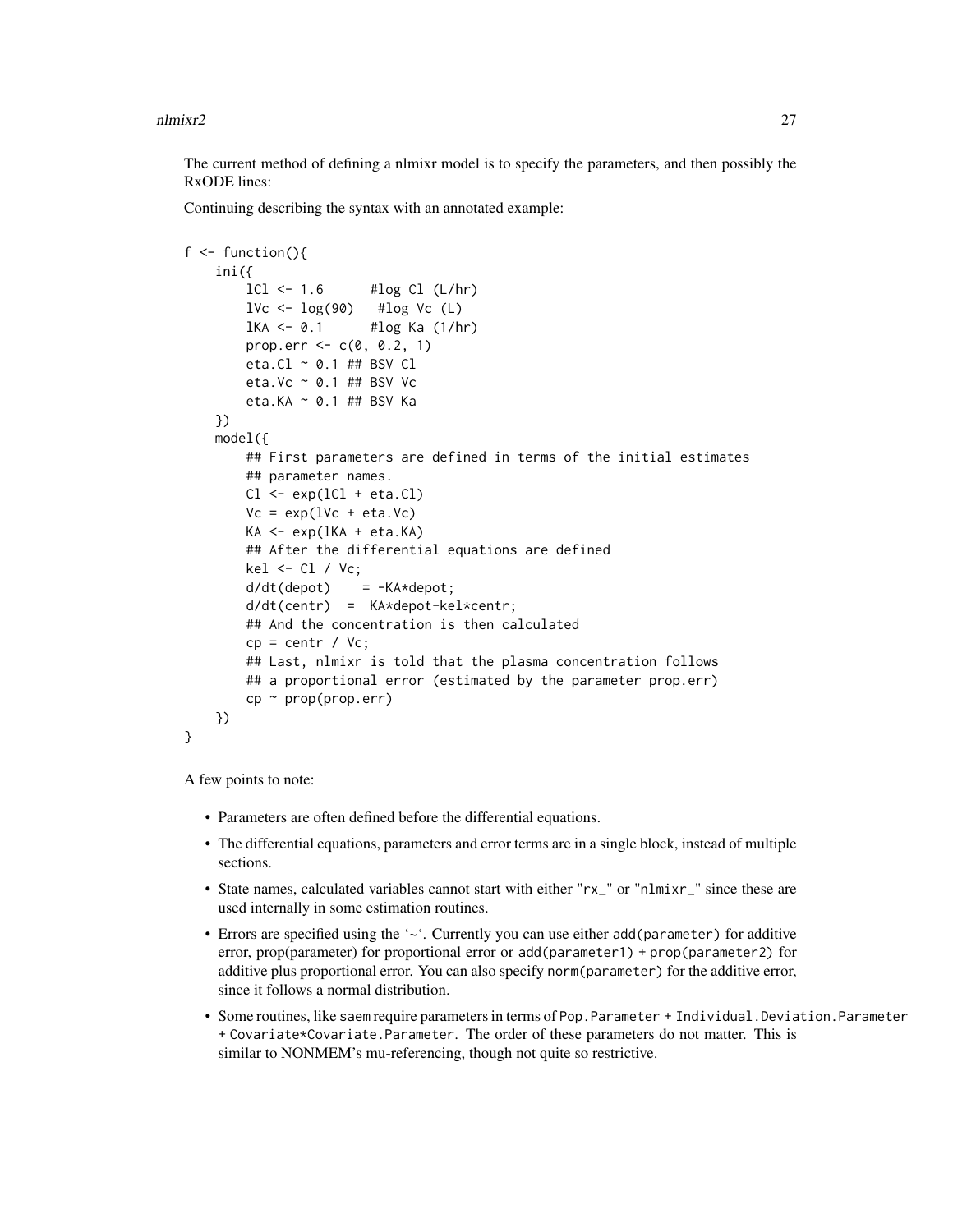• The type of parameter in the model is determined by the initial block; Covariates used in the model are missing in the ini block. These variables need to be present in the modeling dataset for the model to run.

#### Model Syntax for solved PK systems

Solved PK systems are also currently supported by nlmixr with the 'linCmt()' pseudo-function. An annotated example of a solved system is below:

```
##'
```

```
f \leftarrow function()ini({
       lCl \leftarrow 1.6 #log Cl (L/hr)1Vc <- \log(90) #\log Vc (L)
       1KA <- 0.1 #\log Ka (1/hr)
       prop.err <-c(0, 0.2, 1)eta.Cl ~ 0.1 ## BSV Cl
       eta.Vc ~ 0.1 ## BSV Vc
       eta.KA ~ 0.1 ## BSV Ka
    })
   model({
       Cl \leftarrow exp(1Cl + eta.C1)Vc = exp(1Vc + eta.Vc)KA \leq exp(lKA + eta.KA)
       ## Instead of specifying the ODEs, you can use
       ## the linCmt() function to use the solved system.
       ##
       ## This function determines the type of PK solved system
       ## to use by the parameters that are defined. In this case
       ## it knows that this is a one-compartment model with first-order
       ## absorption.
       linCmt() ~ prop(prop.err)
    })
}
```
A few things to keep in mind:

- While RxODE allows mixing of solved systems and ODEs, this has not been implemented in nlmixr yet.
- The solved systems implemented are the one, two and three compartment models with or without first-order absorption. Each of the models support a lag time with a tlag parameter.
- In general the linear compartment model figures out the model by the parameter names. nlmixr currently knows about numbered volumes, Vc/Vp, Clearances in terms of both Cl and Q/CLD. Additionally nlmixr knows about elimination micro-constants (ie K12). Mixing of these parameters for these models is currently not supported.

#### Checking model syntax

After specifying the model syntax you can check that nlmixr is interpreting it correctly by using the nlmixr function on it.

Using the above function we can get: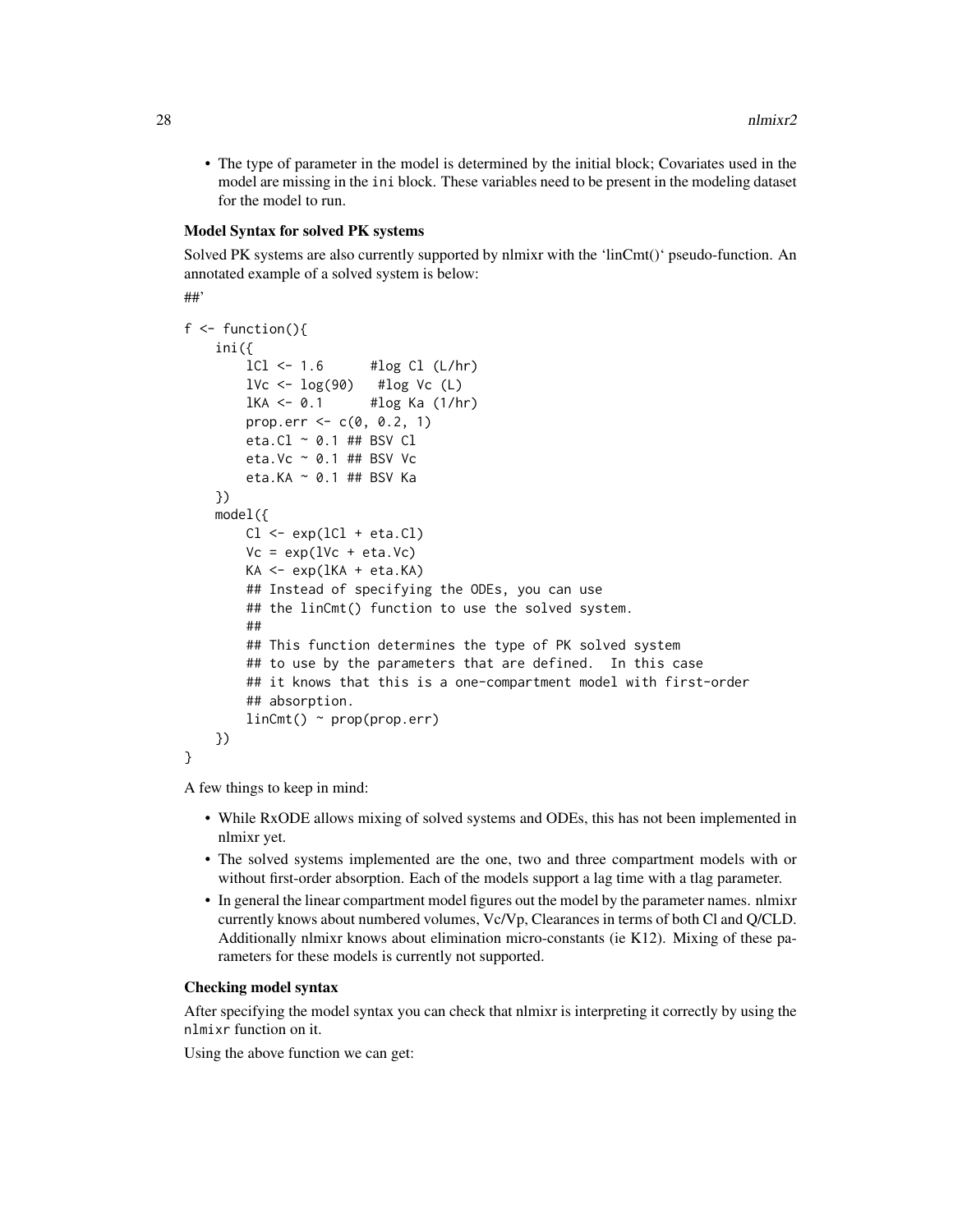```
> nlmixr(f)
## 1-compartment model with first-order absorption in terms of Cl
## Initialization:
################################################################################
Fixed Effects ($theta):
   lCl lVc lKA
1.60000 4.49981 0.10000
Omega ($omega):
     [,1] [,2] [,3]
[1,] 0.1 0.0 0.0
[2,] 0.0 0.1 0.0
[3,] 0.0 0.0 0.1
## Model:
################################################################################
Cl \leftarrow \exp(1Cl + eta.C1)Vc = exp(1Vc + eta.Vc)KA \leftarrow exp(IKA + eta.KA)## Instead of specifying the ODEs, you can use
## the linCmt() function to use the solved system.
##
## This function determines the type of PK solved system
## to use by the parameters that are defined. In this case
## it knows that this is a one-compartment model with first-order
## absorption.
linCmt() ~ r prop(prop.err)
```
In general this gives you information about the model (what type of solved system/RxODE), initial estimates as well as the code for the model block.

#### Using the model syntax for estimating a model

Once the model function has been created, you can use it and a dataset to estimate the parameters for a model given a dataset.

This dataset has to have RxODE compatible events IDs. Both Monolix and NONMEM use a a very similar standard to what nlmixr can support.

Once the data has been converted to the appropriate format, you can use the nlmixr function to run the appropriate code.

The method to estimate the model is:

fit <- nlmixr(model.function, dataset, est="est", control=estControl(options))

Currently nlme and saem are implemented. For example, to run the above model with saem, we could have the following:

 $> f \le$  function(){ ini({  $lCl \leftarrow 1.6$  # $log Cl (L/hr)$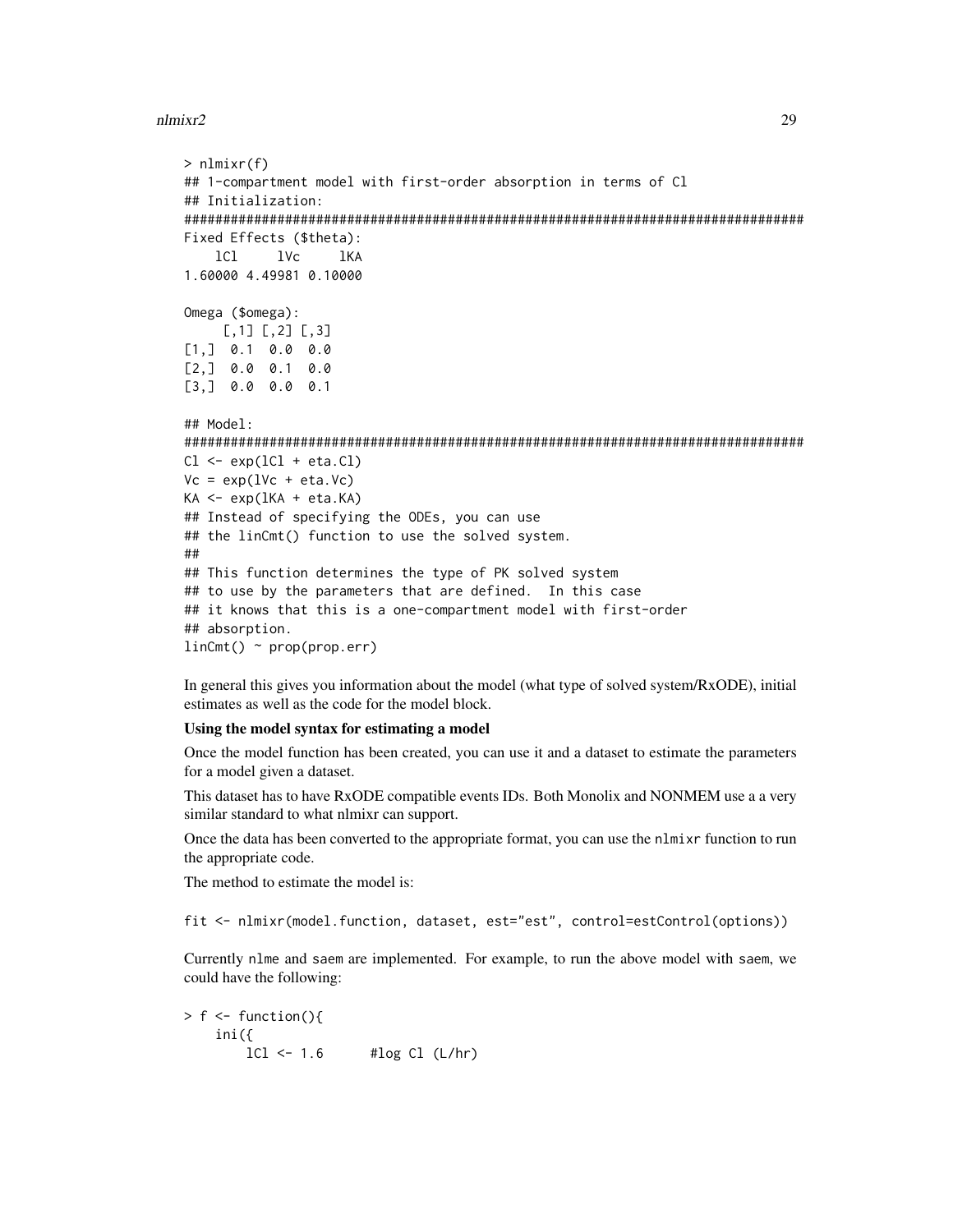```
1Vc \leftarrow \log(90) #\log Vc (L)
       1KA <- 0.1 #1og Ka (1/hr)
       prop.err \leq -c(0, 0.2, 1)eta.Cl ~ 0.1 ## BSV Cl
       eta.Vc ~ 0.1 ## BSV Vc
       eta.KA ~ 0.1 ## BSV Ka
    })
    model({
       ## First parameters are defined in terms of the initial estimates
       ## parameter names.
       Cl \leftarrow \exp(1Cl + eta.C1)Vc = exp(1Vc + eta.Vc)KA <- exp(lKA + eta.KA)
       ## After the differential equations are defined
       kel \le Cl / Vc;
       d/dt(depot) = -KA*depot;
       d/dt(centr) = KA*depot-kel*centr;
       ## And the concentration is then calculated
       cp = centr / Vc;
       ## Last, nlmixr is told that the plasma concentration follows
       ## a proportional error (estimated by the parameter prop.err)
       cp \sim prop(prop.err)})
}
> fit.s <- nlmixr(f,d,est="saem",control=saemControl(n.burn=50,n.em=100,print=50));
Compiling RxODE differential equations...done.
c:/Rtools/mingw_64/bin/g++ -I"c:/R/R-34~1.1/include"-DNDEBUG -I"d:/Compiler/gcc-4.9.3/local330/i
In file included from c:/R/R-34~1.1/library/RCPPAR~1/include/armadillo:52:0,
           from c:/R/R-34~1.1/library/RCPPAR~1/include/RcppArmadilloForward.h:46,
                from c:/R/R-34~1.1/library/RCPPAR~1/include/RcppArmadillo.h:31,
                 from saem3090757b4bd1x64.cpp:1:
c:/R/R-34~1.1/library/RCPPAR~1/include/armadillo_bits/compiler_setup.hpp:474:96: note: #pragma messa
  #pragma message ("WARNING: use of OpenMP disabled; this compiler doesn't support OpenMP 3.0+")
                                                                             \lambdac:/Rtools/mingw_64/bin/g++ -shared -s -static-libgcc -o saem3090757b4bd1x64.dll tmp.def saem3090757b4
done.
1: 1.8174 4.6328 0.0553 0.0950 0.0950 0.0950 0.6357
50: 1.3900 4.2039 0.0001 0.0679 0.0784 0.1082 0.1992
100: 1.3894 4.2054 0.0107 0.0686 0.0777 0.1111 0.1981
150: 1.3885 4.2041 0.0089 0.0683 0.0778 0.1117 0.1980
Using sympy via SnakeCharmR
## Calculate ETA-based prediction and error derivatives:
Calculate Jacobian...................done.
Calculate sensitivities.......
done.
## Calculate d(f)/d(eta)
## ...
## done
```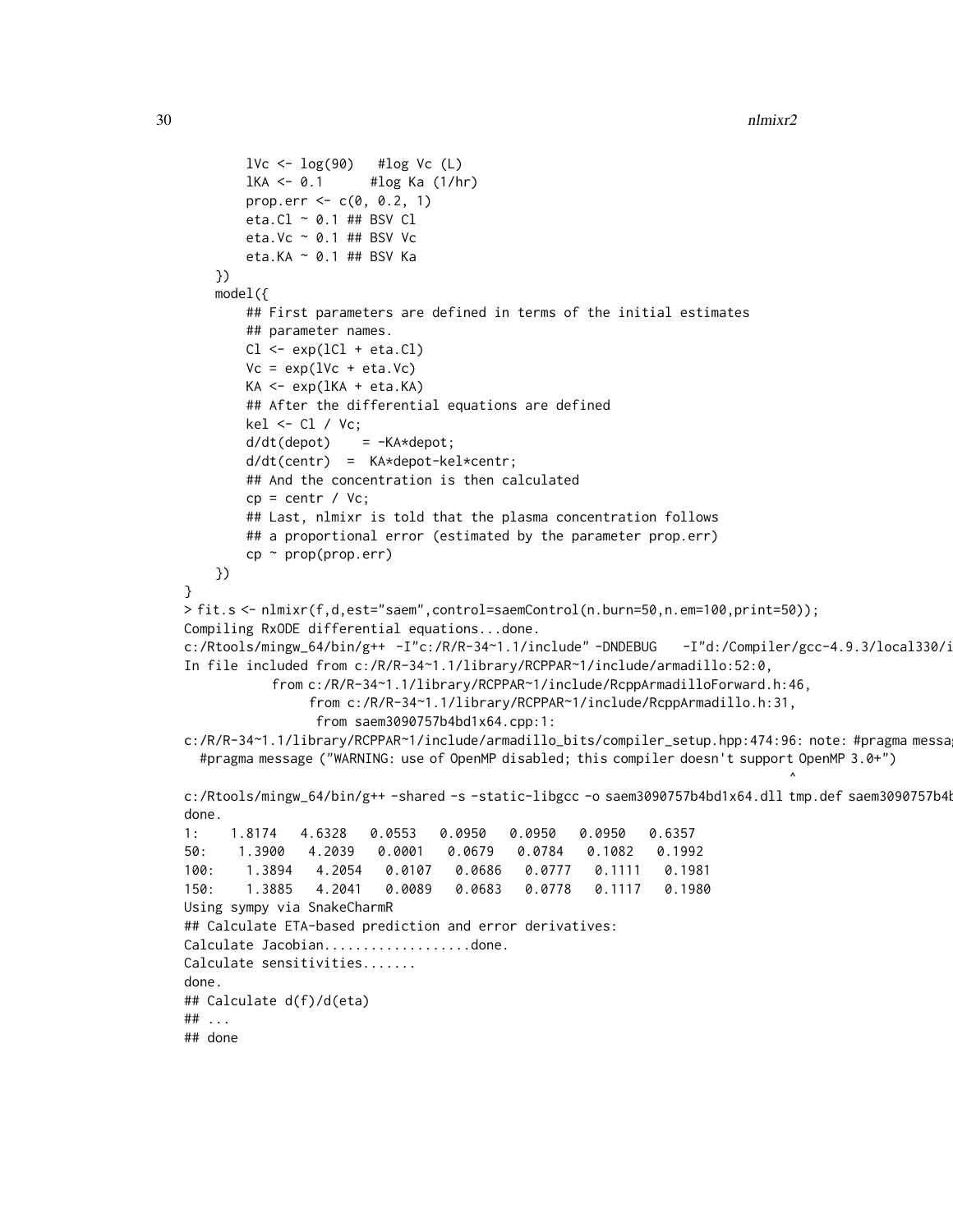```
## ...
## done
The model-based sensitivities have been calculated
Calculating Table Variables...
done
```
The options for saem are controlled by [saemControl](#page-60-1). You may wish to make sure the minimization is complete in the case of saem. You can do that with traceplot which shows the iteration history with the divided by burn-in and EM phases. In this case, the burn in seems reasonable; you may wish to increase the number of iterations in the EM phase of the estimation. Overall it is probably a semi-reasonable solution.

#### nlmixr output objects

In addition to unifying the modeling language sent to each of the estimation routines, the outputs currently have a unified structure.

You can see the fit object by typing the object name:

```
> fit.s
-- nlmixr SAEM fit (ODE); OBJF calculated from FOCEi approximation -------------
    OBJF AIC BIC Log-likelihood Condition Number
 62337.09 62351.09 62399.01 -31168.55 82.6086
-- Time (sec; fit.s$time): -----------------------------------------------------
        saem setup Likelihood Calculation covariance table
elapsed 430.25 31.64 1.19 0 3.44
-- Parameters (fit.s$par.fixed): -----------------------------------------------
           Parameter Estimate SE
lCl log Cl (L/hr) 1.39 0.0240 1.73 4.01 (3.83, 4.20) 26.6
lVc log Vc (L) 4.20 0.0256 0.608 67.0 (63.7, 70.4) 28.5
lKA log Ka (1/hr) 0.00924 0.0323 349. 1.01 (0.947, 1.08) 34.3
prop.err prop.err 0.198 19.8
        Shrink(SD)
lCl 0.248
lVc 1.09
lKA 4.19
prop.err 1.81
  No correlations in between subject variability (BSV) matrix
```
Full BSV covariance (fit.s\$omega) or correlation (fit.s\$omega.R; diagonals=SDs) Distribution stats (mean/skewness/kurtosis/p-value) available in fit.s\$shrink

```
-- Fit Data (object fit.s is a modified data.frame): ---------------------------
# A tibble: 6,947 x 22
 ID TIME DV PRED RES WRES IPRED IRES IWRES CPRED CRES
* <fct> <dbl> <dbl> <dbl> <dbl> <dbl> <dbl> <dbl> <dbl> <dbl> <dbl>
1 1 0.25 205. 198. 6.60 0.0741 189. 16.2 0.434 198. 6.78
2 1 0.5 311. 349. -38.7 -0.261 330. -19.0 -0.291 349. -38.3
3 1 0.75 389. 464. -74.5 -0.398 434. -45.2 -0.526 463. -73.9
```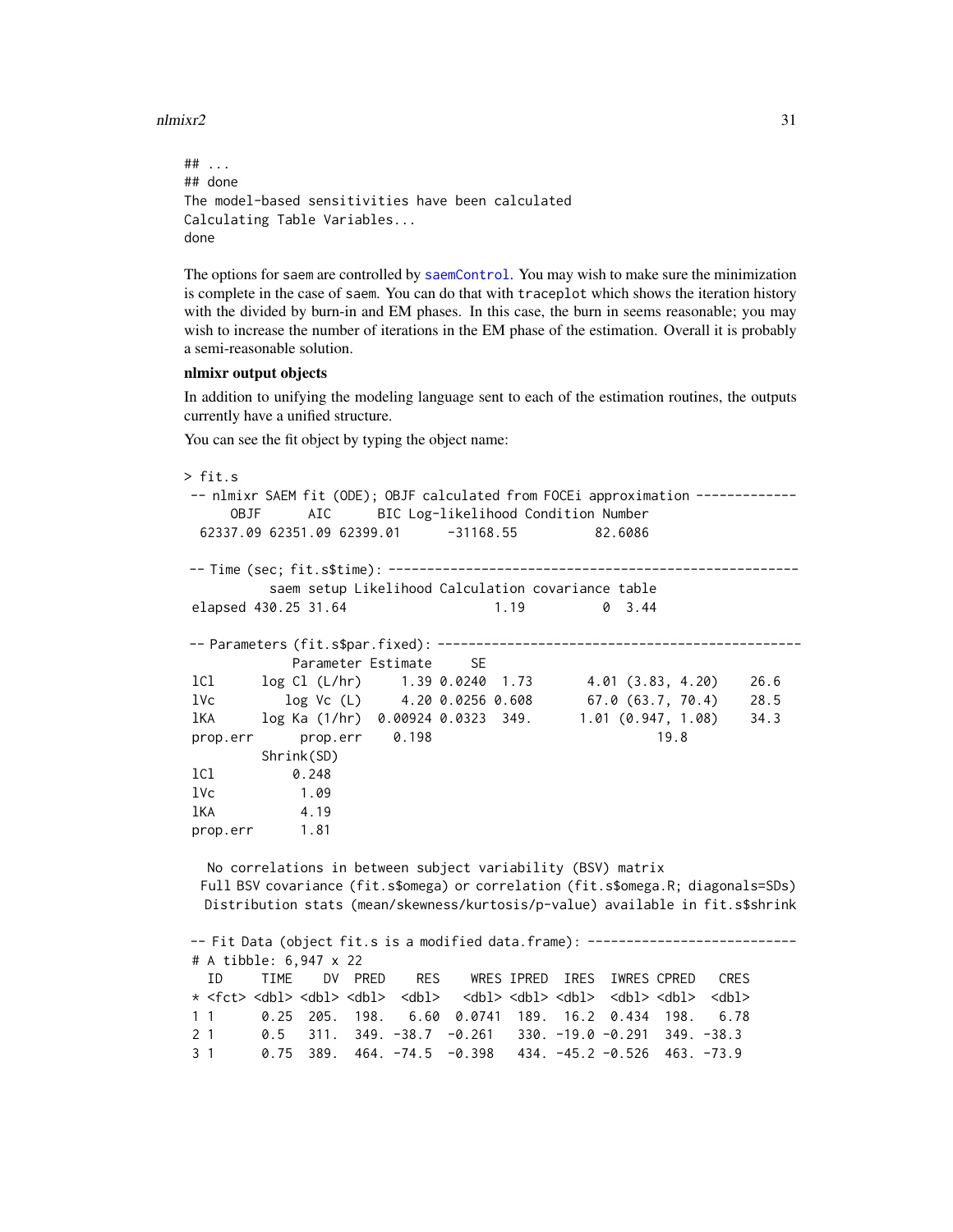```
# ... with 6,944 more rows, and 11 more variables: CWRES <dbl>, eta.Cl <dbl>,
# eta.Vc <dbl>, eta.KA <dbl>, depot <dbl>, centr <dbl>, Cl <dbl>, Vc <dbl>,
# KA <dbl>, kel <dbl>, cp <dbl>
```
This example shows what is typical printout of a nlmixr fit object. The elements of the fit are:

- The type of fit ([nlme](#page-0-0), saem, etc)
- Metrics of goodness of fit ([AIC](#page-0-0), [BIC](#page-0-0), and [logLik](#page-0-0)).
	- To align the comparison between methods, the FOCEi likelihood objective is calculated regardless of the method used and used for goodness of fit metrics.
	- This FOCEi likelihood has been compared to NONMEM's objective function and gives the same values (based on the data in Wang 2007)
	- Also note that saem does not calculate an objective function, and the FOCEi is used as the only objective function for the fit.
	- Even though the objective functions are calculated in the same manner, caution should be used when comparing fits from various estimation routines.
- The next item is the timing of each of the steps of the fit.
	- These can be also accessed by (fit.s\$time).
	- As a mnemonic, the access for this item is shown in the printout. This is true for almost all of the other items in the printout.
- After the timing of the fit, the parameter estimates are displayed (can be accessed by fit.s\$par.fixed)
	- While the items are rounded for R printing, each estimate without rounding is still accessible by the '\$' syntax. For example, the '\$Untransformed' gives the untransformed parameter values.
	- The Untransformed parameter takes log-space parameters and back-transforms them to normal parameters. Not the CIs are listed on the back-transformed parameter space. – Proportional Errors are converted to
- Omega block (accessed by fit.s\$omega)
- The table of fit data. Please note:
	- A nlmixr fit object is actually a data frame. Saving it as a Rdata object and then loading it without nlmixr will just show the data by itself. Don't worry; the fit information has not vanished, you can bring it back by simply loading nlmixr, and then accessing the data.
	- Special access to fit information (like the \$omega) needs nlmixr to extract the information.
	- If you use the \$ to access information, the order of precedence is:
		- \* Fit data from the overall data.frame
		- \* Information about the parsed nlmixr model (via \$uif)
		- \* Parameter history if available (via \$par.hist and \$par.hist.stacked)
		- \* Fixed effects table (via \$par.fixed)
		- \* Individual differences from the typical population parameters (via \$eta)
		- \* Fit information from the list of information generated during the post-hoc residual calculation.
		- \* Fit information from the environment where the post-hoc residual were calculated
		- \* Fit information about how the data and options interacted with the specified model (such as estimation options or if the solved system is for an infusion or an IV bolus).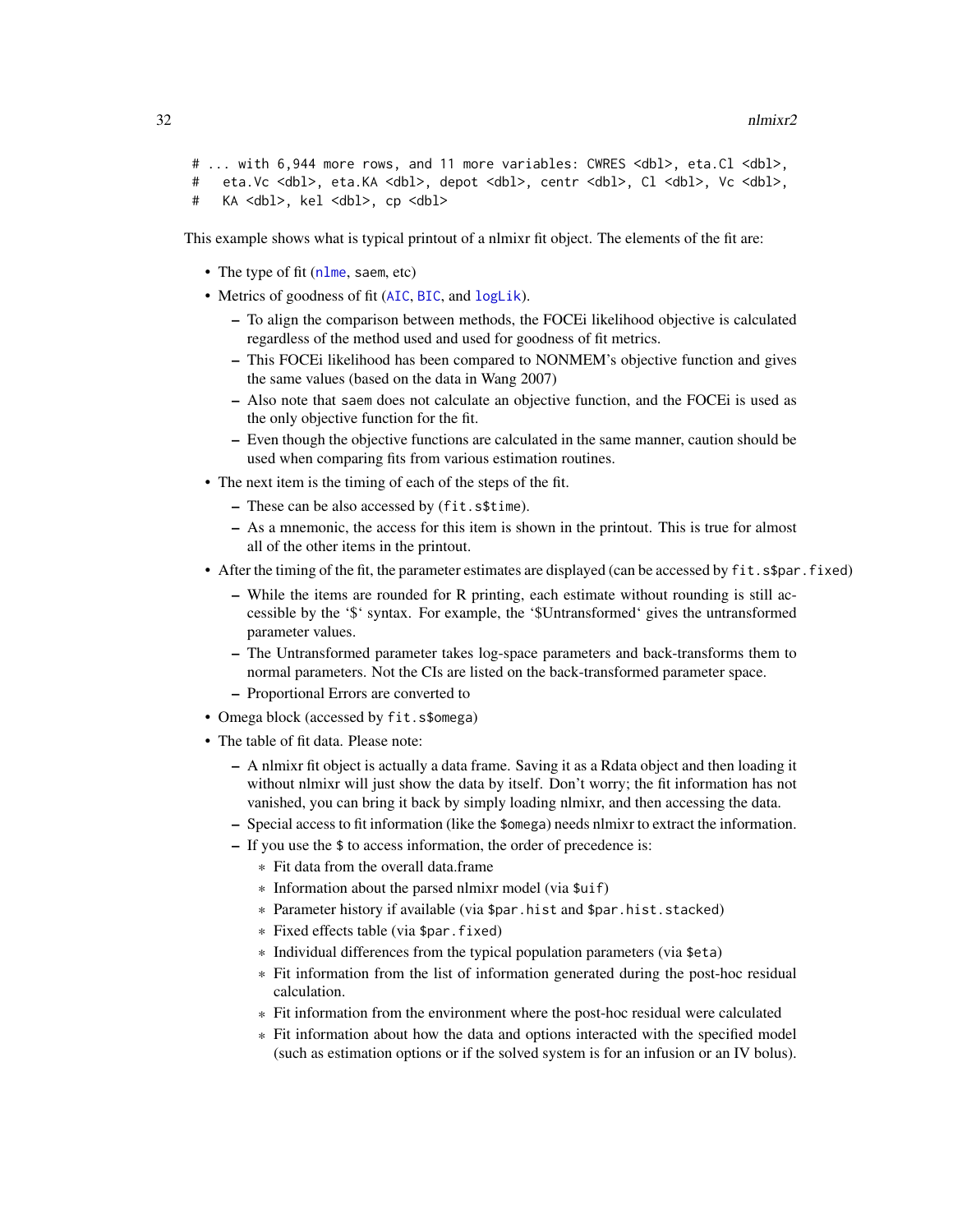- While the printout may displays the data as a data.table object or tbl object, the data is NOT any of these objects, but rather a derived data frame.
- Since the object *is* a data.frame, you can treat it like one.

In addition to the above properties of the fit object, there are a few additional that may be helpful for the modeler:

- \$theta gives the fixed effects parameter estimates (in NONMEM the thetas). This can also be accessed in [fixed.effects](#page-0-0) function. Note that the residual variability is treated as a fixed effect parameter and is included in this list.
- \$eta gives the random effects parameter estimates, or in NONMEM the etas. This can also be accessed in using the [random.effects](#page-0-0) function.

#### Author(s)

Matthew L. Fidler

#### Examples

```
one.cmt <- function() {
 ini({
   ## You may label each parameter with a comment
   tka <- 0.45 # Ka
   tcl \leftarrow log(c(0, 2.7, 100)) # Log Cl
   ## This works with interactive models
   ## You may also label the preceding line with label("label text")
   tv <- 3.45; label("log V")
   ## the label("Label name") works with all models
   eta.ka ~ 0.6
   eta.cl \sim 0.3
   eta.v ~ 0.1
   add.sd \leq -0.7prop.sd \leq -0.01})
 model({
   ka <- exp(tka + eta.ka)
   cl \leftarrow exp(tcl + eta. cl)v \leftarrow \exp(tv + eta.v)linCmt() ~ ~ add(add.sd) ~ + prop(prop.sd)})
}
fitF <- nlmixr(one.cmt, theo_sd, "focei")
fitS <- nlmixr(one.cmt, theo_sd, "saem")
```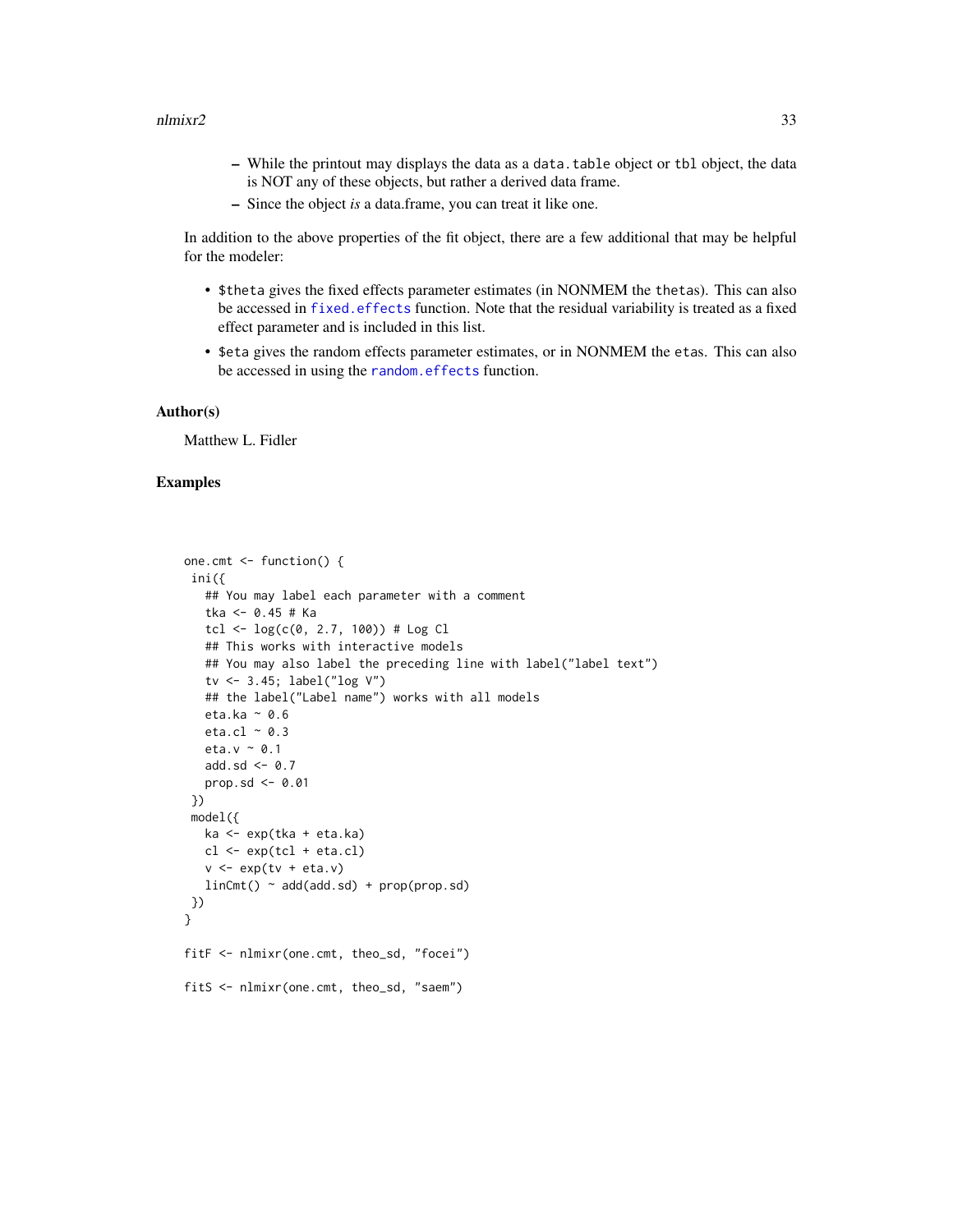<span id="page-33-0"></span>

#### Description

Show all the current estimation methods

# Usage

```
nlmixr2AllEst()
```
# Value

List of supported nlmixr2 estimation options (est=...)

#### Examples

nlmixr2AllEst()

nlmixr2AugPredSolve *Augmented Prediction for nlmixr2 fit*

# Description

Augmented Prediction for nlmixr2 fit

#### Usage

```
nlmixr2AugPredSolve(
  fit,
  covsInterpolation = c("locf", "nocb", "linear", "midpoint"),
 minimum = NULL,maximum = NULL,length.out = 51L,
  ...
)
## S3 method for class 'nlmixr2FitData'
augPred(
 object,
 primary = NULL,
 minimum = NULL,
 maximum = NULL,length.out = 51,
  ...
\mathcal{L}
```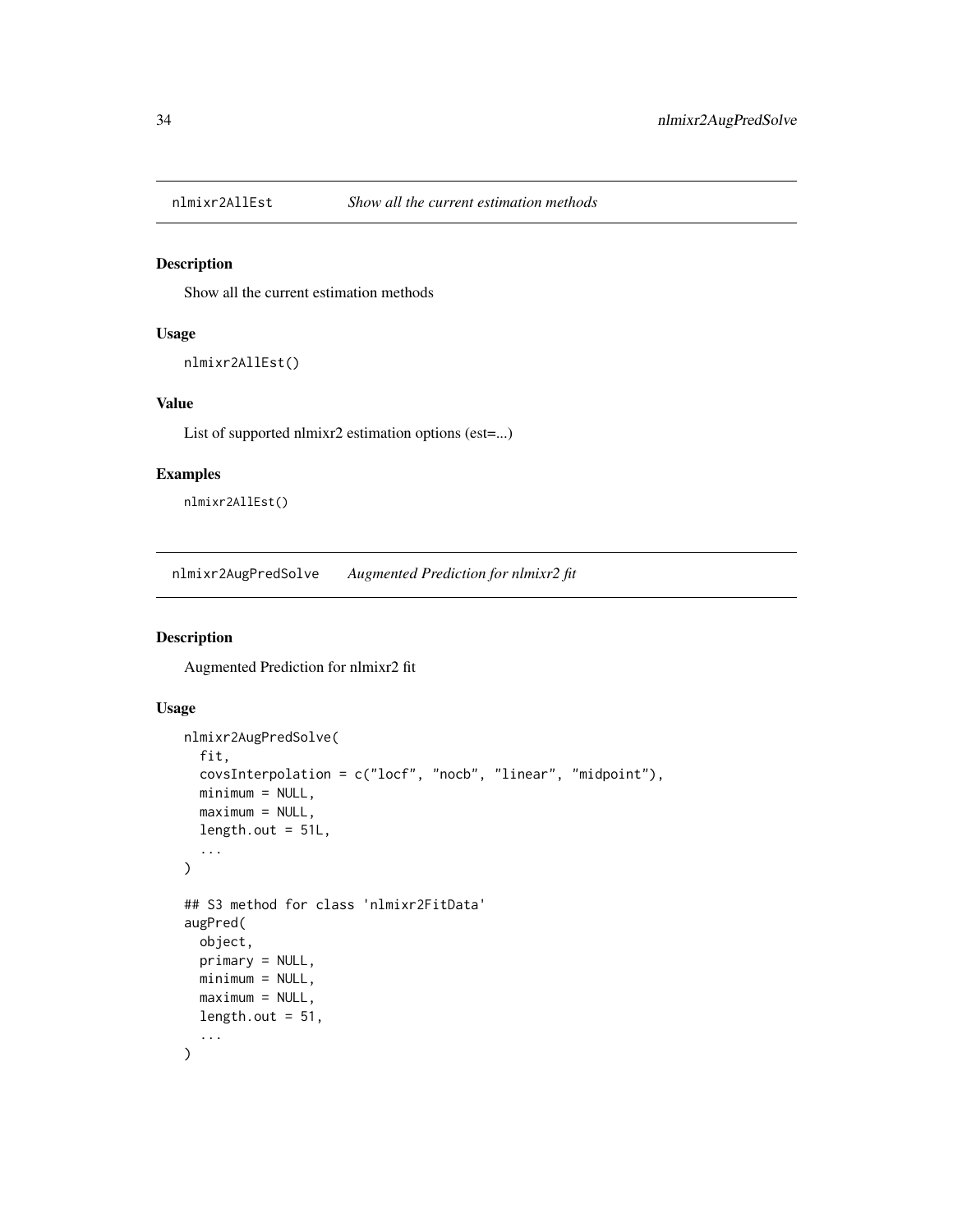#### <span id="page-34-0"></span>**Arguments**

fit Nlmixr2 fit object

covsInterpolation

specifies the interpolation method for time-varying covariates. When solving ODEs it often samples times outside the sampling time specified in events. When this happens, the time varying covariates are interpolated. Currently this can be:

• "linear" interpolation, which interpolates the covariate by solving the line between the observed covariates and extrapolating the new covariate value. • "constant" – Last observation carried forward (the default). • "NOCB" – Next Observation Carried Backward. This is the same method that NONMEM uses. • "midpoint" Last observation carried forward to midpoint; Next observation carried backward to midpoint.

| minimum    | an optional lower limit for the primary covariate. Defaults to min(primary).                                                                                                                                                                                  |
|------------|---------------------------------------------------------------------------------------------------------------------------------------------------------------------------------------------------------------------------------------------------------------|
| maximum    | an optional upper limit for the primary covariate. Defaults to max (primary).                                                                                                                                                                                 |
| length.out | an optional integer with the number of primary covariate values at which to<br>evaluate the predictions. Defaults to 51.                                                                                                                                      |
| $\ddots$ . | some methods for the generic may require additional arguments.                                                                                                                                                                                                |
| object     | a fitted model object from which predictions can be extracted, using a predict<br>method.                                                                                                                                                                     |
| primary    | an optional one-sided formula specifying the primary covariate to be used to<br>generate the augmented predictions. By default, if a covariate can be extracted<br>from the data used to generate object (using getCovariate), it will be used as<br>primary. |

#### Value

Stacked data.frame with observations, individual/population predictions.

# Author(s)

Matthew L. Fidler

nlmixr2CreateOutputFromUi

*Create nlmixr output from the UI*

# Description

Create nlmixr output from the UI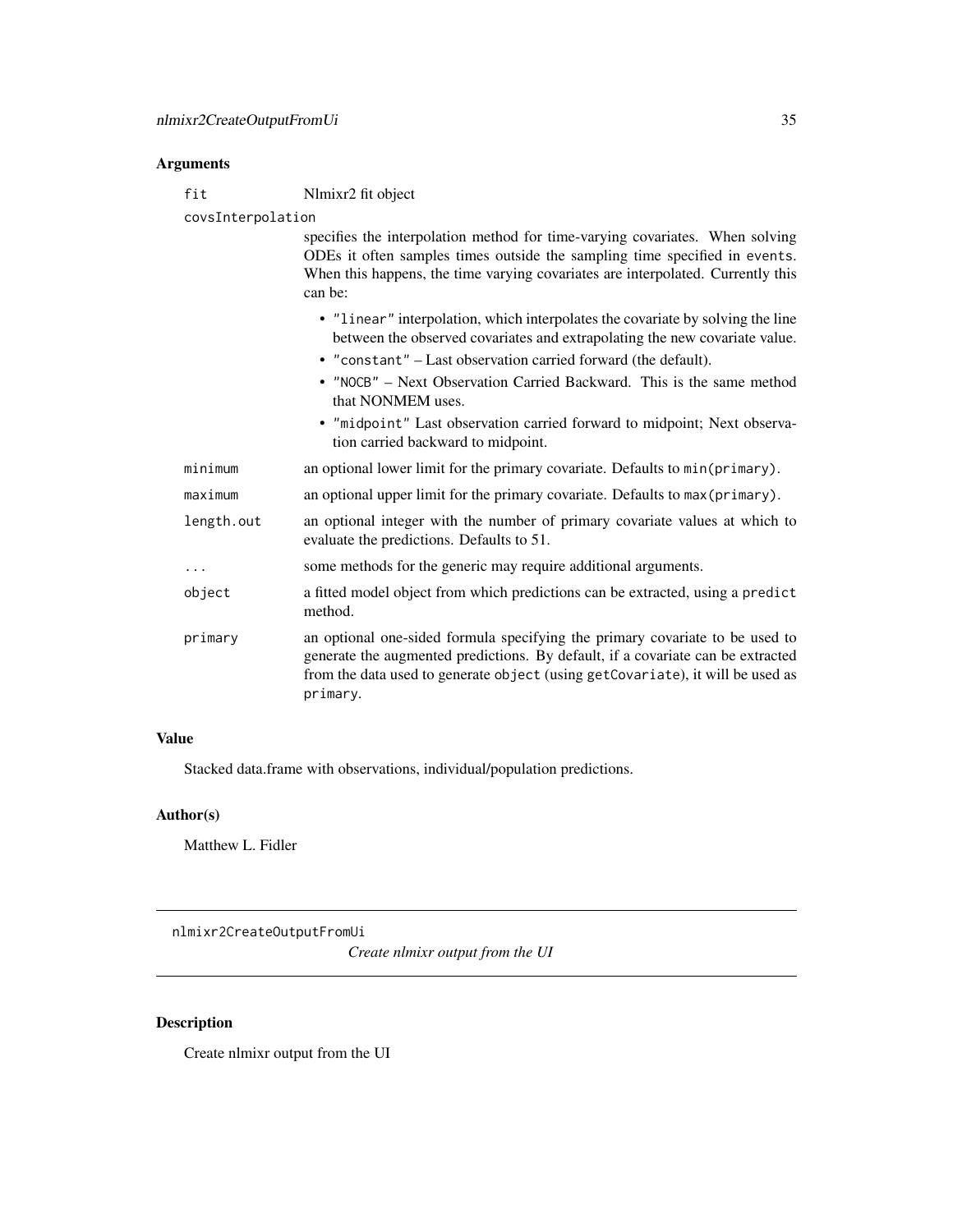# Usage

```
nlmixr2CreateOutputFromUi(
 ui,
 data = NULL,
 control = NULL,
 table = NULL,
 env = NULL,est = "none")
```
# Arguments

| ui      | This is the UI that will be used for the translation                                                                                                                                                                                                                                                                                                                                                                                                                                                                                                                                                                                                                                                                                                                                                                                                                                                                                                                                                                                                        |
|---------|-------------------------------------------------------------------------------------------------------------------------------------------------------------------------------------------------------------------------------------------------------------------------------------------------------------------------------------------------------------------------------------------------------------------------------------------------------------------------------------------------------------------------------------------------------------------------------------------------------------------------------------------------------------------------------------------------------------------------------------------------------------------------------------------------------------------------------------------------------------------------------------------------------------------------------------------------------------------------------------------------------------------------------------------------------------|
| data    | This has the data                                                                                                                                                                                                                                                                                                                                                                                                                                                                                                                                                                                                                                                                                                                                                                                                                                                                                                                                                                                                                                           |
| control | focei control for data creation                                                                                                                                                                                                                                                                                                                                                                                                                                                                                                                                                                                                                                                                                                                                                                                                                                                                                                                                                                                                                             |
| table   | Table options                                                                                                                                                                                                                                                                                                                                                                                                                                                                                                                                                                                                                                                                                                                                                                                                                                                                                                                                                                                                                                               |
| env     | Environment setup which needs the following: - '\$table' for table options -<br>'sorigData' – Original Data - '\$dataSav' – Processed data from .foceiPrePro-<br>cessData - '\$idLvl' – Level information for ID factor added - '\$ui' for ui object<br>- '\$fullTheta' Full theta information - '\$etaObf' data frame with ID, etas and<br>OBJI - '\$cov' For covariance - '\$covMethod' for the method of calculating the<br>covariance - '\$adjObf' Should the objective function value be adjusted - '\$ob-<br>jective' objective function value - '\$extra' Extra print information - '\$method'<br>Estimation method (for printing) - '\$omega' Omega matrix - '\$etaObf' Eta ob-<br>jective function data frame - '\$theta' Is a theta data frame - '\$model' a list of<br>model information for table generation. Needs a 'predOnly' model - '\$message'<br>Message for display - '\$est' estimation method - '\$ofvType' (optional) tells the<br>type of of v is currently being use<br>There are some more details that need to be described here |
| est     | <b>Estimation method</b>                                                                                                                                                                                                                                                                                                                                                                                                                                                                                                                                                                                                                                                                                                                                                                                                                                                                                                                                                                                                                                    |
|         |                                                                                                                                                                                                                                                                                                                                                                                                                                                                                                                                                                                                                                                                                                                                                                                                                                                                                                                                                                                                                                                             |

### Value

nlmixr fit object

# Author(s)

Matthew L. Fidler

nlmixr2Est.focei *Generic for nlmixr2 estimation methods*

# Description

Generic for nlmixr2 estimation methods

<span id="page-35-0"></span>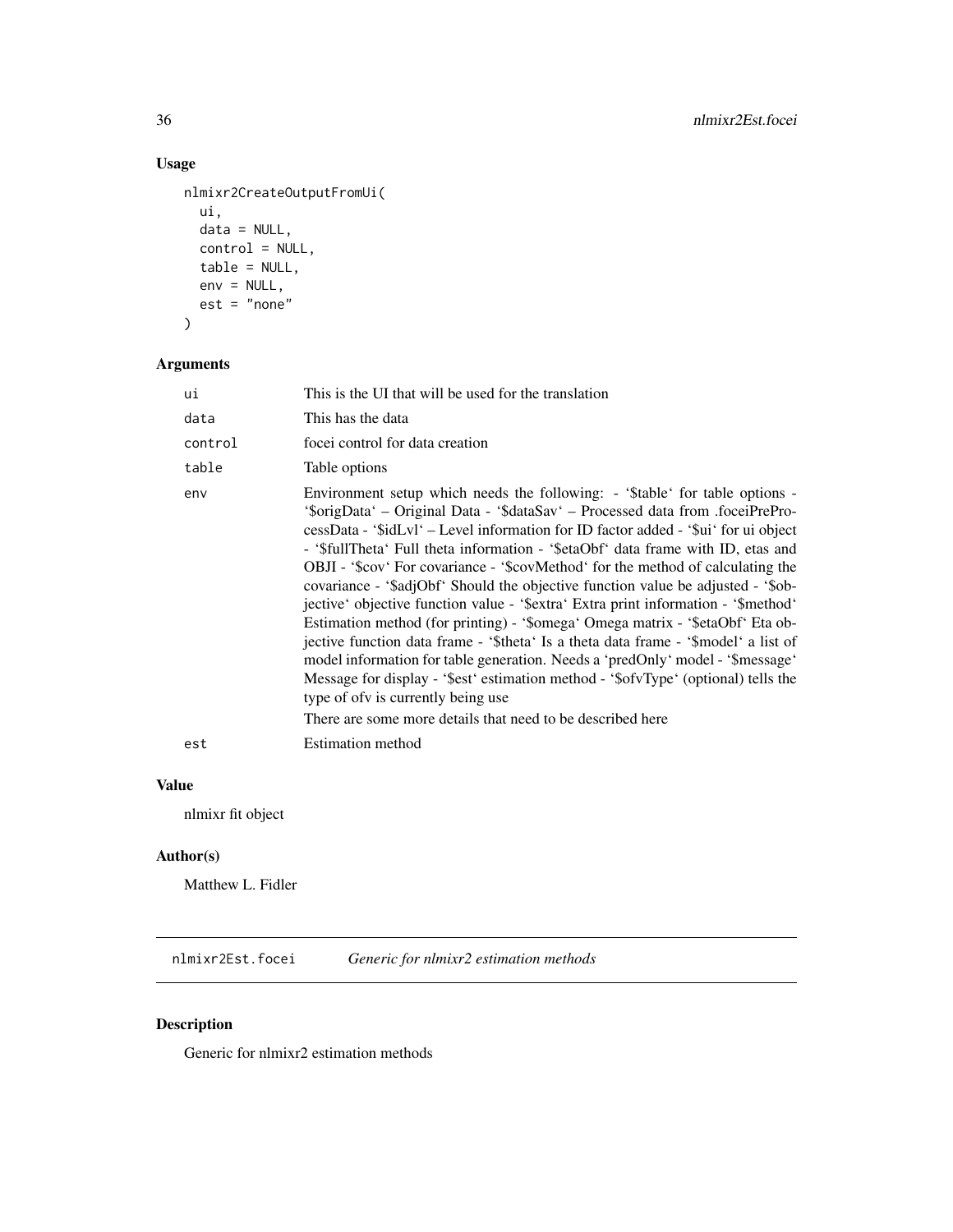#### nlmixr2Est.focei 37

#### Usage

```
## S3 method for class 'focei'
nlmixr2Est(env, ...)
## S3 method for class 'foce'
nlmixr2Est(env, ...)
## S3 method for class 'posthoc'
nlmixr2Est(env, ...)
## S3 method for class 'foi'
nlmixr2Est(env, ...)
## S3 method for class 'fo'
nlmixr2Est(env, ...)
## S3 method for class 'output'
nlmixr2Est(env, ...)
## S3 method for class 'nlme'
nlmixr2Est(env, ...)
nlmixr2Est(env, ...)
## Default S3 method:
nlmixr2Est(env, ...)
## S3 method for class 'rxSolve'
nlmixr2Est(env, ...)
## S3 method for class 'simulate'
nlmixr2Est(env, ...)
## S3 method for class 'predict'
nlmixr2Est(env, ...)
## S3 method for class 'saem'
nlmixr2Est(env, ...)
```

| env                     | Environment for the nlmixr2 estimation routines.                                 |  |
|-------------------------|----------------------------------------------------------------------------------|--|
|                         | This needs to have:                                                              |  |
|                         | - rxode2 ui object in '\$ui'                                                     |  |
|                         | - data to fit in the estimation routine in '\$data'                              |  |
|                         | - control for the estimation routine's control options in '\$ui'                 |  |
| $\cdot$ $\cdot$ $\cdot$ | Other arguments provided to 'nlmixr2Est()' provided for flexibility but not cur- |  |
|                         | rently used inside nlmixr                                                        |  |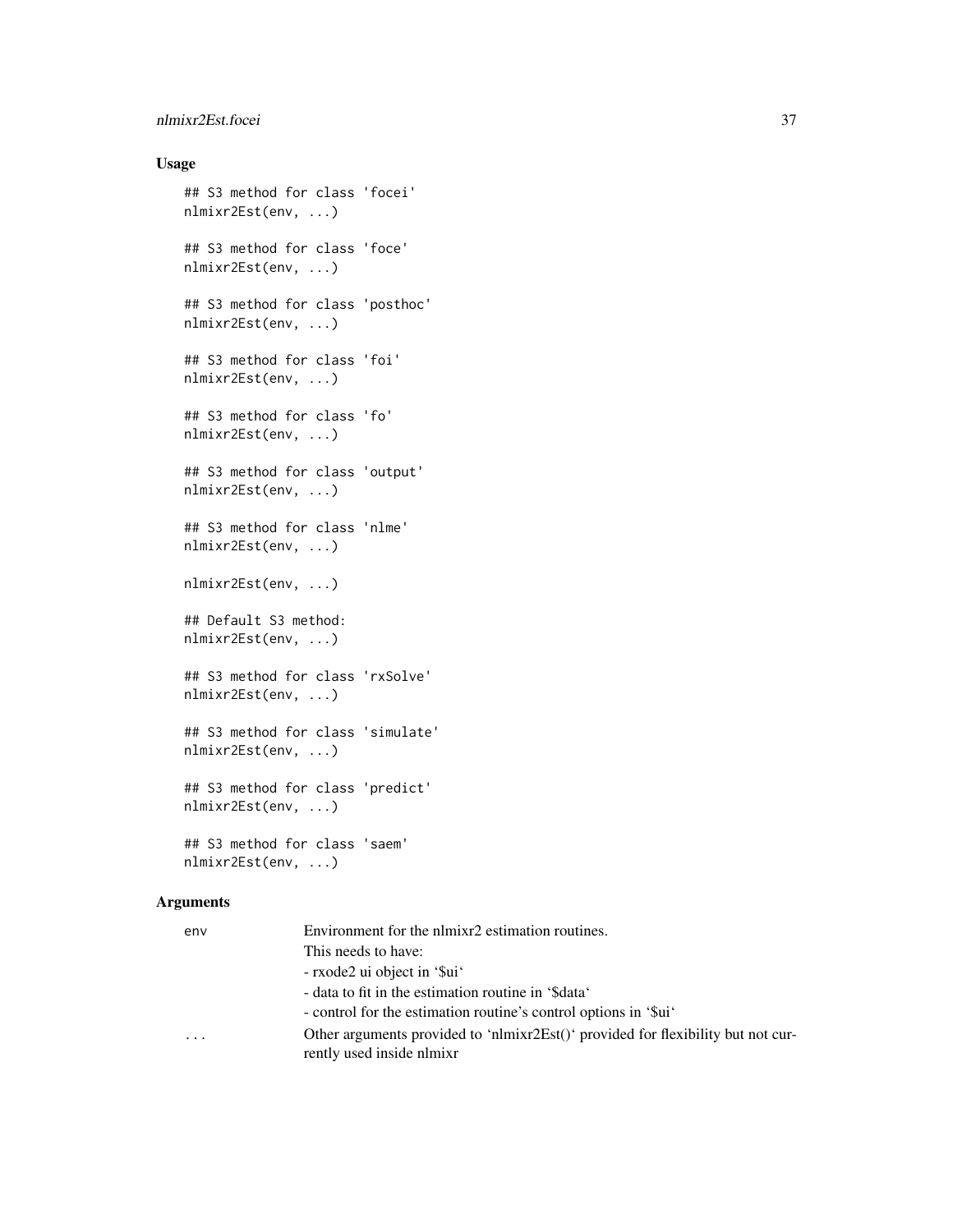#### <span id="page-37-1"></span>Details

This is a S3 generic that allows others to use the nlmixr2 environment to do their own estimation routines

#### Value

nlmixr2 fit object

#### Author(s)

Matthew Fidler

<span id="page-37-0"></span>nlmixr2Gill83 *Get the optimal forward difference interval by Gill83 method*

#### Description

Get the optimal forward difference interval by Gill83 method

#### Usage

```
nlmixr2Gill83(
 what,
  args,
  envir = parent.frame(),
 which,
 gillRtol = sqrt(.Machine$double.eps),
 gillK = 10L,gillStep = 2,
 gillFtol = 0
)
```

| what     | either a function or a non-empty character string naming the function to be<br>called.                                                                                                                                                          |
|----------|-------------------------------------------------------------------------------------------------------------------------------------------------------------------------------------------------------------------------------------------------|
| args     | a <i>list</i> of arguments to the function call. The names attribute of args gives the<br>argument names.                                                                                                                                       |
| envir    | an environment within which to evaluate the call. This will be most useful if<br>what is a character string and the arguments are symbols or quoted expressions.                                                                                |
| which    | Which parameters to calculate the forward difference and optimal forward dif-<br>ference interval                                                                                                                                               |
| gillRtol | The relative tolerance used for Gill 1983 determination of optimal step size.                                                                                                                                                                   |
| gillK    | The total number of possible steps to determine the optimal forward/central dif-<br>ference step size per parameter (by the Gill 1983 method). If 0, no optimal step<br>size is determined. Otherwise this is the optimal step size determined. |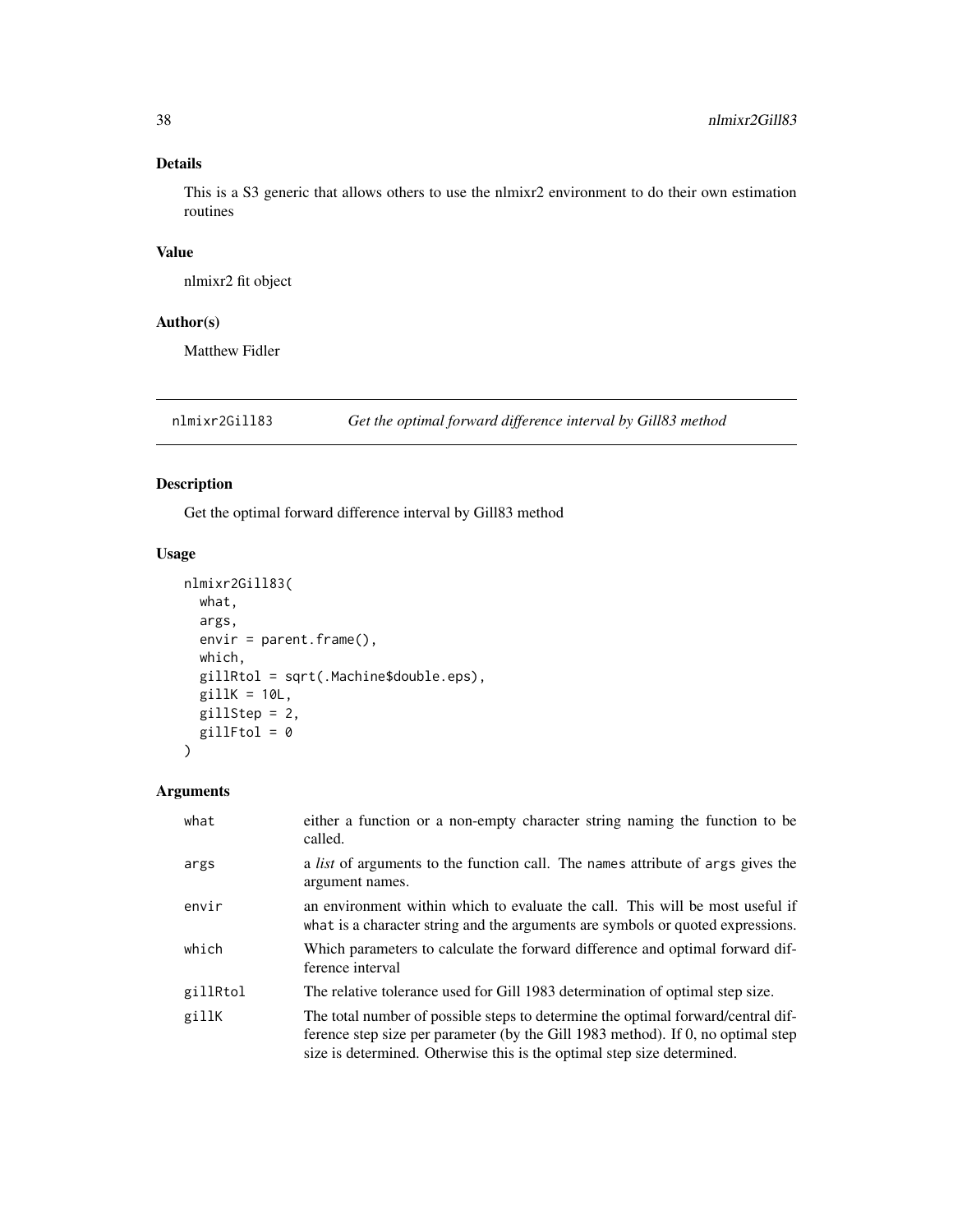| gillStep | When looking for the optimal forward difference step size, this is This is the         |
|----------|----------------------------------------------------------------------------------------|
|          | step size to increase the initial estimate by. So each iteration the new step size $=$ |
|          | (prior step size)*gillStep                                                             |
| gillFtol | The gillFtol is the gradient error tolerance that is acceptable before issuing a       |
|          | warning/error about the gradient estimates.                                            |

#### Value

A data frame with the following columns:

- infoGradient evaluation/forward difference information
- hfForward difference final estimate
- dfDerivative estimate
- df22nd Derivative Estimate
- errError of the final estimate derivative
- aEpsAbsolute difference for forward numerical differences
- rEpsRelative Difference for backward numerical differences
- aEpsCAbsolute difference for central numerical differences
- rEpsCRelative difference for central numerical differences

The info returns one of the following:

- Not AssessedGradient wasn't assessed
- GoodSuccess in Estimating optimal forward difference interval
- High Grad ErrorLarge error; Derivative estimate error fTol or more of the derivative
- Constant GradFunction constant or nearly constant for this parameter
- Odd/Linear GradFunction odd or nearly linear, df = K, df2  $\sim$  0
- Grad changes quicklydf2 increases rapidly as h decreases

#### Author(s)

Matthew Fidler

#### Examples

## These are taken from the numDeriv::grad examples to show how ## simple gradients are assessed with nlmixr2Gill83

```
nlmixr2Gill83(sin, pi)
nlmixr2Gill83(sin, (0:10)*2*pi/10)
func0 <- function(x){ sum(sin(x)) }
nlmixr2Gill83(func0 , (0:10)*2*pi/10)
func1 <- function(x){ sin(10*x) - exp(-x) }
```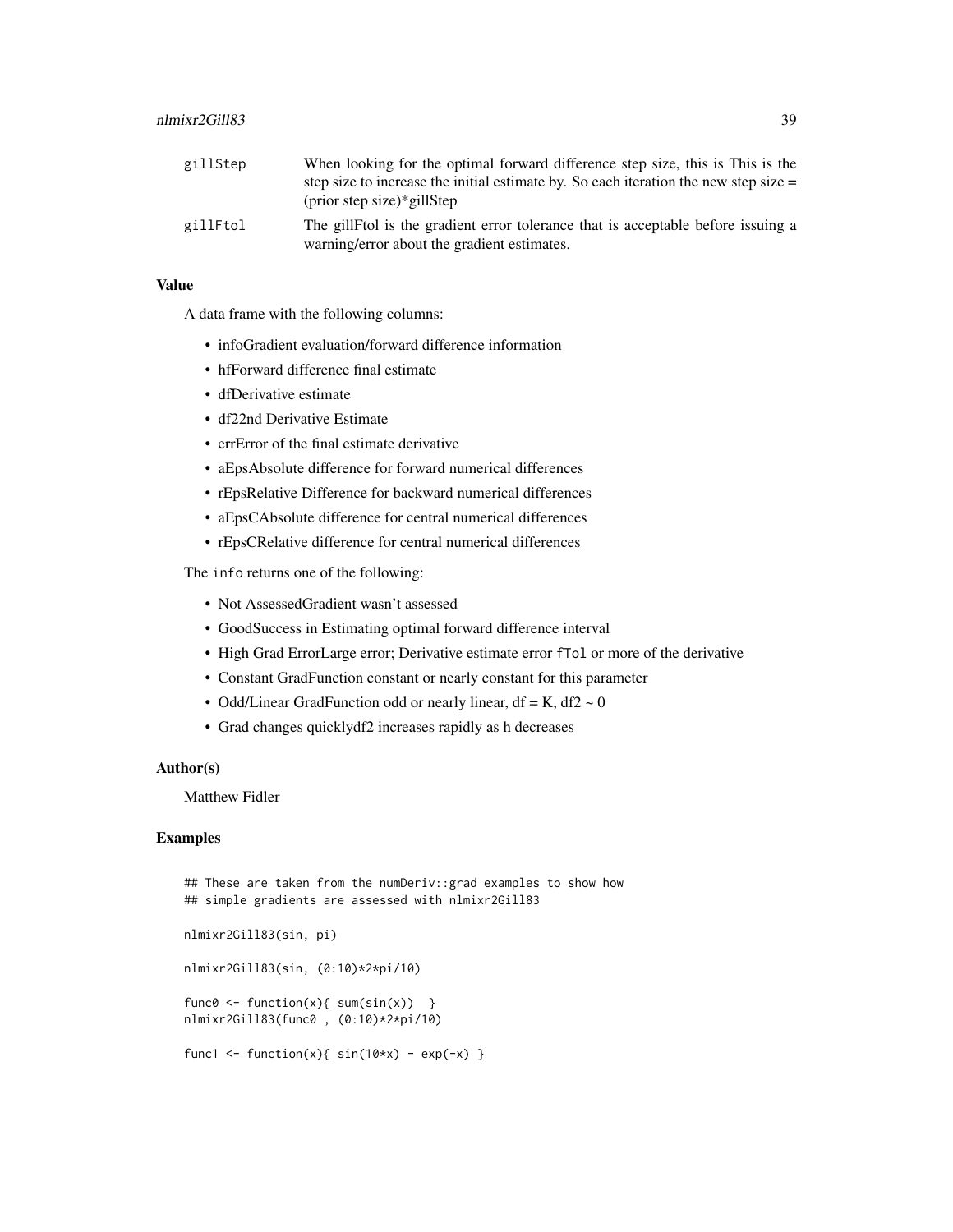```
curve(func1,from=0,to=5)
x < -2.04numd1 <- nlmixr2Gill83(func1, x)
exact <- 10*cos(10*x) + exp(-x)
c(numd1$df, exact, (numd1$df - exact)/exact)
x < -c(1:10)numd1 <- nlmixr2Gill83(func1, x)
exact \leq 10*cos(10*x) + exp(-x)
cbind(numd1=numd1$df, exact, err=(numd1$df - exact)/exact)
sc2.f \le function(x){
  n \leftarrow length(x)sum((1:n) * (exp(x) - x)) / n
}
sc2.g < - function(x){
 n <- length(x)
  (1:n) * (exp(x) - 1) / n}
x0 <- rnorm(100)
exact <- sc2.g(x0)
g <- nlmixr2Gill83(sc2.f, x0)
max(abs(exact - g$df)/(1 + abs(exact)))
```
nlmixr2Hess *Calculate Hessian*

#### Description

Unlike 'stats::optimHess' which assumes the gradient is accurate, nlmixr2Hess does not make as strong an assumption that the gradient is accurate but takes more function evaluations to calculate the Hessian. In addition, this procedures optimizes the forward difference interval by [nlmixr2Gill83](#page-37-0)

#### Usage

```
nlmixr2Hess(par, fn, ..., envir = parent.frame())
```

| par | Initial values for the parameters to be optimized over.                                                                                                                   |  |
|-----|---------------------------------------------------------------------------------------------------------------------------------------------------------------------------|--|
| fn  | A function to be minimized (or maximized), with first argument the vector of<br>parameters over which minimization is to take place. It should return a scalar<br>result. |  |

<span id="page-39-0"></span>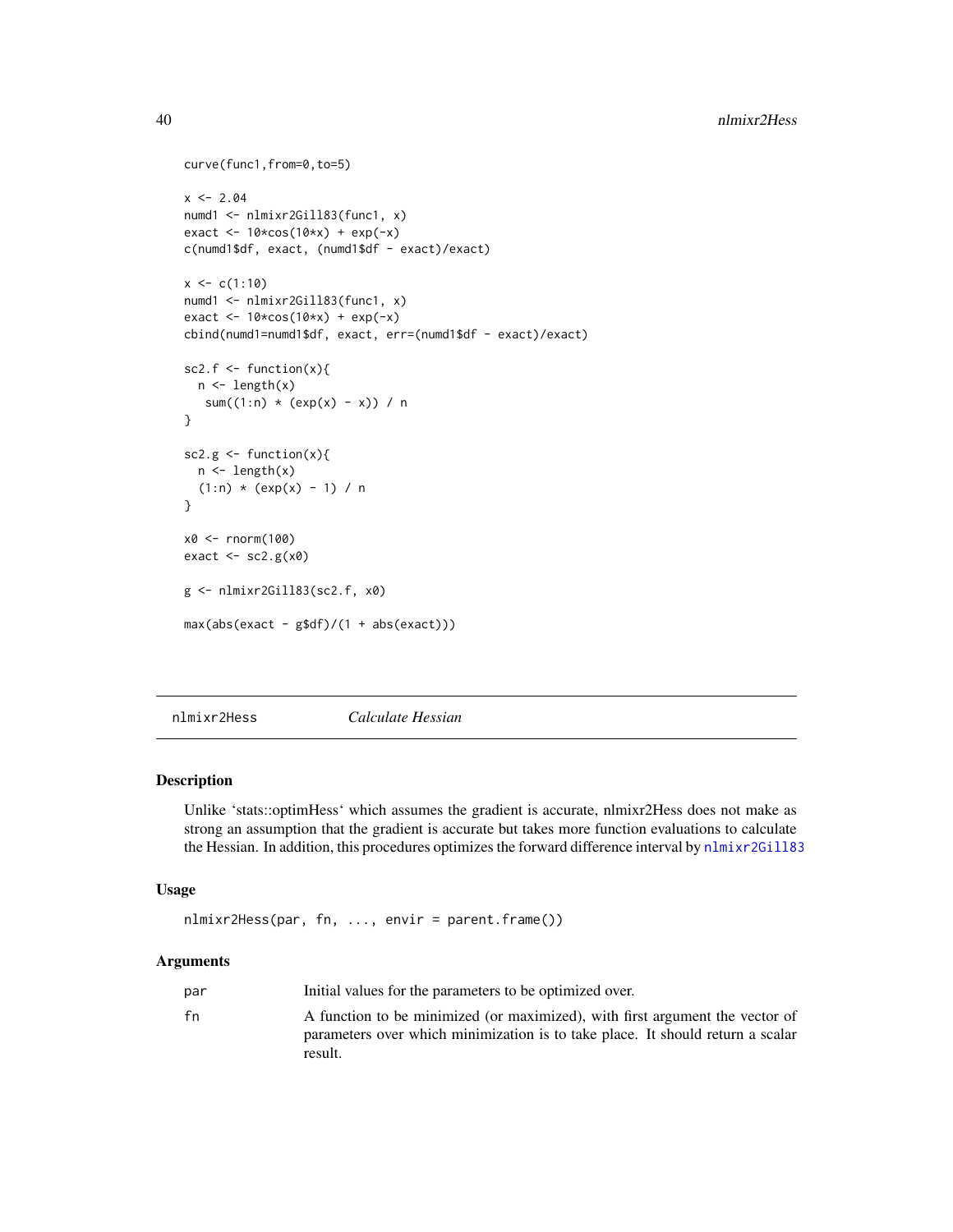#### <span id="page-40-0"></span>nlmixr2Hess 41

| $\cdot$ $\cdot$ $\cdot$ | Extra arguments sent to nlmixr2Gill83                                           |
|-------------------------|---------------------------------------------------------------------------------|
| envir                   | an environment within which to evaluate the call. This will be most useful if   |
|                         | what is a character string and the arguments are symbols or quoted expressions. |

#### Details

If you have an analytical gradient function, you should use 'stats::optimHess'

#### Value

Hessian matrix based on Gill83

#### Author(s)

Matthew Fidler

#### References

<https://v8doc.sas.com/sashtml/ormp/chap5/sect28.htm>

#### See Also

[nlmixr2Gill83](#page-37-0), [optimHess](#page-0-0)

#### Examples

```
func0 \le function(x){ sum(sin(x)) }
 x \leftarrow (0:10) * 2 * pi / 10nlmixr2Hess(x, func0)
fr <- function(x) { ## Rosenbrock Banana function
    x1 \leftarrow x[1]x2 < - x[2]100 \times (x2 - x1 \times x1)^2 + (1 - x1)^2}
grr <- function(x) { ## Gradient of 'fr'
    x1 \le x[1]x2 < - x[2]c(-400 \times x1 \times (x2 - x1 \times x1) - 2 \times (1 - x1),200 * (x2 - x1 * x1))}
h1 <- optimHess(c(1.2,1.2), fr, grr)
h2 \leq optimHess(c(1.2,1.2), fr)
## in this case h3 is closer to h1 where the gradient is known
h3 <- nlmixr2Hess(c(1.2,1.2), fr)
```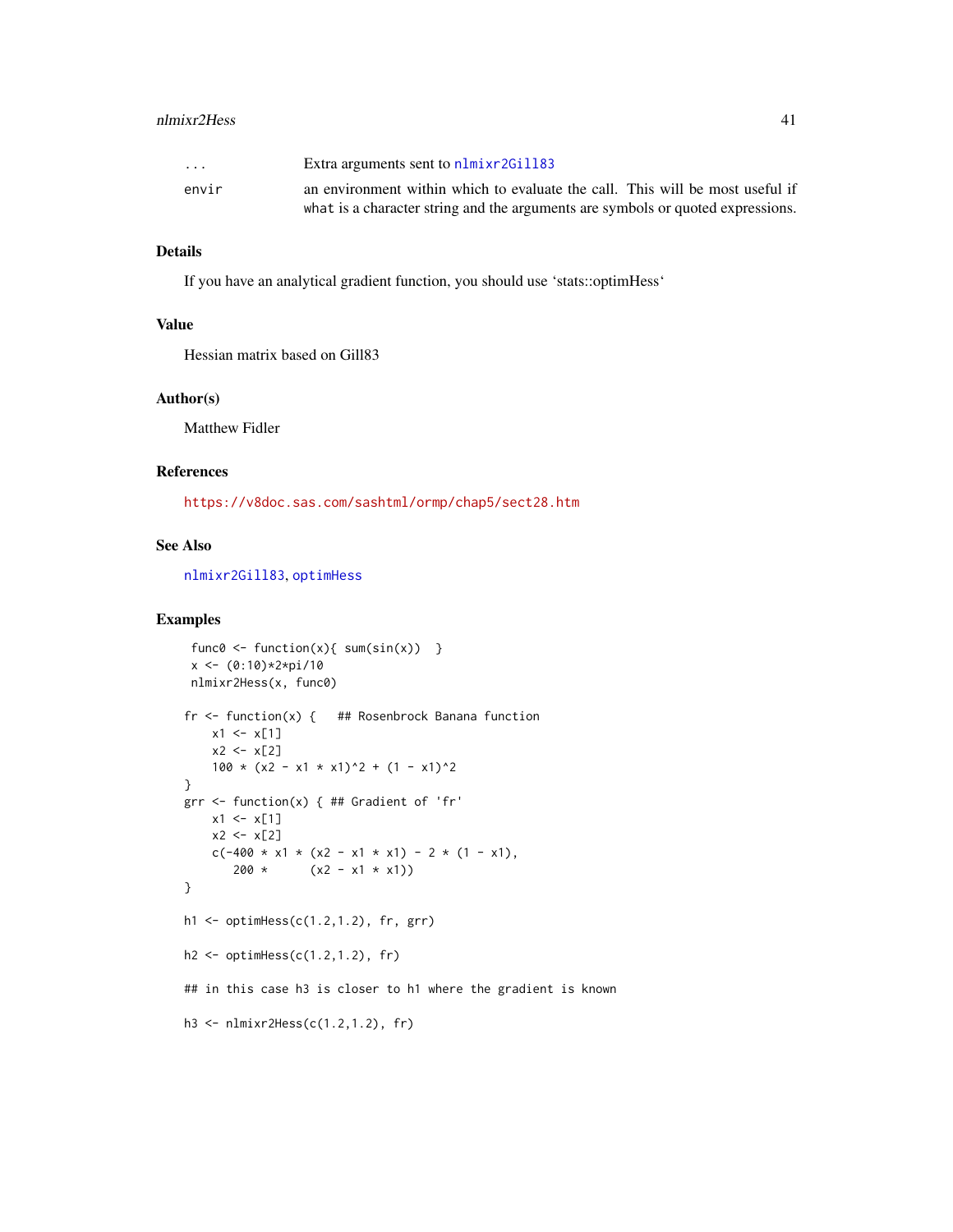<span id="page-41-0"></span>

Messages the nlmixr2 logo...

#### Usage

```
nlmixr2Logo(str = "", version = sessionInfo()$otherPkgs$nlmixr2$Version)
```
#### Arguments

| str     | String to print                                      |
|---------|------------------------------------------------------|
| version | Version information (by default use package version) |

#### Value

nothing; Called to display version information

#### Author(s)

Matthew L. Fidler

nlmixr2NlmeControl *Control Values for nlme Fit with extra options for nlmixr*

#### Description

The values supplied in the function call replace the defaults and a list with all possible arguments is returned. The returned list is used as the 'control' argument to the 'nlme' function.

#### Usage

```
nlmixr2NlmeControl(
 maxIter = 100,pnlsMaxIter = 100,
 msMaxIter = 100,
 minScale = 0.001,tolerance = 1e-05.
 niterEM = 25,
 pnlsTol = 0.001,
 msTol = 1e-06,
  returnObject = FALSE,
 msVerbose = FALSE,
```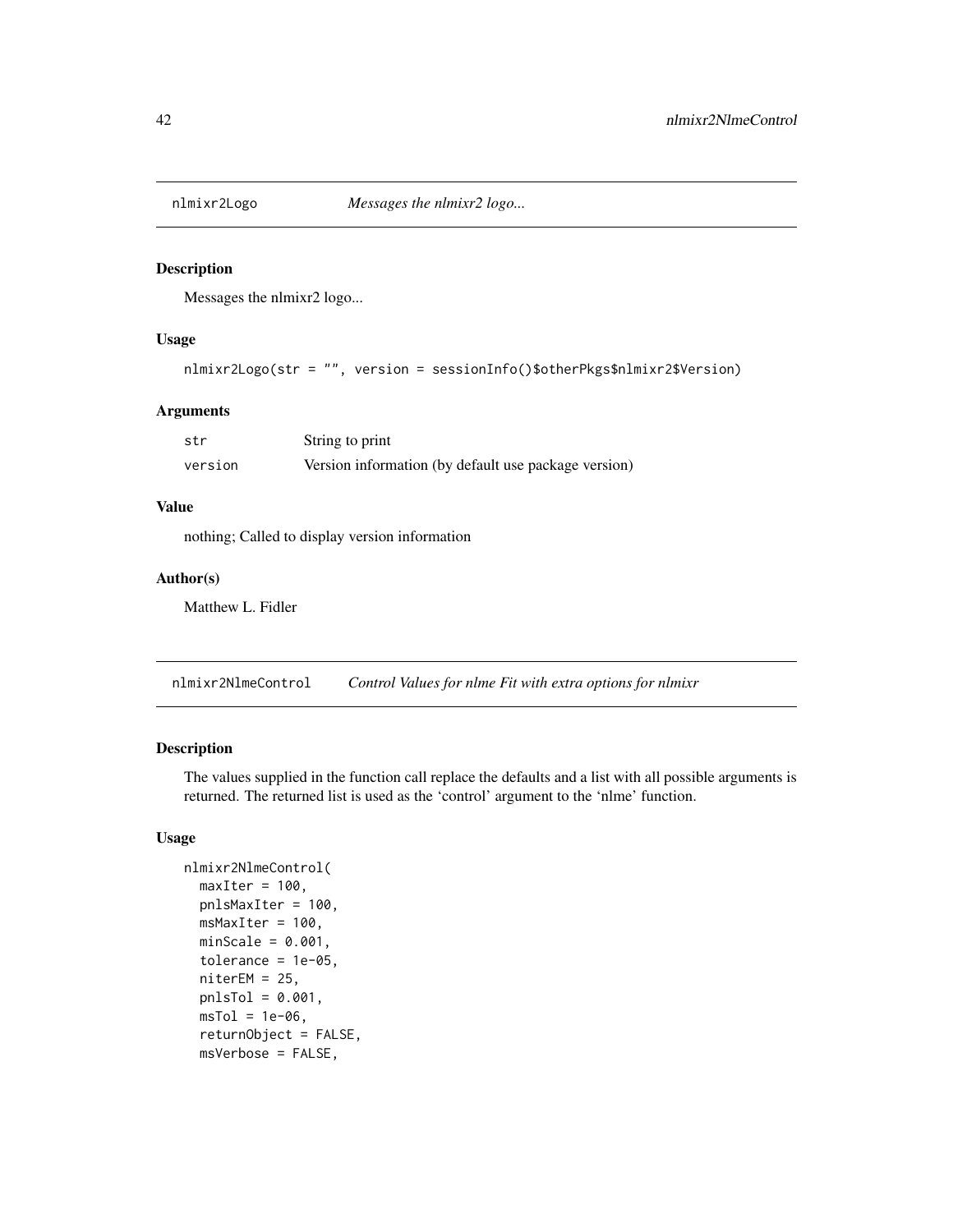```
msWarnNoConv = TRUE,
  gradHess = TRUE,
  apVar = TRUE,.relStep = .Machine$double.eps^(1/3),
 minAbsParApVar = 0.05,
  opt = c("nlminb", "nlm"),
  natural = TRUE,signa = NULL,optExpression = TRUE,
  sumProd = FALSE,
  rxControl = NULL,
 method = c("ML", "REML"),random = NULL,
  fixed = NULL,weights = NULL,verbose = TRUE,
  returnNlme = FALSE,
  addProp = c("combined2", "combined1"),
 calcTables = TRUE,
  compress = TRUE,
  adjObf = TRUE,ci = 0.95,
  sigdig = 4,
 sigdigTable = NULL,
  ...
\lambdanlmeControl(
 maxIter = 100,pnlsMaxIter = 100,
 msMaxIter = 100,minScale = 0.001,tolerance = 1e-05,
 niterEM = 25,
 pnlsTol = 0.001,
 msTol = 1e-06,
 returnObject = FALSE,
 msVerbose = FALSE,
 msWarnNoConv = TRUE,
  gradHess = TRUE,
  apVar = TRUE,.relStep = .Machine$double.eps^(1/3),
 minAbsParApVar = 0.05,
  opt = c("nlminb", "nlm"),natural = TRUE,signa = NULL,optExpression = TRUE,
  sumProd = FALSE,
```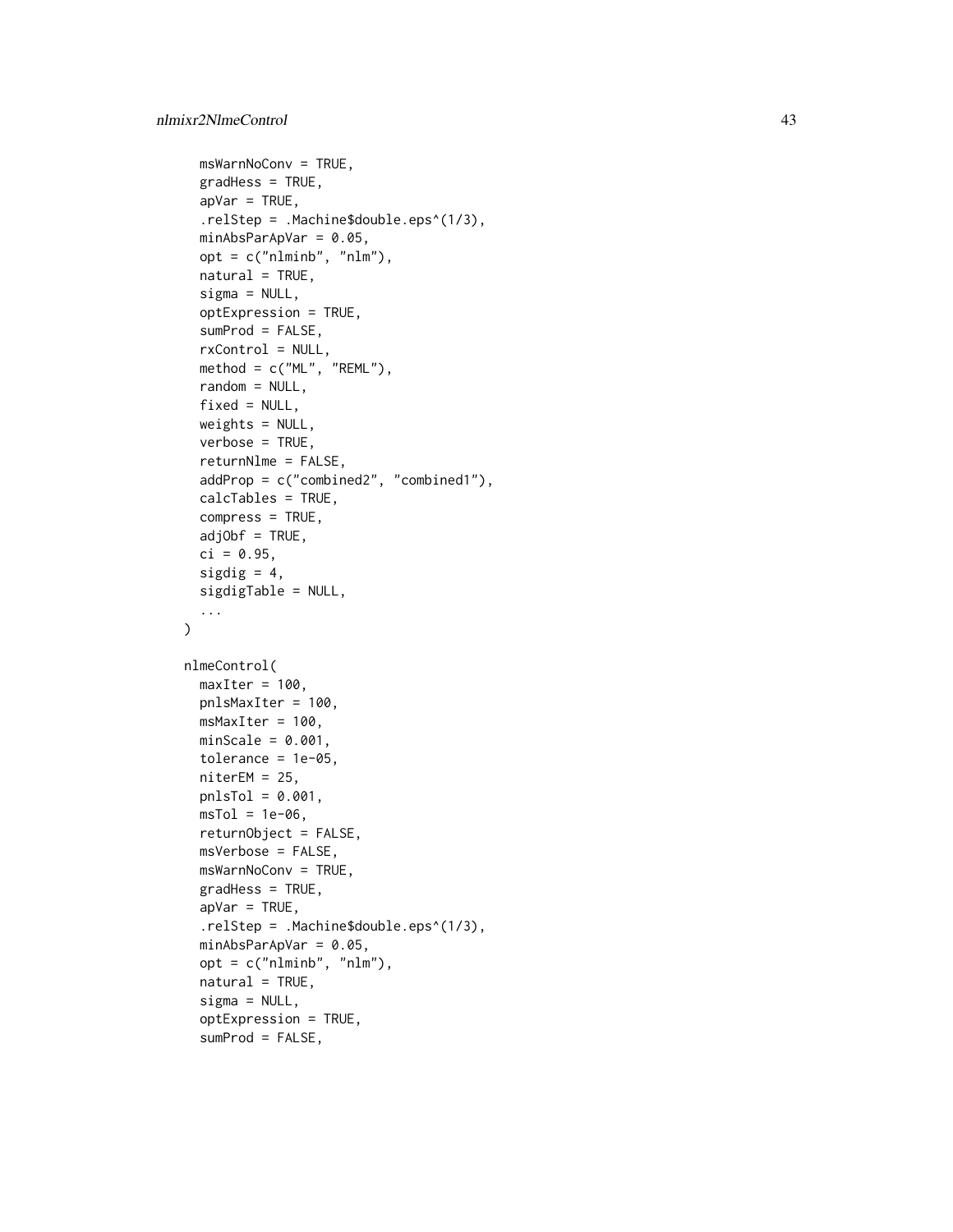```
rxControl = NULL,
 method = c("ML", "REML"),random = NULL,
 fixed = NULL,weights = NULL,
 verbose = TRUE,
 returnNlme = FALSE,
 addProp = c("combined2", "combined1"),
 calcTables = TRUE,
 compress = TRUE,
 adjObf = TRUE,ci = 0.95,sigdig = 4,
 sigdigTable = NULL,
  ...
)
```

| maxIter      | maximum number of iterations for the n1me optimization algorithm. Default is<br>50.                                                                                                                                                                                                                                              |  |
|--------------|----------------------------------------------------------------------------------------------------------------------------------------------------------------------------------------------------------------------------------------------------------------------------------------------------------------------------------|--|
| pnlsMaxIter  | maximum number of iterations for the PNLS optimization step inside the nlme<br>optimization. Default is 7.                                                                                                                                                                                                                       |  |
| msMaxIter    | maximum number of iterations for nlminb (iter.max) or the nlm (iterlim,<br>from the 10-th step) optimization step inside the nlme optimization. Default is<br>50 (which may be too small for e.g. for overparametrized cases).                                                                                                   |  |
| minScale     | minimum factor by which to shrink the default step size in an attempt to decrease<br>the sum of squares in the PNLS step. Default 0.001.                                                                                                                                                                                         |  |
| tolerance    | tolerance for the convergence criterion in the nlme algorithm. Default is 1e-6.                                                                                                                                                                                                                                                  |  |
| niterEM      | number of iterations for the EM algorithm used to refine the initial estimates of<br>the random effects variance-covariance coefficients. Default is 25.                                                                                                                                                                         |  |
| pnlsTol      | tolerance for the convergence criterion in PNLS step. Default is 1e-3.                                                                                                                                                                                                                                                           |  |
| msTol        | tolerance for the convergence criterion in nlm, passed as the gradtol argument<br>to the function (see documentation on nlm). Default is 1e-7.                                                                                                                                                                                   |  |
| returnObject | a logical value indicating whether the fitted object should be returned when the<br>maximum number of iterations is reached without convergence of the algorithm.<br>Default is FALSE.                                                                                                                                           |  |
| msVerbose    | a logical value passed as the trace to $nlminh$ , control= list(trace = $\star$ ,<br>) or as argument print. level to $nlm()$ . Default is FALSE.                                                                                                                                                                                |  |
| msWarnNoConv | logical indicating if a warning should be signalled whenever the minimization<br>by (opt) in the LME step does not converge; defaults to TRUE.                                                                                                                                                                                   |  |
| gradHess     | a logical value indicating whether numerical gradient vectors and Hessian ma-<br>trices of the log-likelihood function should be used in the nlm optimization.<br>This option is only available when the correlation structure (corStruct) and<br>the variance function structure (varFunc) have no "varying" parameters and the |  |

<span id="page-43-0"></span>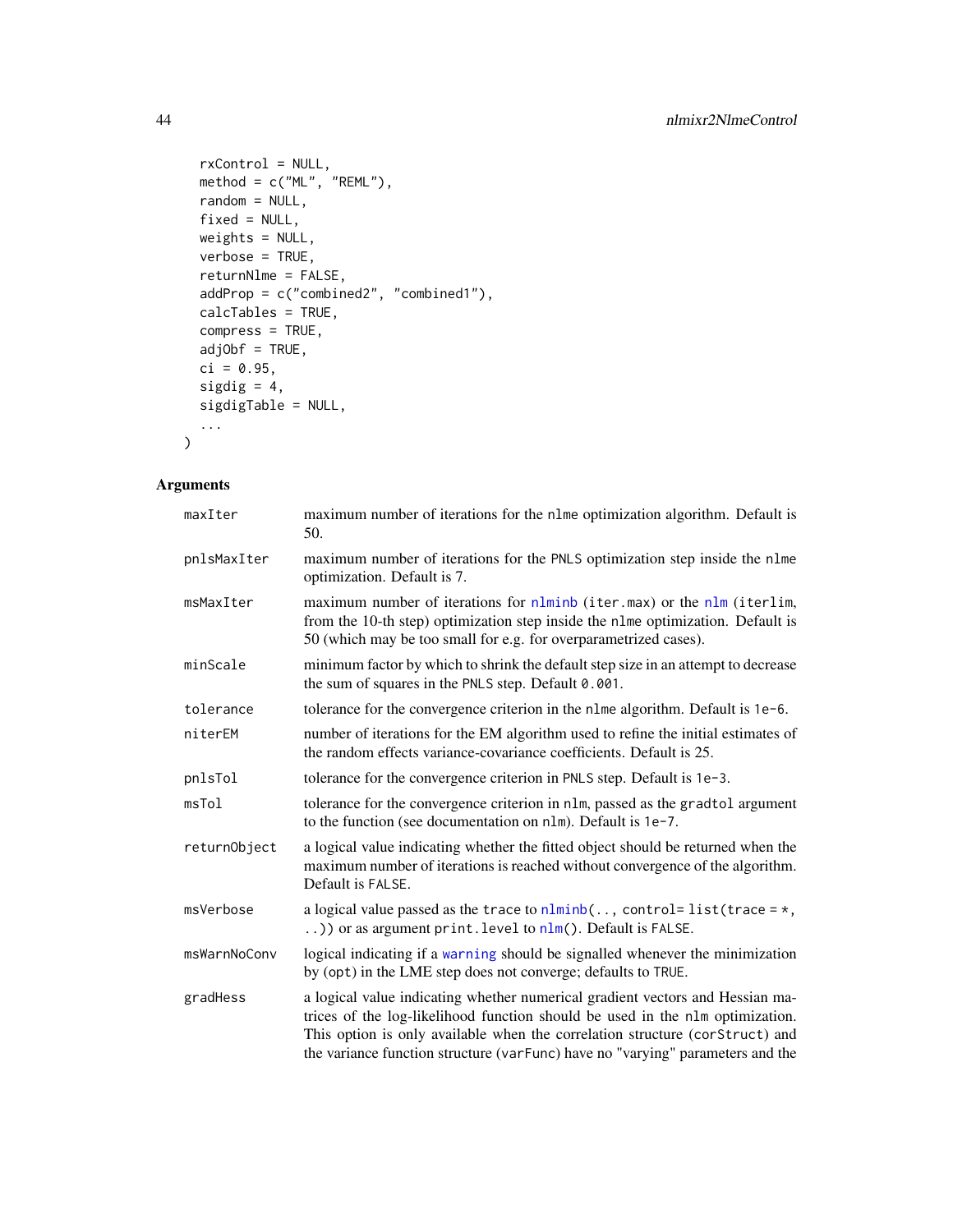<span id="page-44-0"></span>

|               | pdMat classes used in the random effects structure are pdSymm (general positive-<br>definite), pdDiag (diagonal), pdIdent (multiple of the identity), or pdCompSymm<br>(compound symmetry). Default is TRUE.                                                                                                                                                                                                                                                                                                                                                                                                                                                                                                                                                                                                                                                                                                                                                                                                                                                                                                                                                                                                                                                                                                                                                                                                                                                                                                                                             |  |
|---------------|----------------------------------------------------------------------------------------------------------------------------------------------------------------------------------------------------------------------------------------------------------------------------------------------------------------------------------------------------------------------------------------------------------------------------------------------------------------------------------------------------------------------------------------------------------------------------------------------------------------------------------------------------------------------------------------------------------------------------------------------------------------------------------------------------------------------------------------------------------------------------------------------------------------------------------------------------------------------------------------------------------------------------------------------------------------------------------------------------------------------------------------------------------------------------------------------------------------------------------------------------------------------------------------------------------------------------------------------------------------------------------------------------------------------------------------------------------------------------------------------------------------------------------------------------------|--|
| apVar         | a logical value indicating whether the approximate covariance matrix of the<br>variance-covariance parameters should be calculated. Default is TRUE.                                                                                                                                                                                                                                                                                                                                                                                                                                                                                                                                                                                                                                                                                                                                                                                                                                                                                                                                                                                                                                                                                                                                                                                                                                                                                                                                                                                                     |  |
| .relStep      | relative step for numerical derivatives calculations. Default is . Machine \$double.eps^(1/3).                                                                                                                                                                                                                                                                                                                                                                                                                                                                                                                                                                                                                                                                                                                                                                                                                                                                                                                                                                                                                                                                                                                                                                                                                                                                                                                                                                                                                                                           |  |
|               | minAbsParApVar numeric value - minimum absolute parameter value in the approximate variance<br>calculation. The default is 0.05.                                                                                                                                                                                                                                                                                                                                                                                                                                                                                                                                                                                                                                                                                                                                                                                                                                                                                                                                                                                                                                                                                                                                                                                                                                                                                                                                                                                                                         |  |
| opt           | the optimizer to be used, either "nlminb" (the default) or "nlm".                                                                                                                                                                                                                                                                                                                                                                                                                                                                                                                                                                                                                                                                                                                                                                                                                                                                                                                                                                                                                                                                                                                                                                                                                                                                                                                                                                                                                                                                                        |  |
| natural       | a logical value indicating whether the pdNatural parametrization should be<br>used for general positive-definite matrices (pdSymm) in reStruct, when the ap-<br>proximate covariance matrix of the estimators is calculated. Default is TRUE.                                                                                                                                                                                                                                                                                                                                                                                                                                                                                                                                                                                                                                                                                                                                                                                                                                                                                                                                                                                                                                                                                                                                                                                                                                                                                                            |  |
| sigma         | optionally a positive number to fix the residual error at. If NULL, as by default,<br>or 0, sigma is estimated.                                                                                                                                                                                                                                                                                                                                                                                                                                                                                                                                                                                                                                                                                                                                                                                                                                                                                                                                                                                                                                                                                                                                                                                                                                                                                                                                                                                                                                          |  |
| optExpression | Optimize the rxode2 expression to speed up calculation. By default this is turned<br>on.                                                                                                                                                                                                                                                                                                                                                                                                                                                                                                                                                                                                                                                                                                                                                                                                                                                                                                                                                                                                                                                                                                                                                                                                                                                                                                                                                                                                                                                                 |  |
| sumProd       | Is a boolean indicating if the model should change multiplication to high pre-<br>cision multiplication and sums to high precision sums using the PreciseSums<br>package. By default this is FALSE.                                                                                                                                                                                                                                                                                                                                                                                                                                                                                                                                                                                                                                                                                                                                                                                                                                                                                                                                                                                                                                                                                                                                                                                                                                                                                                                                                      |  |
| rxControl     | 'rxode2' ODE solving options during fitting, created with 'rxControl()'                                                                                                                                                                                                                                                                                                                                                                                                                                                                                                                                                                                                                                                                                                                                                                                                                                                                                                                                                                                                                                                                                                                                                                                                                                                                                                                                                                                                                                                                                  |  |
| method        | a character string. If "REML" the model is fit by maximizing the restricted log-<br>likelihood. If "ML" the log-likelihood is maximized. Defaults to "ML".                                                                                                                                                                                                                                                                                                                                                                                                                                                                                                                                                                                                                                                                                                                                                                                                                                                                                                                                                                                                                                                                                                                                                                                                                                                                                                                                                                                               |  |
| random        | optionally, any of the following: (i) a two-sided formula of the form $r1++rn \times 1++rm$<br>  g1//gQ, with r1, , rn naming parameters included on the right hand<br>side of model, x1++xm specifying the random-effects model for these pa-<br>rameters and $g1/\dots/gQ$ the grouping structure (Q may be equal to 1, in which<br>case no / is required). The random effects formula will be repeated for all<br>levels of grouping, in the case of multiple levels of grouping; (ii) a two-sided<br>formula of the form $r1++rn \times 1+.$ $+xm$ , a list of two-sided formulas of the<br>form r1~x1++xm, with possibly different random-effects models for differ-<br>ent parameters, a pdMat object with a two-sided formula, or list of two-sided<br>formulas (i.e. a non-NULL value for formula (random)), or a list of pdMat ob-<br>jects with two-sided formulas, or lists of two-sided formulas. In this case, the<br>grouping structure formula will be given in groups, or derived from the data<br>used to fit the nonlinear mixed-effects model, which should inherit from class<br>groupedData,; (iii) a named list of formulas, lists of formulas, or pdMat ob-<br>jects as in (ii), with the grouping factors as names. The order of nesting will be<br>assumed the same as the order of the order of the elements in the list; (iv) an<br>reStruct object. See the documentation on pdClasses for a description of the<br>available pdMat classes. Defaults to fixed, resulting in all fixed effects having<br>also random effects. |  |
| fixed         | a two-sided linear formula of the form $f1++f n \sim x1++x m$ , or a list of two-<br>sided formulas of the form f1~x1++xm, with possibly different models for<br>different parameters. The $f1, \ldots, fn$ are the names of parameters included on<br>the right hand side of model and the x1+ +xm expressions define linear models                                                                                                                                                                                                                                                                                                                                                                                                                                                                                                                                                                                                                                                                                                                                                                                                                                                                                                                                                                                                                                                                                                                                                                                                                     |  |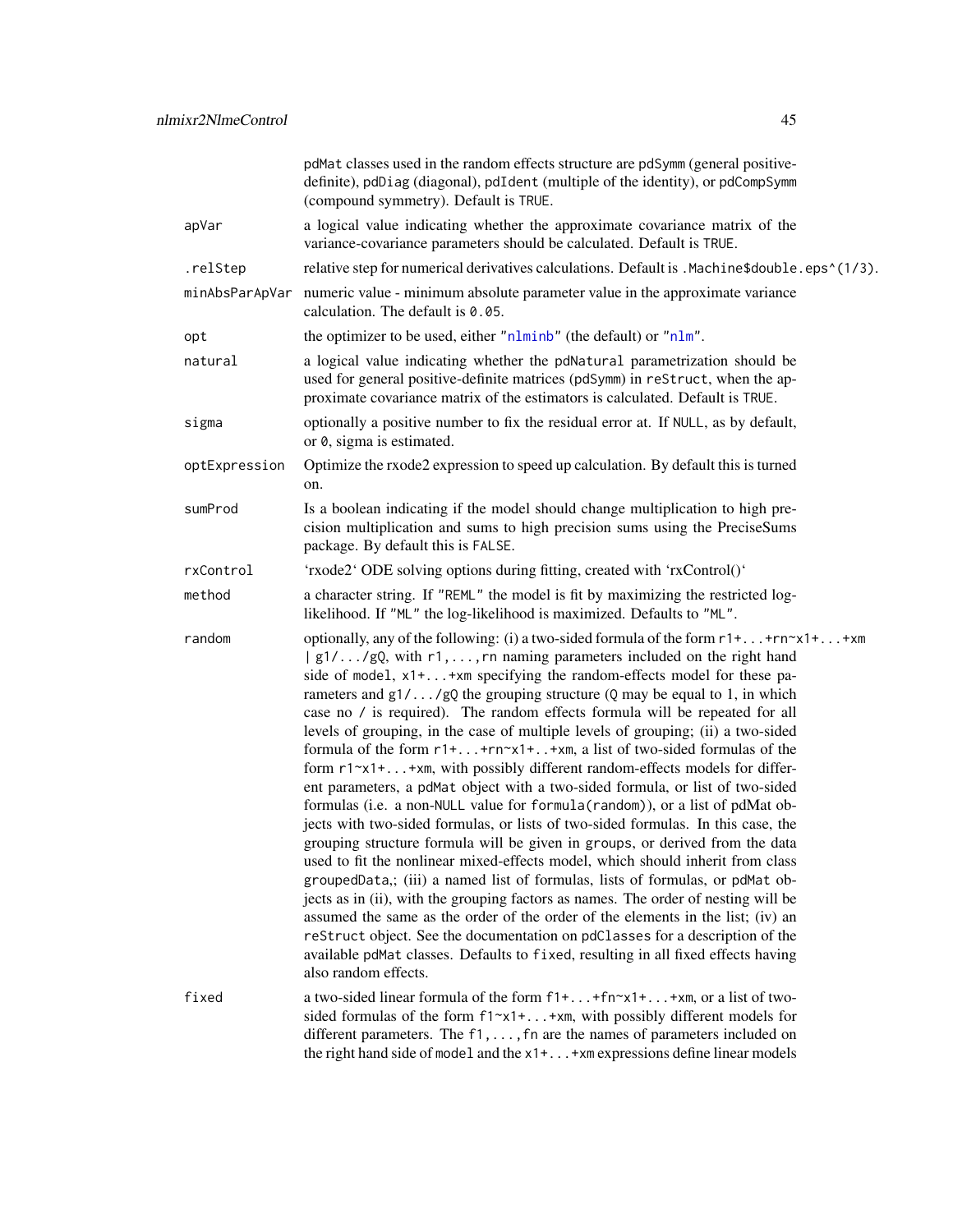<span id="page-45-0"></span>

|             | for these parameters (when the left hand side of the formula contains several<br>parameters, they all are assumed to follow the same linear model, described by<br>the right hand side expression). A 1 on the right hand side of the formula(s)<br>indicates a single fixed effects for the corresponding parameter(s).                                                                    |
|-------------|---------------------------------------------------------------------------------------------------------------------------------------------------------------------------------------------------------------------------------------------------------------------------------------------------------------------------------------------------------------------------------------------|
| weights     | an optional varFunc object or one-sided formula describing the within-group<br>heteroscedasticity structure. If given as a formula, it is used as the argument<br>to varFixed, corresponding to fixed variance weights. See the documentation<br>on varClasses for a description of the available varFunc classes. Defaults to<br>NULL, corresponding to homoscedastic within-group errors. |
| verbose     | an optional logical value. If TRUE information on the evolution of the iterative<br>algorithm is printed. Default is FALSE.                                                                                                                                                                                                                                                                 |
| returnNlme  | Returns the nlme object instead of the nlmixr object (by default FALSE). If<br>any of the nlme specific options of 'random', 'fixed', 'sens', the nlme object is<br>returned                                                                                                                                                                                                                |
| addProp     | specifies the type of additive plus proportional errors, the one where standard<br>deviations add (combined1) or the type where the variances add (combined2).<br>The combined lerror type can be described by the following equation:<br>$y = f + (a + b * f^c)^*$ err                                                                                                                     |
|             | The combined2 error model can be described by the following equation:<br>$y = f + sqrt(a^2 + b^2*(f^2c)^2)$ * err<br>Where:                                                                                                                                                                                                                                                                 |
|             | - y represents the observed value                                                                                                                                                                                                                                                                                                                                                           |
|             | - f represents the predicted value                                                                                                                                                                                                                                                                                                                                                          |
|             | - a is the additive standard deviation                                                                                                                                                                                                                                                                                                                                                      |
|             | - b is the proportional/power standard deviation                                                                                                                                                                                                                                                                                                                                            |
|             | - c is the power exponent (in the proportional case $c=1$ )                                                                                                                                                                                                                                                                                                                                 |
| calcTables  | This boolean is to determine if the foceiFit will calculate tables. By default this<br>is TRUE                                                                                                                                                                                                                                                                                              |
| compress    | Should the object have compressed items                                                                                                                                                                                                                                                                                                                                                     |
| adj0bf      | is a boolean to indicate if the objective function should be adjusted to be closer<br>to NONMEM's default objective function. By default this is TRUE                                                                                                                                                                                                                                       |
| сi          | Confidence level for some tables. By default this is 0.95 or 95% confidence.                                                                                                                                                                                                                                                                                                                |
| sigdig      | Optimization significant digits. This controls:                                                                                                                                                                                                                                                                                                                                             |
|             | • The tolerance of the inner and outer optimization is 10^-sigdig<br>• The tolerance of the ODE solvers is $0.5*10^(-sigdig-2)$ ; For the sensi-<br>tivity equations and steady-state solutions the default is 0.5*10^(-sigdig-1.5)<br>(sensitivity changes only applicable for liblsoda)<br>• The tolerance of the boundary check is $5 \times 10$ $\circ$ (-sigdig + 1)                   |
| sigdigTable | Significant digits in the final output table. If not specified, then it matches the<br>significant digits in the 'sigdig' optimization algorithm. If 'sigdig' is NULL, use<br>3.                                                                                                                                                                                                            |
|             | Further, named control arguments to be passed to nlminb (apart from trace and<br>iter.max mentioned above), where used (eval.max and those from abs.tol<br>down).                                                                                                                                                                                                                           |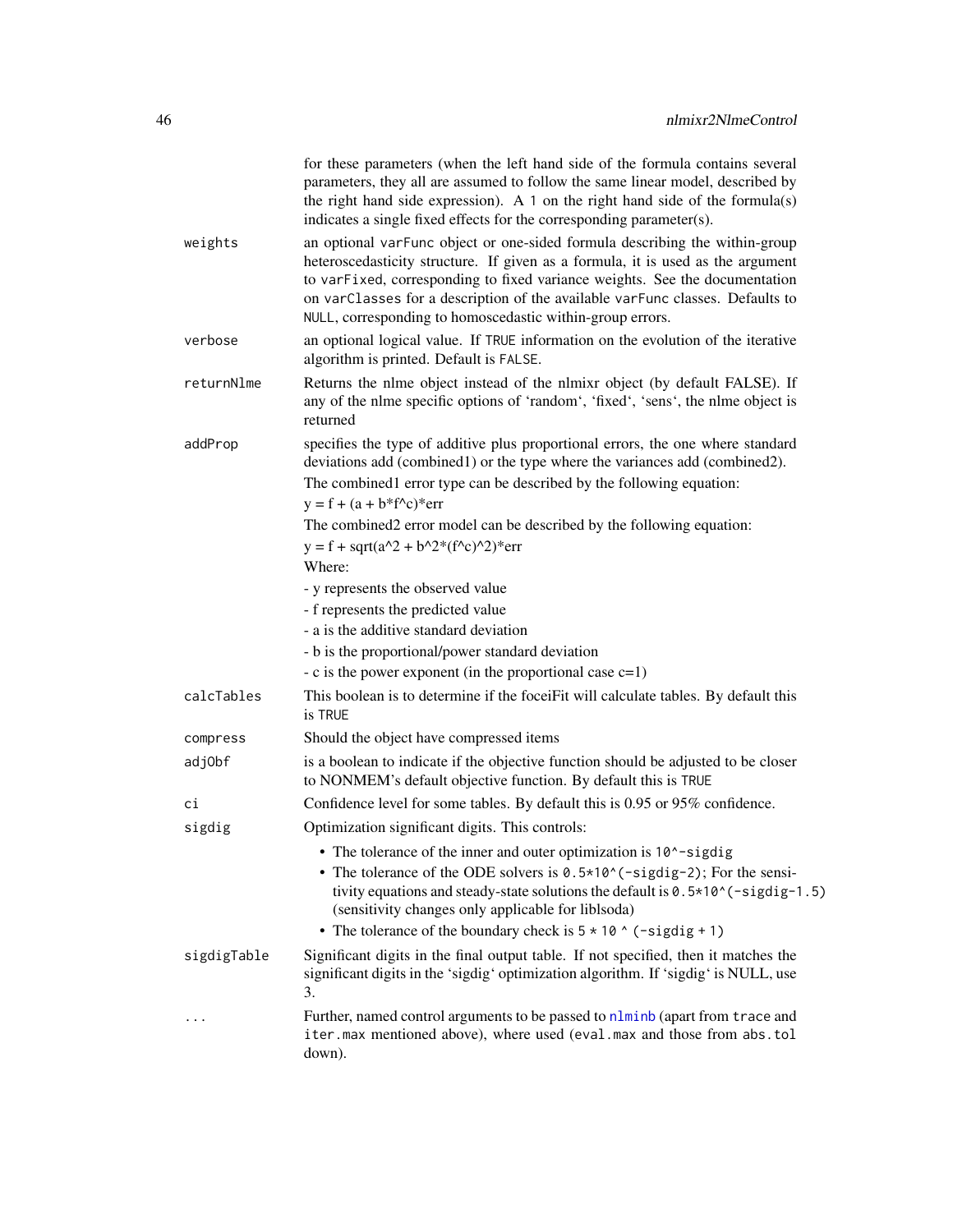#### <span id="page-46-0"></span>nlmixr2Validate 47

#### Value

a nlmixr-nlme list

#### Examples

```
nlmixr2est::nlmeControl()
nlmixr2NlmeControl()
```
nlmixr2Validate *Validate nlmixr2*

#### Description

This allows easy validation/qualification of nlmixr2 by running the testing suite on your system.

#### Usage

```
nlmixr2Validate(type = NULL, skipOnCran = TRUE)
```

```
nmTest(type = NULL, skipOnCran = TRUE)
```
#### Arguments

| type       | of test to be run                  |
|------------|------------------------------------|
| skipOnCran | when 'TRUE' skip the test on CRAN. |

#### Value

Nothing, called for its side effects

#### Author(s)

Matthew L. Fidler

nlmixr2Version *Display nlmixr2's version*

#### Description

Display nlmixr2's version

#### Usage

nlmixr2Version()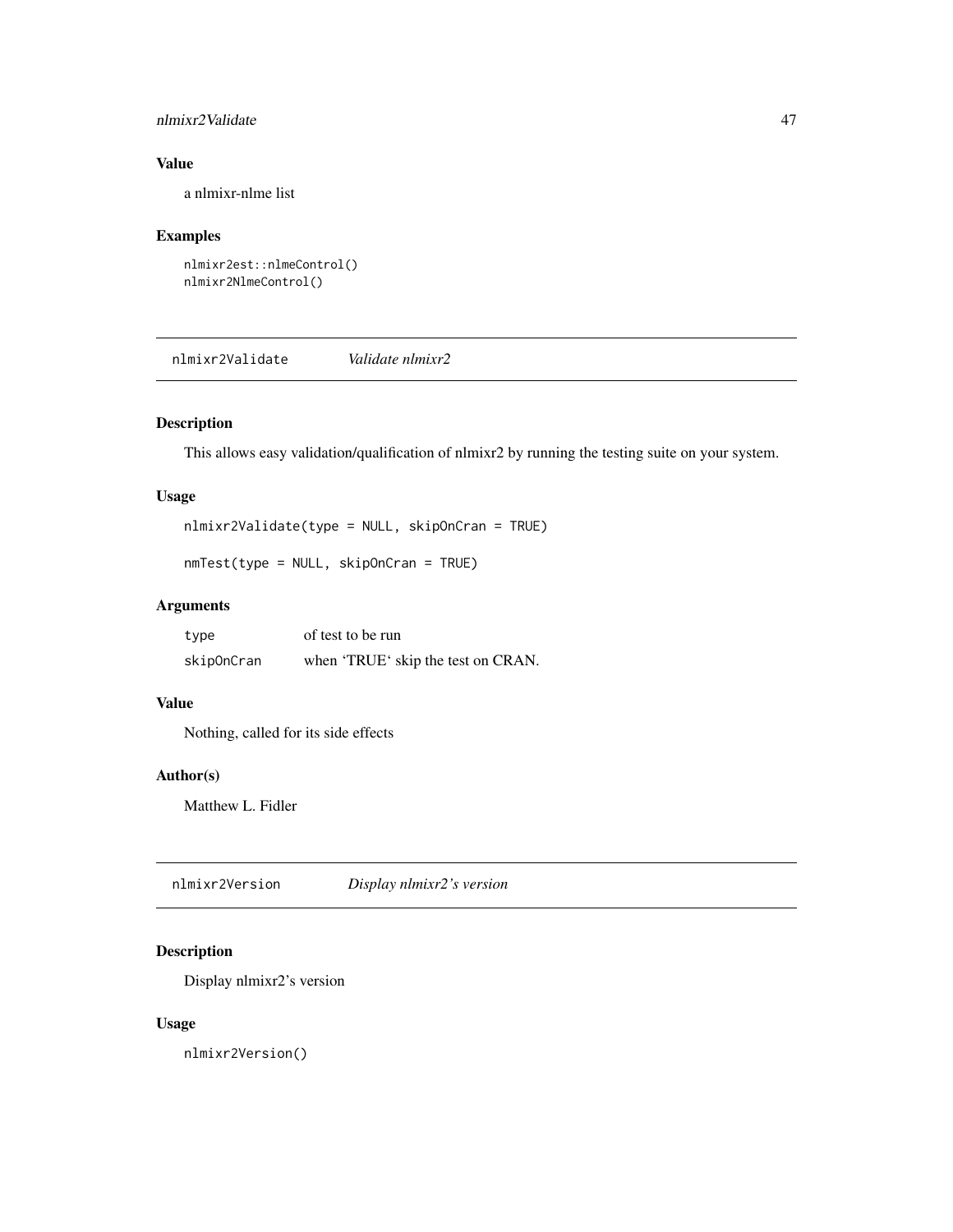#### Value

Nothing, called for its side effects

#### Author(s)

Matthew L. Fidler

nlmixrAddObjectiveFunctionDataFrame

*Add objective function data frame to the current objective function*

### Description

Add objective function data frame to the current objective function

#### Usage

```
nlmixrAddObjectiveFunctionDataFrame(fit, objDf, type, etaObf = NULL)
```
### Arguments

| fit    | nlmixr fit object                                                                                                            |
|--------|------------------------------------------------------------------------------------------------------------------------------|
| objDf  | nlmixr objective function data frame which has column names "OBJF", "AIC",<br>"BIC", "Log-likelihood" and "Condition Number" |
| type   | <b>Objective Function Type</b>                                                                                               |
| etaObf | Eta objective function table to add (with foce) to give foce objective function                                              |

#### Value

Nothing, called for side effects

#### Author(s)

Matthew L. Fidler

<span id="page-47-0"></span>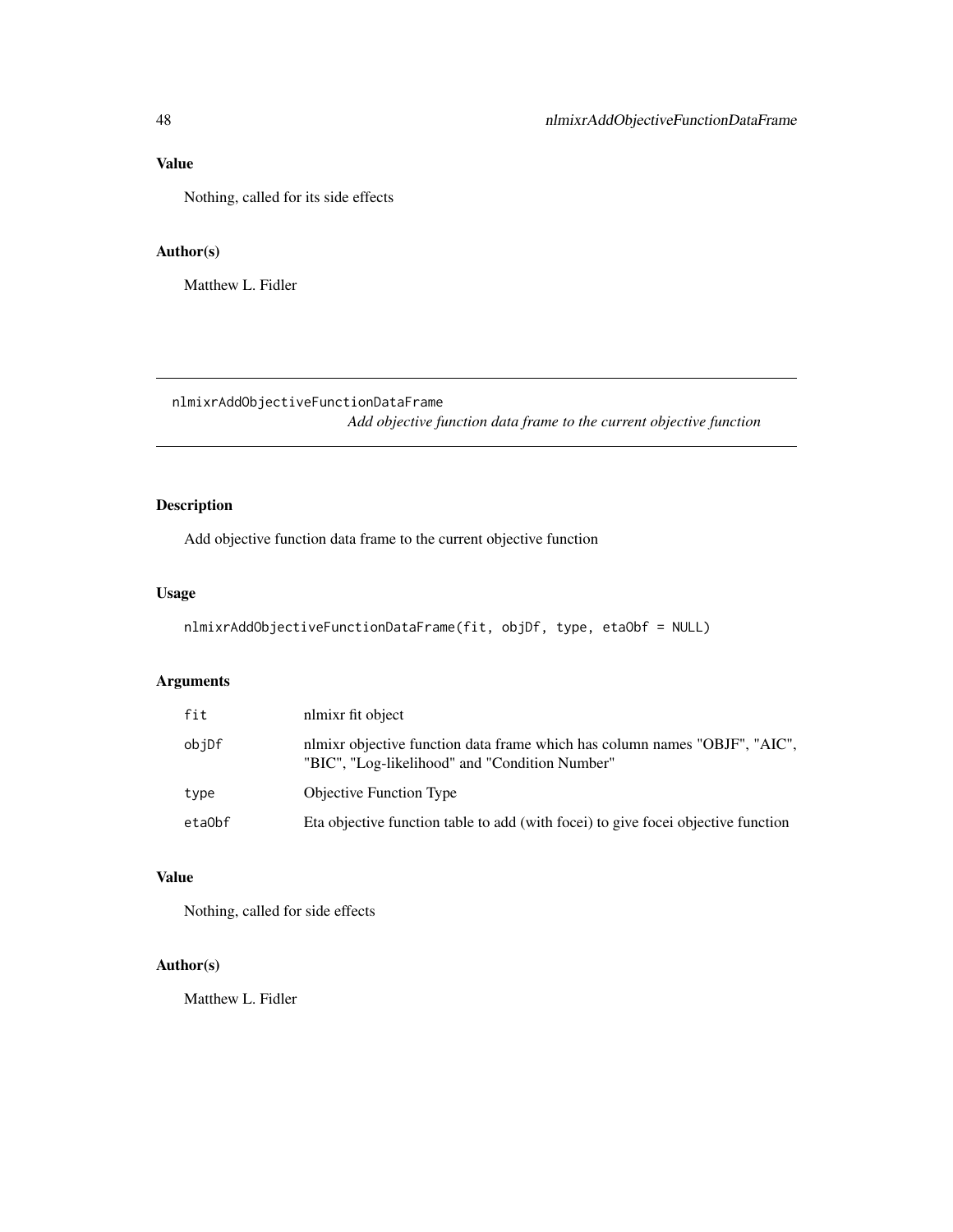<span id="page-48-0"></span>

Manually add time to a nlmixr2 object

#### Usage

nlmixrAddTiming(object, name, time)

#### Arguments

| object | nlmixr2 object            |
|--------|---------------------------|
| name   | string of the timing name |
| time   | time (in seconds)         |

#### Value

Nothing, called for side effects

#### Author(s)

Matthew L. Fidler

#### Examples

```
one.cmt <- function() {
ini({
   ## You may label each parameter with a comment
   tka <- 0.45 # Ka
  tcl <- log(c(0, 2.7, 100)) # Log Cl
   ## This works with interactive models
   ## You may also label the preceding line with label("label text")
   tv <- 3.45; label("log V")
   ## the label("Label name") works with all models
  eta.ka ~ 0.6
  eta.cl \sim 0.3
  eta.v \sim 0.1
  add.sd \leftarrow 0.7
})
model({
  ka <- exp(tka + eta.ka)
  cl \leftarrow exp(tcl + eta. cl)v <- exp(tv + eta.v)
  linCmt() ~ ~ add(add.sd)
```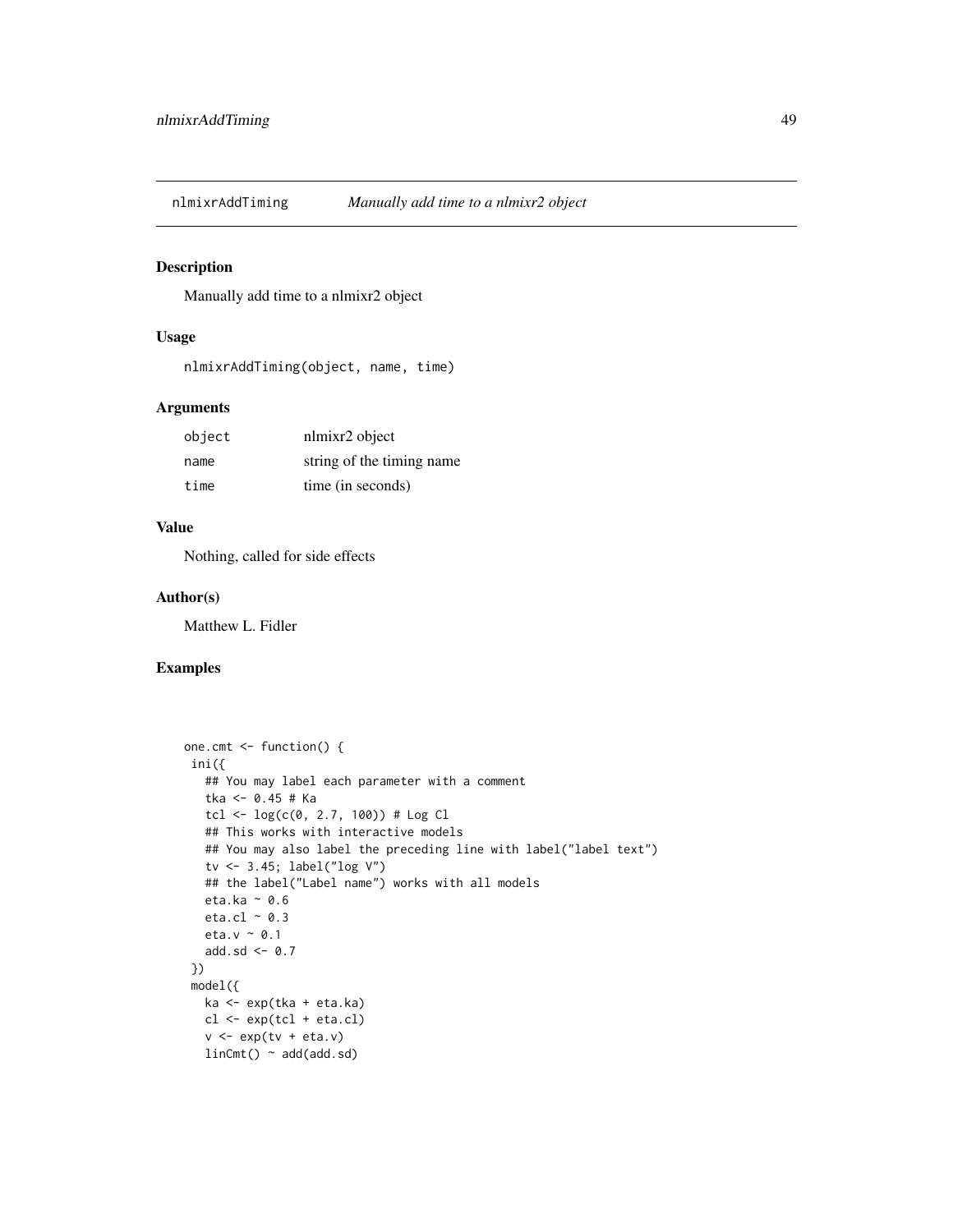```
})
}
fit <- nlmixr(one.cmt, theo_sd, est="saem")
# will add to the current setup
nlmixrAddTiming(fit, "setup", 3)
# Add a new item to the timing dataframe
nlmixrAddTiming(fit, "new", 3)
```
nlmixrCbind *nlmixrCbind*

#### Description

'cbind' for 'nlmixr' objects that preserve the fit information

#### Usage

```
nlmixrCbind(fit, extra)
```
#### Arguments

| fit   | nlmixr fit                   |
|-------|------------------------------|
| extra | data to chind to nlmixr fit. |

#### Value

fit expanded with extra values, without disturbing the fit information

#### Author(s)

Matthew L. Fidler

<span id="page-49-0"></span>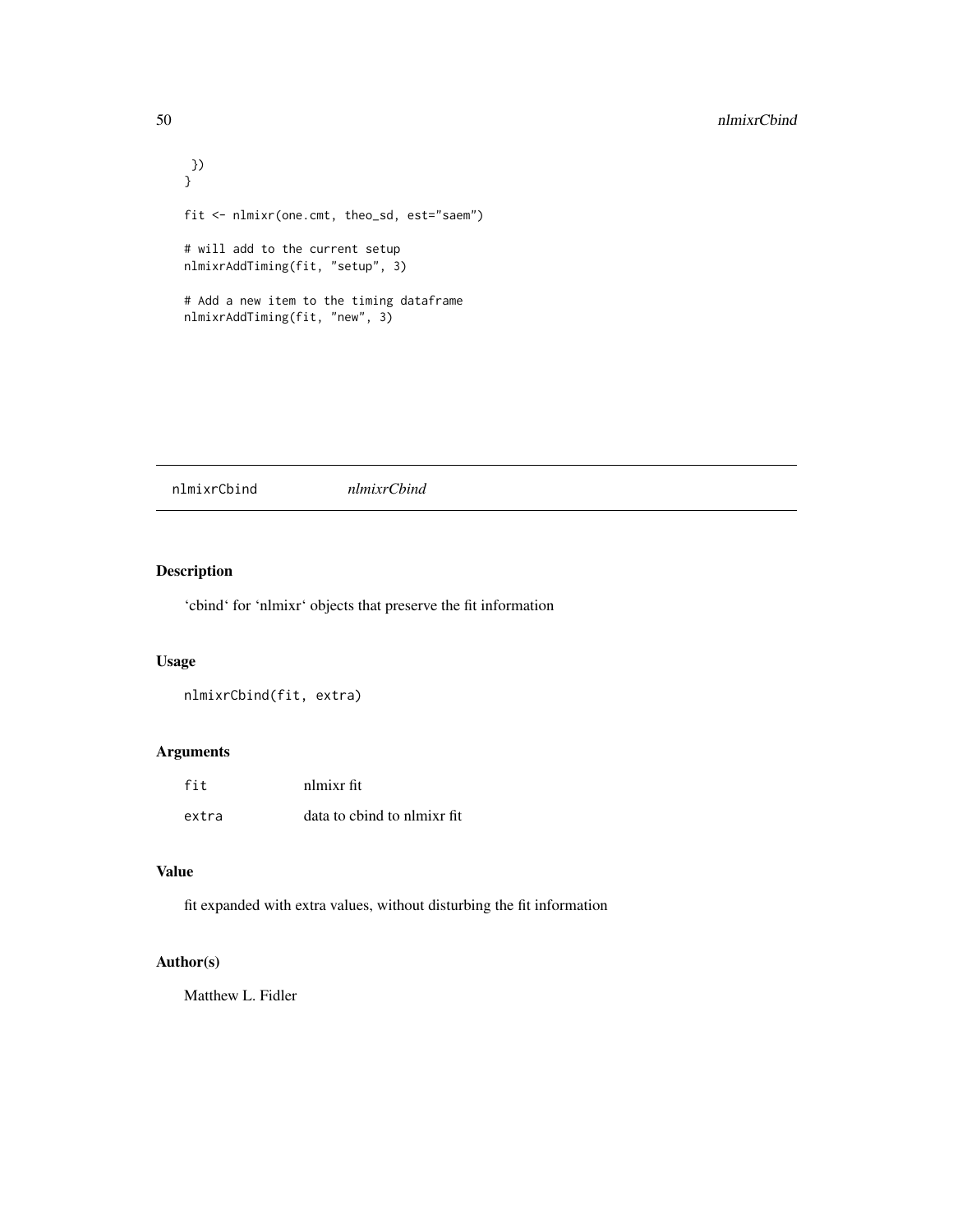<span id="page-50-0"></span>

Clone nlmixr environment

#### Usage

nlmixrClone(x)

#### Arguments

x nlmixr fit

#### Value

cloned nlmixr environment

#### Author(s)

Matthew L. Fidler

#### Examples

```
## Not run:
one.cmt <- function() {
  ini({
    ## You may label each parameter with a comment
    tka <- 0.45 # Log Ka
    tcl \leftarrow log(c(0, 2.7, 100)) # Log Cl
    ## This works with interactive models
    ## You may also label the preceding line with label("label text")
    tv <- 3.45; label("log V")
    ## the label("Label name") works with all models
    eta.ka ~ 0.6
    eta.cl \sim 0.3
    eta.v ~ 0.1
    add.sd <- 0.7
  })
  model({
    ka <- exp(tka + eta.ka)
    cl \leftarrow exp(tcl + eta. cl)v \leq -\exp(tv + \epsilon t a.v)linCmt() ~ add(add.sd)
 })
}
f <- nlmixr2(one.cmt, theo_sd, "saem")
```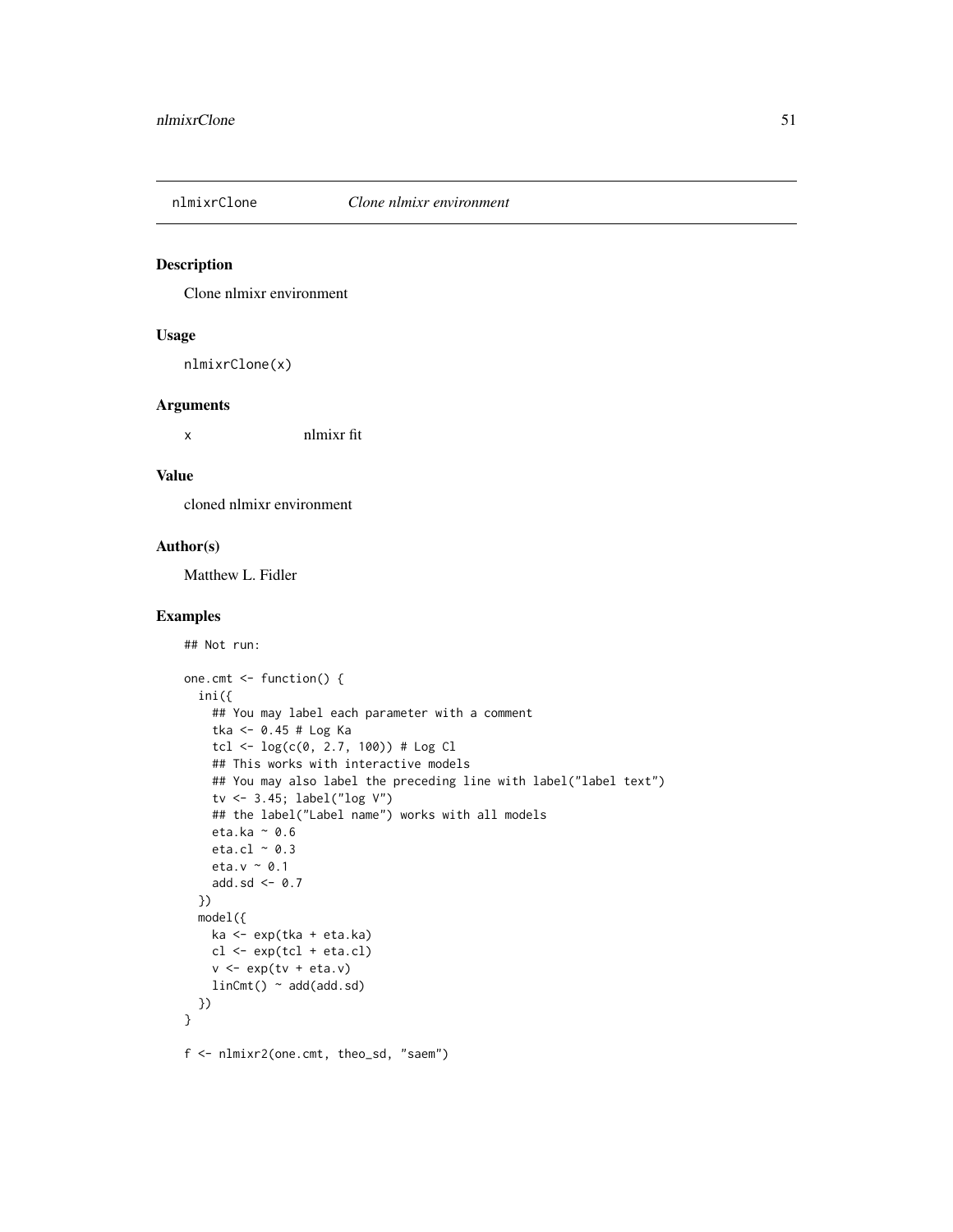```
nlmixrClone(f)
```
## End(Not run)

nlmixrWithTiming *Time a part of a nlmixr operation and add to nlmixr object*

#### Description

Time a part of a nlmixr operation and add to nlmixr object

#### Usage

```
nlmixrWithTiming(name, code, envir = NULL)
```
#### Arguments

| name  | Name of the timing to be integrated                                                                                                                                     |
|-------|-------------------------------------------------------------------------------------------------------------------------------------------------------------------------|
| code  | Code to be evaluated and timed                                                                                                                                          |
| envir | can be either the network fit data, the network of the either or NULL, which<br>implies it is going to be added to the nimixr fit when it is finalized. If the function |
|       | is being called after a fit is created, please supply this environmental variable                                                                                       |

#### Value

Result of code

#### Author(s)

Matthew L. Fidler

#### Examples

```
one.cmt <- function() {
ini({
  ## You may label each parameter with a comment
  tka <- 0.45 # Ka
  tcl <- log(c(\theta, 2.7, 100)) # Log Cl
  ## This works with interactive models
  ## You may also label the preceding line with label("label text")
  tv <- 3.45; label("log V")
  ## the label("Label name") works with all models
  eta.ka ~ 0.6
  eta.cl \sim 0.3
```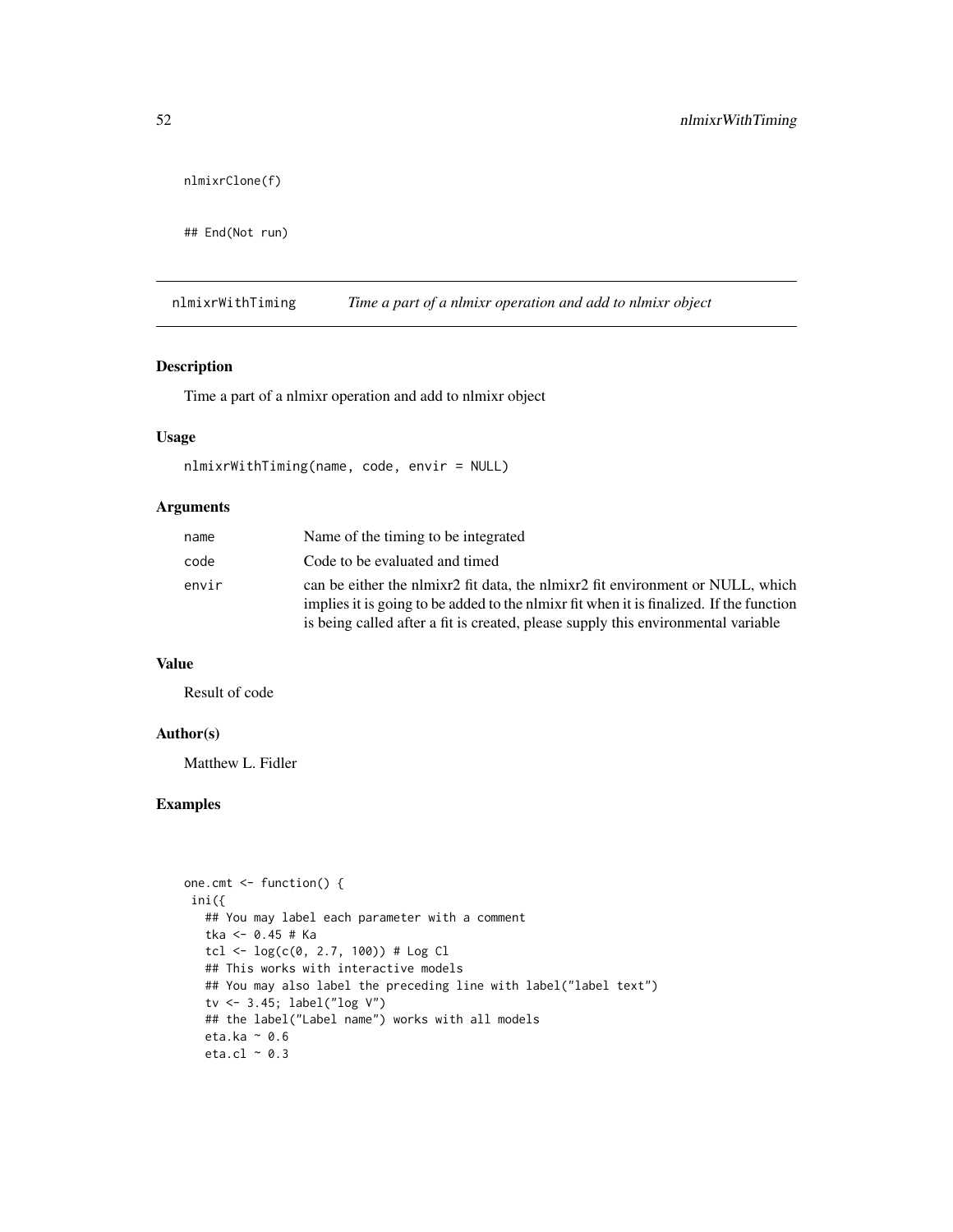```
eta.v ~ 0.1
   add.sd \leq -0.7})
 model({
   ka <- exp(tka + eta.ka)
   cl \leftarrow exp(tcl + eta. cl)v \leq -\exp(tv + \epsilon t a.v)linCmt() ~ ~ add(add.sd)})
}
fit <- nlmixr(one.cmt, theo_sd, est="saem")
nlmixrWithTiming("time1", {
   Sys.sleep(1)
   # note this can be nested, time1 will exclude the timing from time2
   nlmixrWithTiming("time2", {
      Sys.sleep(1)
   }, envir=fit)
}, envir=fit)
print(fit)
```
nmObjGetControl.nlme *Get control object from fit*

#### Description

Get control object from fit

#### Usage

```
## S3 method for class 'nlme'
nmObjGetControl(x, ...)
nmObjGetControl(x, ...)
## S3 method for class 'focei'
nmObjGetControl(x, ...)
## S3 method for class 'foce'
nmObjGetControl(x, ...)
## S3 method for class 'foi'
nmObjGetControl(x, ...)
## S3 method for class 'fo'
```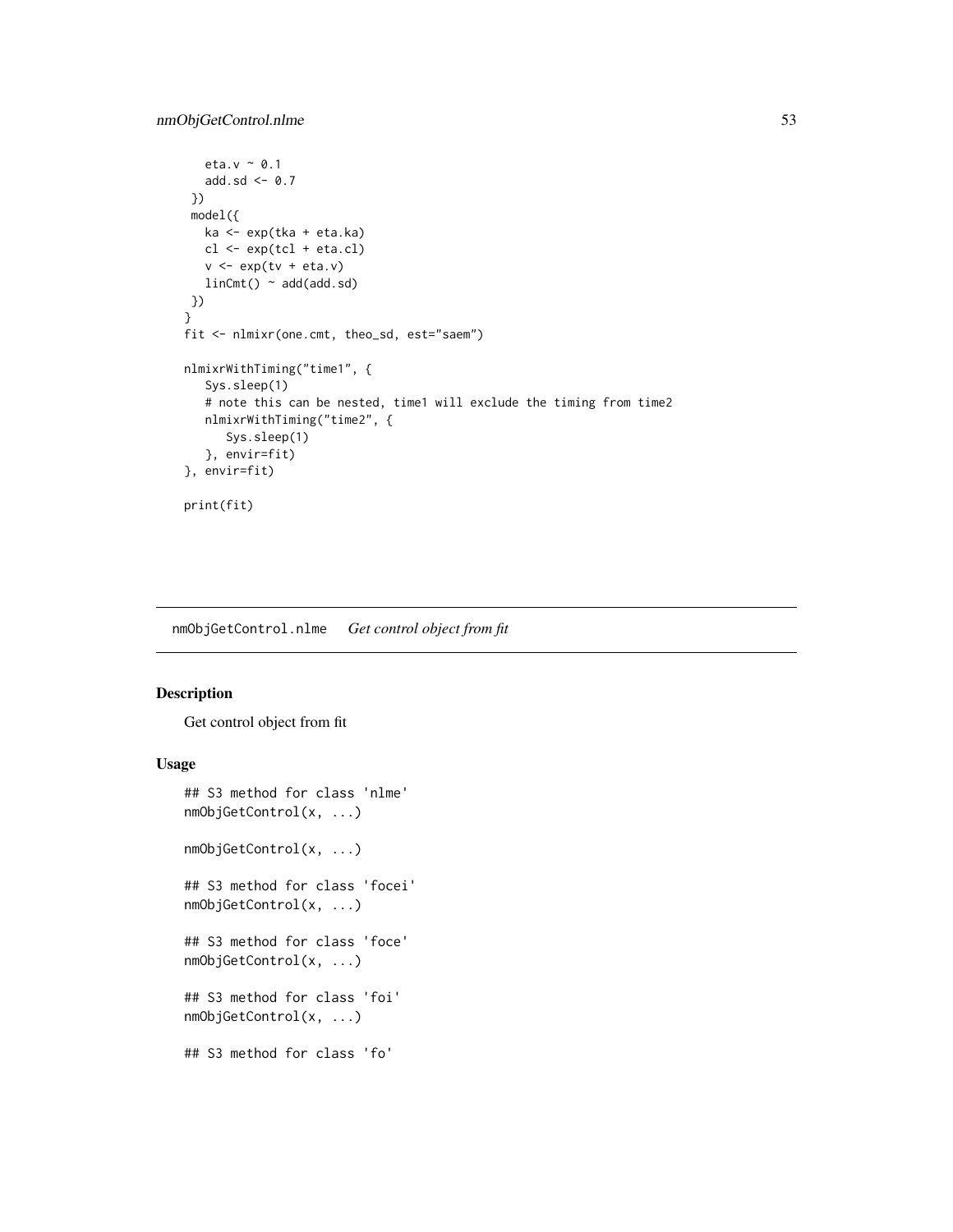```
nmObjGetControl(x, ...)
## S3 method for class 'posthoc'
nmObjGetControl(x, ...)
## S3 method for class 'saem'
nmObjGetControl(x, ...)
## Default S3 method:
nmObjGetControl(x, ...)
```
#### Arguments

| x       | nlmixr fit object |
|---------|-------------------|
| $\cdot$ | Other parameters  |

#### Value

Control object of estimation method

#### Author(s)

Matthew L. Fidler

```
nmObjGetEstimationModel
```
*Get the estimation model for a fit object depending on the object type*

#### Description

By default it gets the focei models if available.

#### Usage

```
nmObjGetEstimationModel(x)
```
#### Arguments

x nlmixr fit object

#### Value

returns the estimation '\$model' for the estimation type

<span id="page-53-0"></span>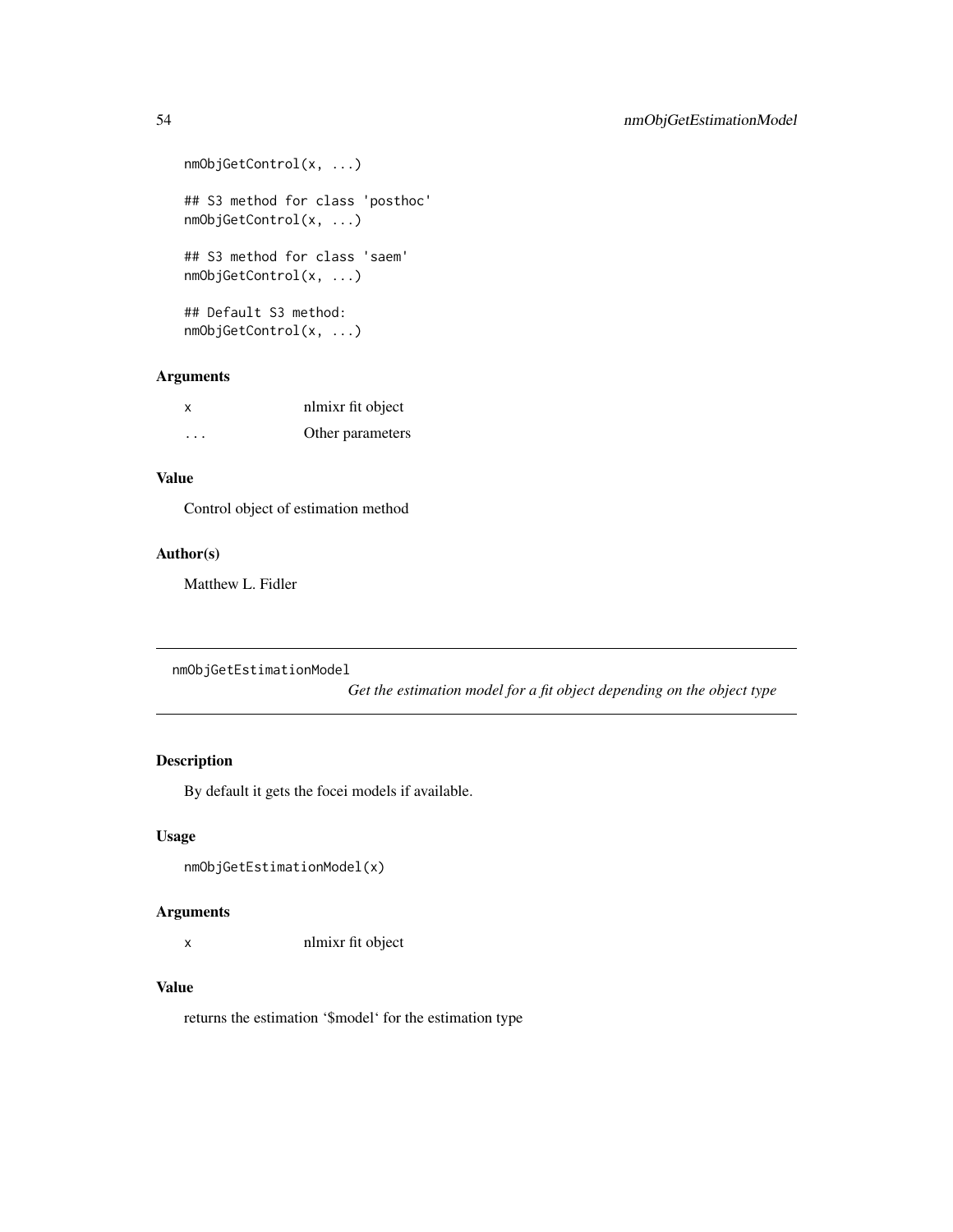<span id="page-54-0"></span>nmObjGetFoceiControl.nlme

*Method for getting focei compatible control object from nlmixr object*

#### Description

Method for getting focei compatible control object from nlmixr object

#### Usage

```
## S3 method for class 'nlme'
nmObjGetFoceiControl(x, ...)
nmObjGetFoceiControl(x, ...)
## Default S3 method:
nmObjGetFoceiControl(x, ...)
## S3 method for class 'saem'
nmObjGetFoceiControl(x, ...)
```
#### Arguments

| x | nlmixr composed fit object |
|---|----------------------------|
| . | Other parameters           |

#### Value

foceiControl translated from current control

nmObjGetIpredModel *Get the ipred model for a fit object depending on the object type*

#### Description

By default it gets the focei models if available.

#### Usage

```
nmObjGetIpredModel(x)
## S3 method for class 'saem'
nmObjGetIpredModel(x)
```
## Default S3 method: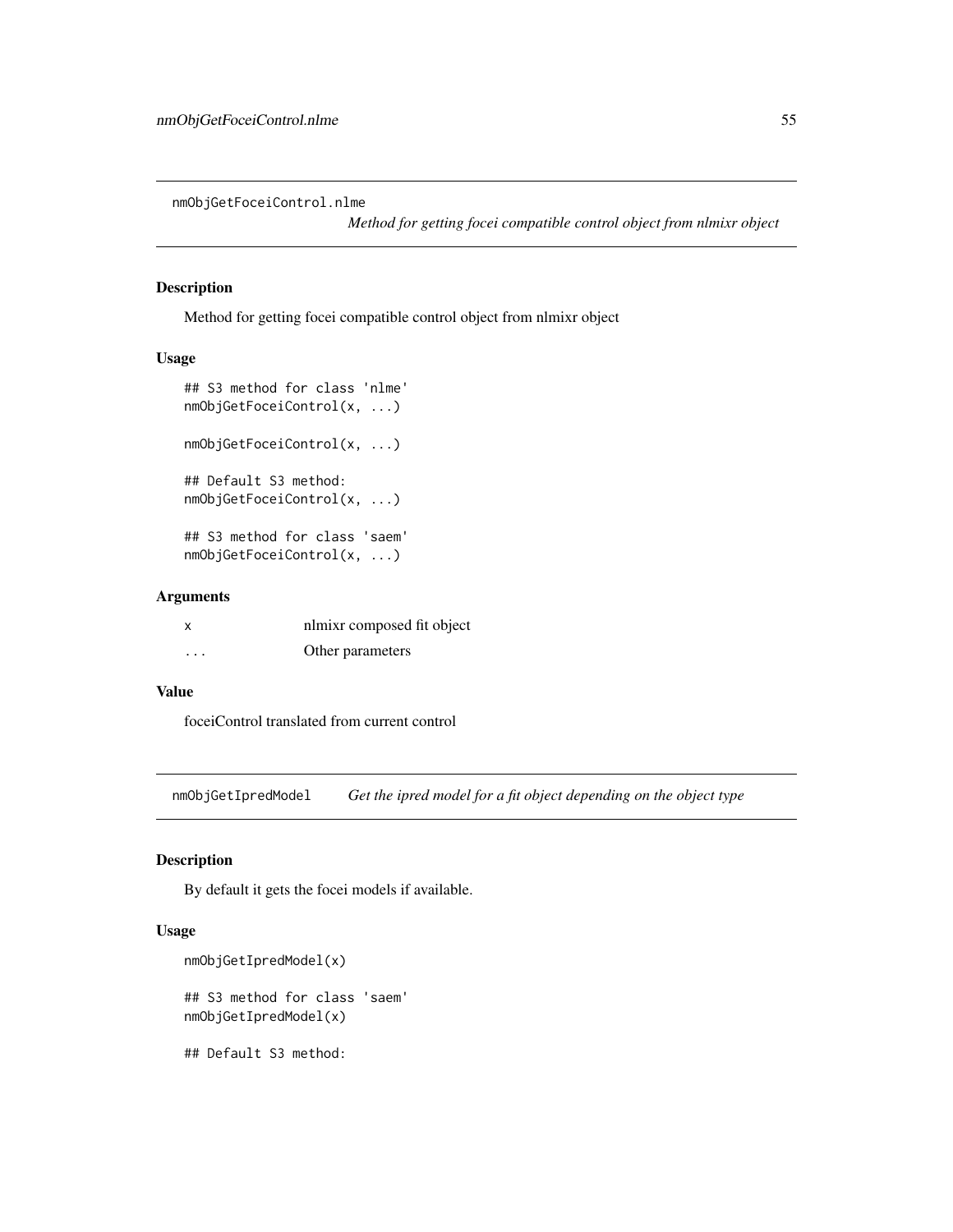```
nmObjGetIpredModel(x)
## S3 method for class 'saem'
nmObjGetEstimationModel(x)
## Default S3 method:
nmObjGetEstimationModel(x)
```
#### Arguments

x nlmixr fit object

#### Value

ipred 'rxode2' model

nmObjGetPredOnly *Get the pred-only model for a fit depending on the object type*

#### Description

By default it gets the focei models if available

#### Usage

```
nmObjGetPredOnly(x)
```
## S3 method for class 'saem' nmObjGetPredOnly(x)

## Default S3 method: nmObjGetPredOnly(x)

#### Arguments

x nlmixr fit object

### Value

rxode2 pred-only model

<span id="page-55-0"></span>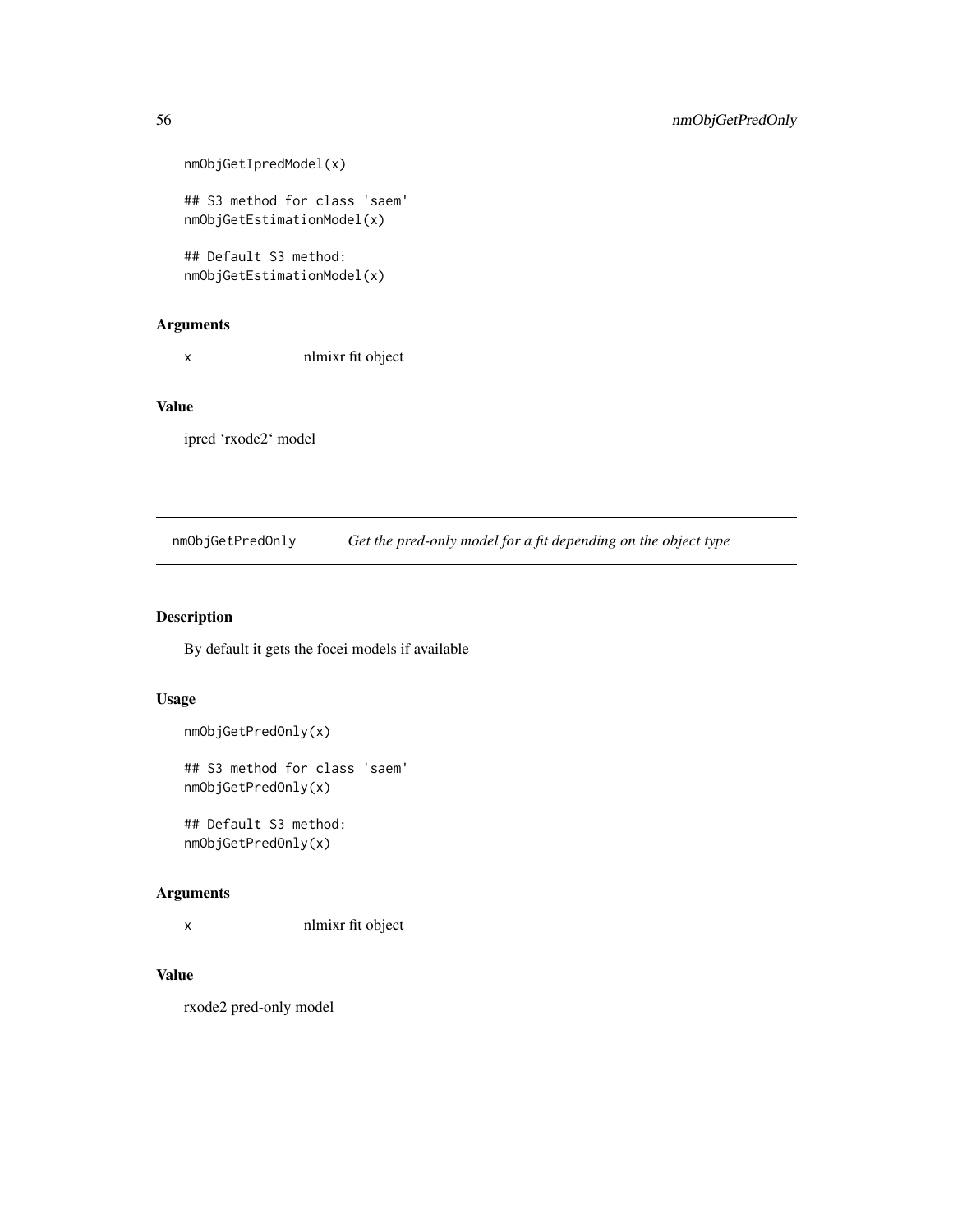<span id="page-56-0"></span>nmObjHandleControlObject.nlmeControl *Handle the control object*

#### Description

Handle the control object

#### Usage

```
## S3 method for class 'nlmeControl'
nmObjHandleControlObject(control, env)
nmObjHandleControlObject(control, env)
## S3 method for class 'foceiControl'
nmObjHandleControlObject(control, env)
## S3 method for class 'saemControl'
nmObjHandleControlObject(control, env)
## Default S3 method:
```

```
nmObjHandleControlObject(control, env)
```
#### Arguments

| control | Control object  |
|---------|-----------------|
| env     | fit environment |

#### Value

Nothing, called for side effects

#### Author(s)

Matthew L. Fidler

nmObjHandleModelObject

*Handle Model Object*

#### Description

Handle Model Object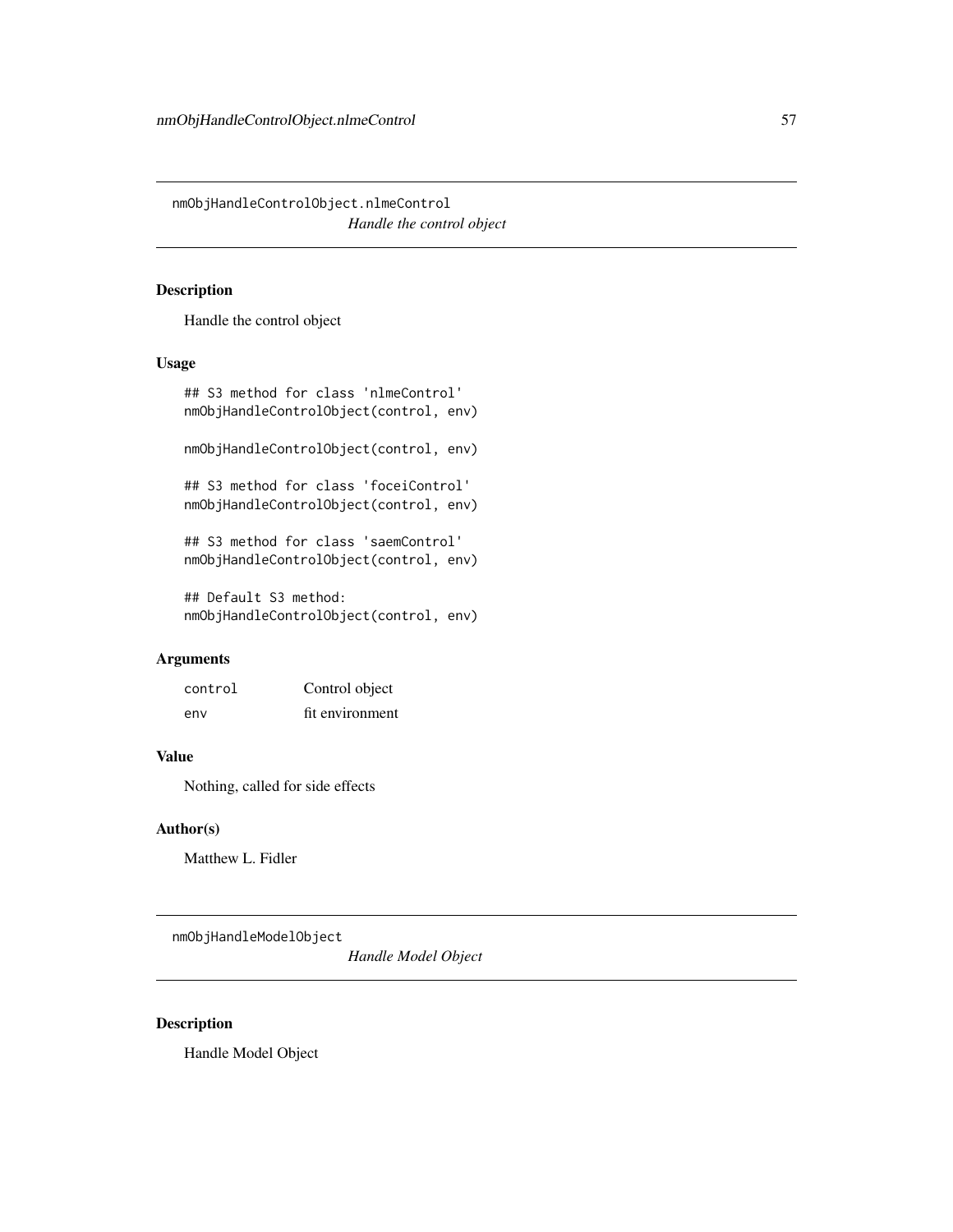#### Usage

```
nmObjHandleModelObject(model, env)
```
## S3 method for class 'saemModelList' nmObjHandleModelObject(model, env)

```
## S3 method for class 'foceiModelList'
nmObjHandleModelObject(model, env)
```
## Default S3 method: nmObjHandleModelObject(model, env)

#### Arguments

| ables should be included.<br>left handed equations.<br>Environment for the fit information<br>env | mode1 | model list should have at least:                                                                                                                                                                                                                                                                                                                                                                                    |
|---------------------------------------------------------------------------------------------------|-------|---------------------------------------------------------------------------------------------------------------------------------------------------------------------------------------------------------------------------------------------------------------------------------------------------------------------------------------------------------------------------------------------------------------------|
|                                                                                                   |       | - 'predOnly' – this is the prediction model with all the left handed equations<br>added so they will be added the table. The model should have 'rx_pred_', the<br>model based prediction, as the first defined lhs component. The second com-<br>ponent should be 'rx_r_', the variance of the prediction. These variables may<br>change based on distribution type. In additional all interesting calculated vari- |
|                                                                                                   |       | - 'predNoLhs' – This is the prediction model. It only has the prediction and no                                                                                                                                                                                                                                                                                                                                     |
|                                                                                                   |       |                                                                                                                                                                                                                                                                                                                                                                                                                     |

#### Value

This returns the '\$model' object for a fit. It is a s3 method because it may be different between different model types

nmsimplex *Nelder-Mead simplex search*

#### Description

Nelder-Mead simplex search

#### Usage

```
nmsimplex(start, fr, rho = NULL, control = list())
```

| start   | initials                        |
|---------|---------------------------------|
| fr      | objective function              |
| rho     | evaluation environment          |
| control | additional optimization options |

<span id="page-57-0"></span>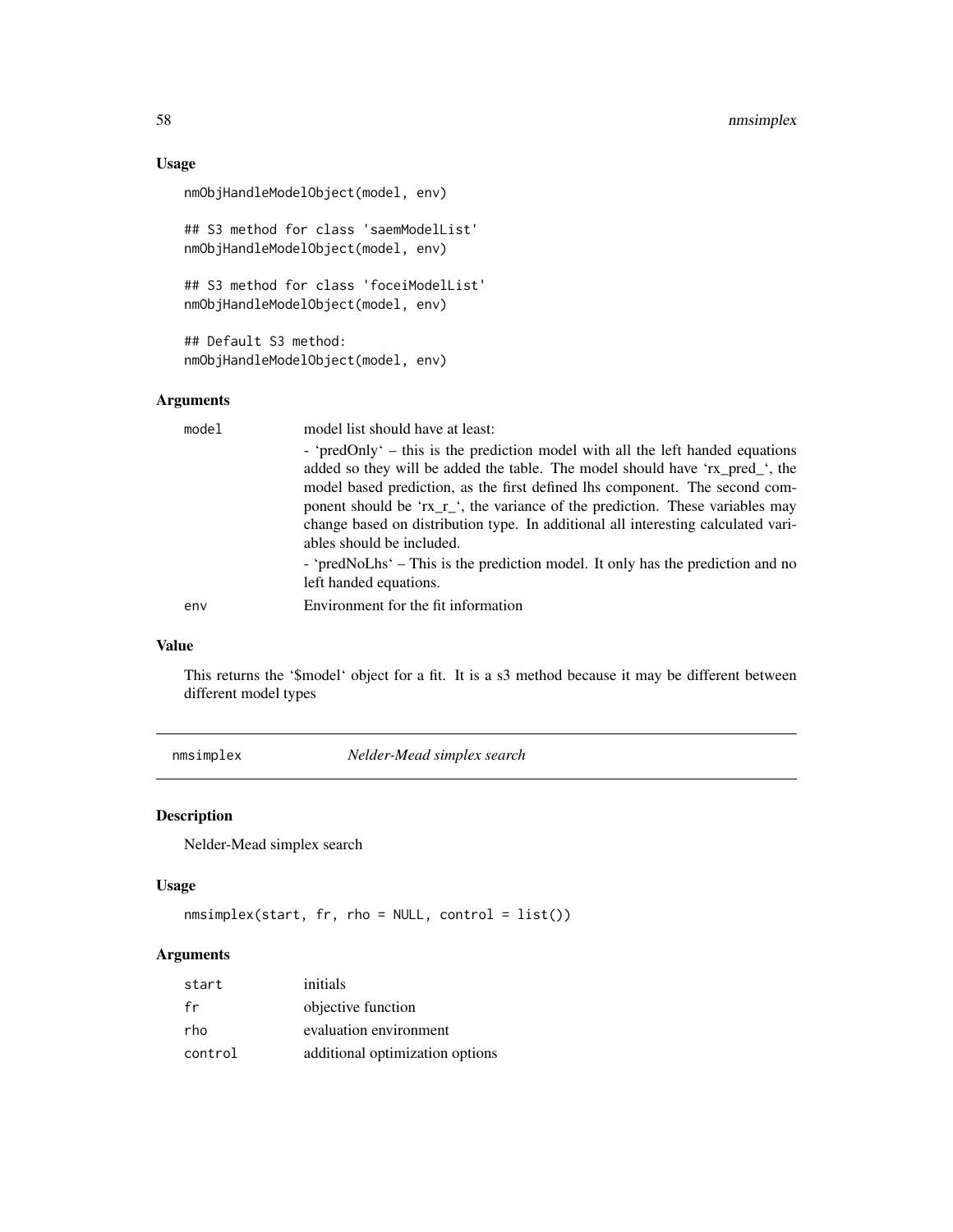#### <span id="page-58-0"></span>Value

a list of ...

# ofv *Return the objective function*

# Description

Return the objective function

# Usage

ofv(x, type, ...)

# Arguments

| X        | object to return objective function value                                                                                                                                                                                                            |
|----------|------------------------------------------------------------------------------------------------------------------------------------------------------------------------------------------------------------------------------------------------------|
| type     | Objective function type value to retrieve or add.                                                                                                                                                                                                    |
|          | • focei For most models you can specify "focei" and it will add the focei<br>objective function.                                                                                                                                                     |
|          | • nlme This switches/chooses the nlme objective function if applicable. This<br>objective function cannot be added if it isn't present.                                                                                                              |
|          | • fo FO objective function value. Cannot be generated                                                                                                                                                                                                |
|          | • foce FOCE object function value. Cannot be generated                                                                                                                                                                                               |
|          | • laplace# This adds/retrieves the Laplace objective function value. The #<br>represents the number of standard deviations requested when expanding<br>the Gaussian Quadrature. This can currently only be used with saem fits.                      |
|          | • gauss#.# This adds/retrieves the Gaussian Quadrature approximation of the<br>objective function. The first number is the number of nodes to use in the<br>approximation. The second number is the number of standard deviations to<br>expand upon. |
| $\cdots$ | Other arguments sent to ofv for other methods.                                                                                                                                                                                                       |

#### Value

Objective function value

### Author(s)

Matthew Fidler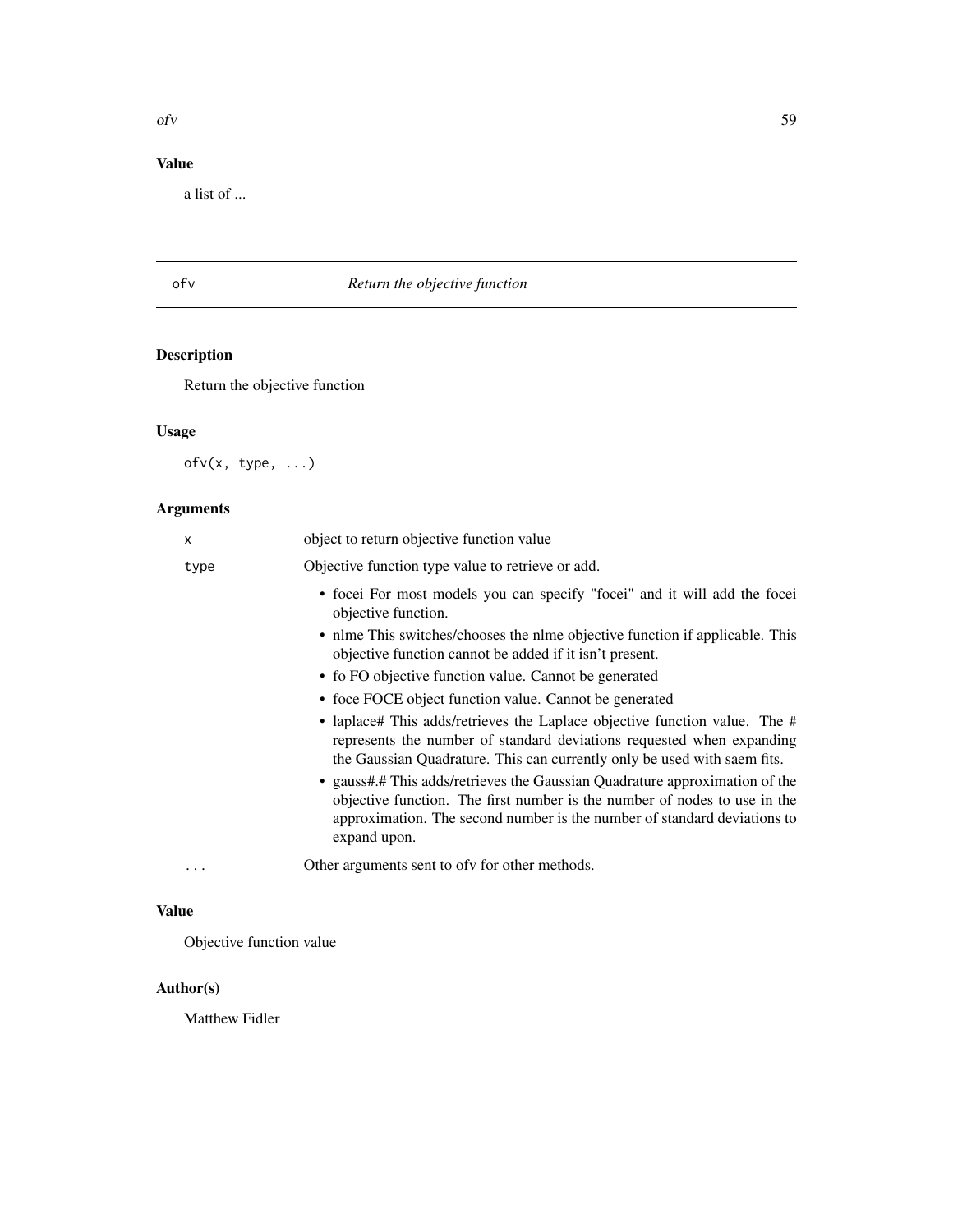<span id="page-59-0"></span>

Print an SAEM model fit summary

#### Usage

## S3 method for class 'saemFit'  $print(x, \ldots)$ 

#### Arguments

| X        | a saemFit object |
|----------|------------------|
| $\cdots$ | others           |

#### Value

a list

residuals.nlmixr2FitData

*Extract residuals from the FOCEI fit*

# Description

Extract residuals from the FOCEI fit

#### Usage

```
## S3 method for class 'nlmixr2FitData'
residuals(
 object,
 ...,
 type = c("ires", "res", "iwres", "wres", "cwres", "cpred", "cres")
)
```

| object                  | focei.fit object       |
|-------------------------|------------------------|
| $\cdot$ $\cdot$ $\cdot$ | Additional arguments   |
| type                    | Residuals type fitted. |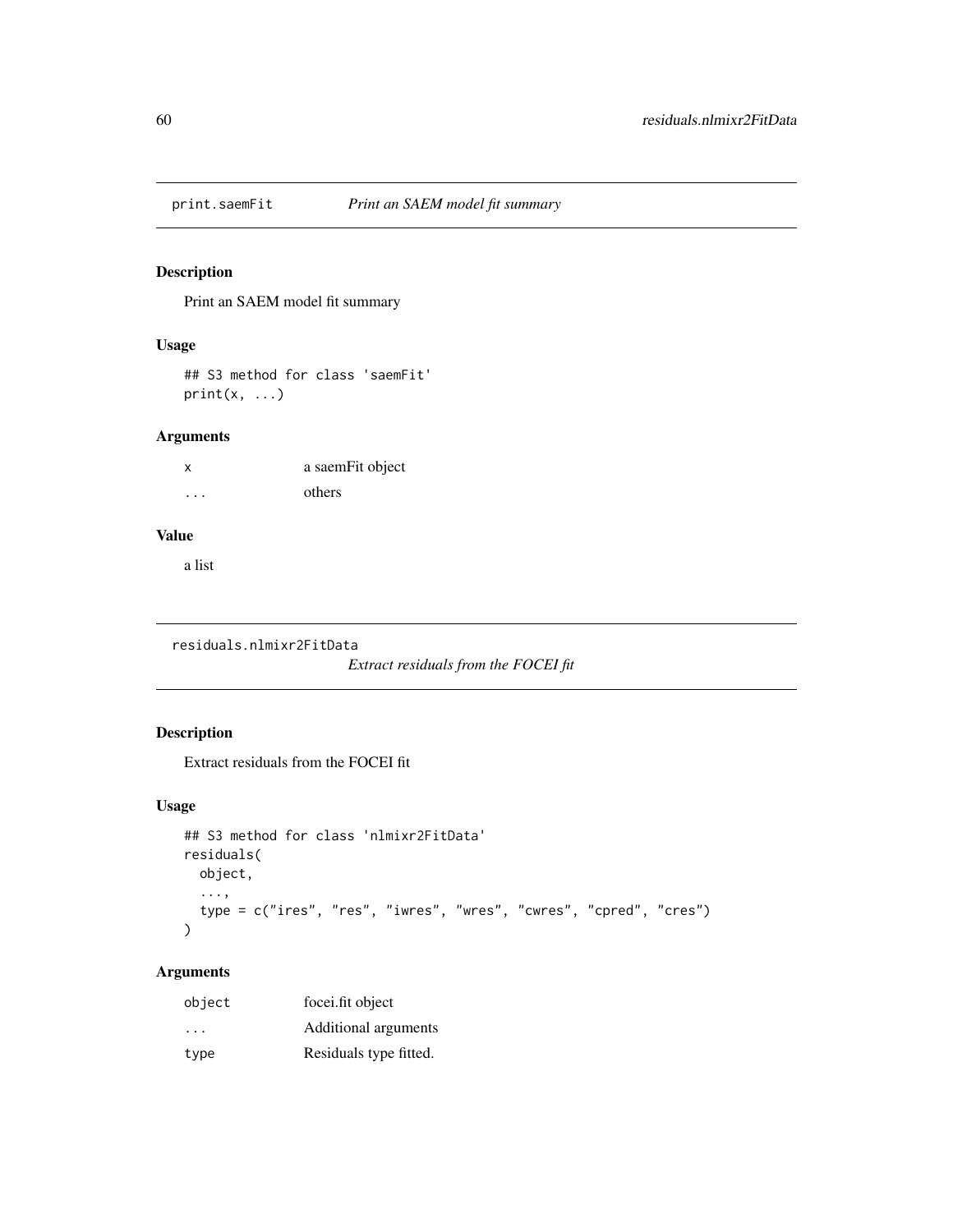#### <span id="page-60-0"></span>saemControl 61

#### Value

residuals

#### Author(s)

Matthew L. Fidler

# saemControl *Control Options for SAEM*

#### Description

Control Options for SAEM

#### Usage

```
saemControl(
 seed = 99,
 nBurn = 200,
 nEm = 300,
 nmc = 3,
 nu = c(2, 2, 2),print = 1,
  trace = \theta,
 covMethod = c("linFim", "fim", "r,s", "r", "s", ""),
 calcTables = TRUE,
 logLik = FALSE,nnodesGq = 3,
 nsdGq = 1.6,
  optExpression = TRUE,
  adjObf = TRUE,sumProd = FALSE,
  addProp = c("combined2", "combined1"),
  tol = 1e-06,itmax = 30,
  type = c("nelder-mead", "newuoa"),
  powRange = 10,
  lambdaRange = 3,odeRecalcFactor = 10^{\circ}(0.5),
 maxOdeRecalc = 5L,
 perSa = 0.75,
 perNoCor = 0.75,
 perFixOmega = 0.1,
 perFixResid = 0.1,
 compress = TRUE,
  rxControl = NULL,
  sigdig = NULL,
```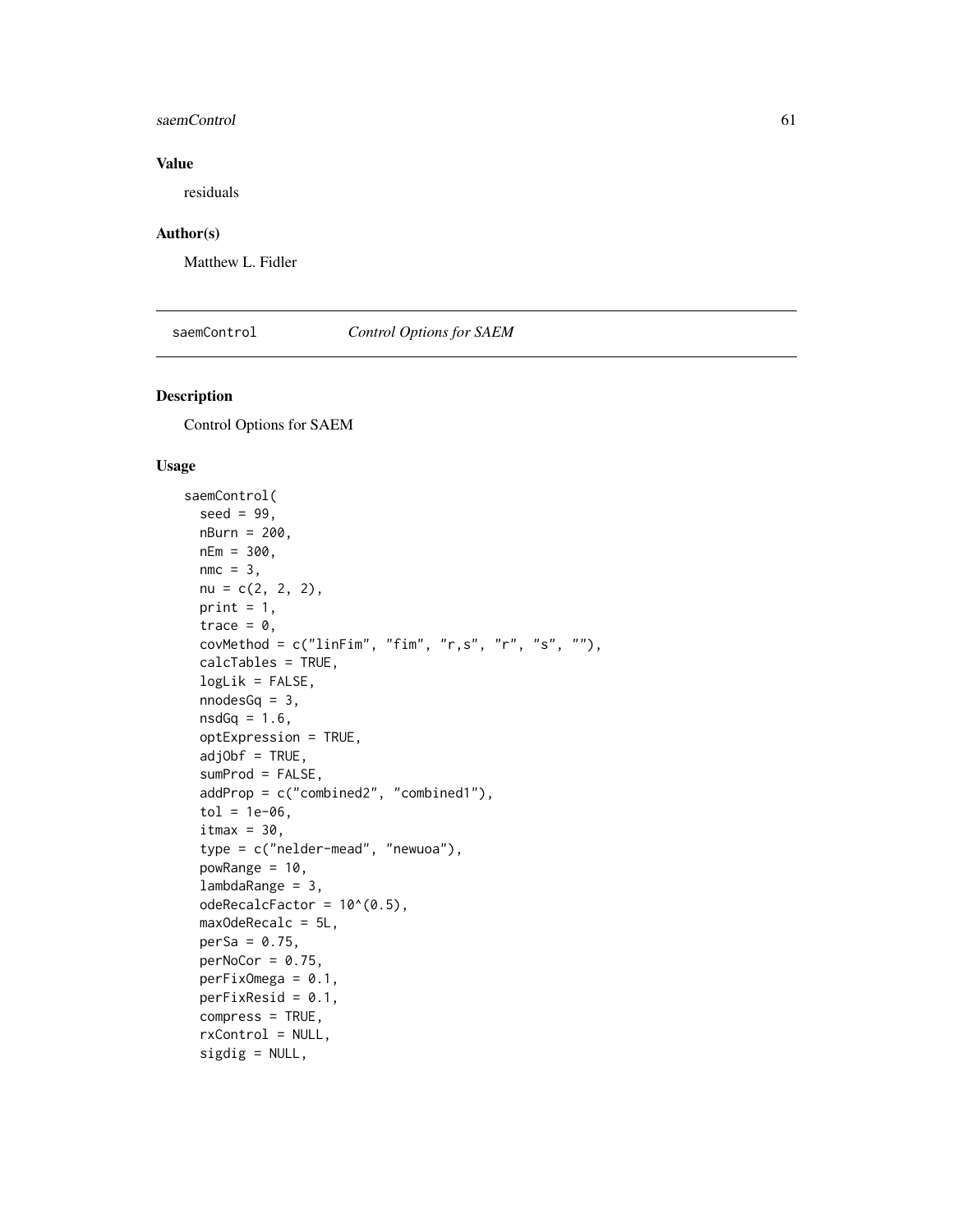```
sigdigTable = NULL,
  ci = 0.95,muRefCov = TRUE,
  ...
)
```

| seed       | Random Seed for SAEM step. (Needs to be set for reproducibility.) By default<br>this is 99.                                                                                                                                                                                   |
|------------|-------------------------------------------------------------------------------------------------------------------------------------------------------------------------------------------------------------------------------------------------------------------------------|
| nBurn      | Number of iterations in the first phase, ie the MCMC/Stochastic Approximation<br>steps. This is equivalent to Monolix's K_0 or K_b.                                                                                                                                           |
| nEm        | Number of iterations in the Expectation-Maximization (EM) Step. This is equiv-<br>alent to Monolix's K <sub>1</sub> .                                                                                                                                                         |
| nmc        | Number of Markov Chains. By default this is 3. When you increase the number<br>of chains the numerical integration by MC method will be more accurate at the<br>cost of more computation. In Monolix this is equivalent to L.                                                 |
| nu         | This is a vector of 3 integers. They represent the numbers of transitions of the<br>three different kernels used in the Hasting-Metropolis algorithm. The default<br>value is $c(2,2,2)$ , representing 40 for each transition initially (each value is<br>multiplied by 20). |
|            | The first value represents the initial number of multi-variate Gibbs samples are<br>taken from a normal distribution.                                                                                                                                                         |
|            | The second value represents the number of uni-variate, or multi-dimensional<br>random walk Gibbs samples are taken.                                                                                                                                                           |
|            | The third value represents the number of bootstrap/reshuffling or uni-dimensional<br>random samples are taken.                                                                                                                                                                |
| print      | The number it iterations that are completed before anything is printed to the<br>console. By default, this is 1.                                                                                                                                                              |
| trace      | An integer indicating if you want to trace(1) the SAEM algorithm process. Use-<br>ful for debugging, but not for typical fitting.                                                                                                                                             |
| covMethod  | Method for calculating covariance. In this discussion, R is the Hessian matrix<br>of the objective function. The S matrix is the sum of each individual's gradient<br>cross-product (evaluated at the individual empirical Bayes estimates).                                  |
|            | "linFim" Use the Linearized Fisher Information Matrix to calculate the covari-<br>ance.                                                                                                                                                                                       |
|            | "fim" Use the SAEM-calculated Fisher Information Matrix to calculate the co-<br>variance.                                                                                                                                                                                     |
|            | "r, s" Uses the sandwich matrix to calculate the covariance, that is: $R^{-1} \times S \times$<br>$R^-1$                                                                                                                                                                      |
|            | "r" Uses the Hessian matrix to calculate the covariance as $2 \times R^{-1}$                                                                                                                                                                                                  |
|            | "s" Uses the crossproduct matrix to calculate the covariance as $4 \times S^{-1}$                                                                                                                                                                                             |
|            | "" Does not calculate the covariance step.                                                                                                                                                                                                                                    |
| calcTables | This boolean is to determine if the focei Fit will calculate tables. By default this<br>is TRUE                                                                                                                                                                               |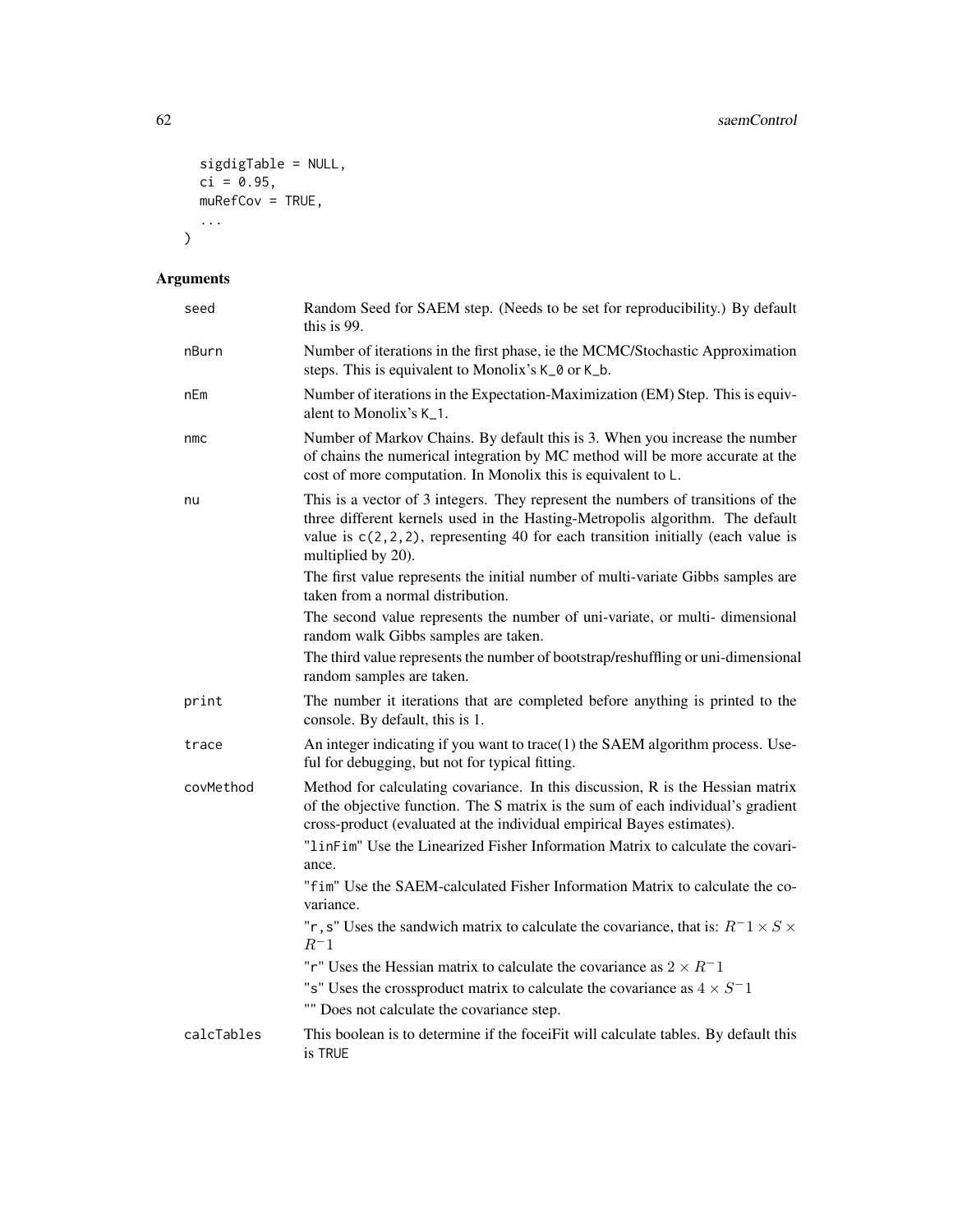| logLik          | boolean indicating that log-likelihood should be calculate by Gaussian quadra-<br>ture.                                                                                                                                                                                 |
|-----------------|-------------------------------------------------------------------------------------------------------------------------------------------------------------------------------------------------------------------------------------------------------------------------|
| nnodesGq        | number of nodes to use for the Gaussian quadrature when computing the likeli-<br>hood with this method (defaults to 1, equivalent to the Laplaclian likelihood)                                                                                                         |
| nsdGq           | span (in SD) over which to integrate when computing the likelihood by Gaussian<br>quadrature. Defaults to 3 (eg 3 times the SD)                                                                                                                                         |
| optExpression   | Optimize the rxode2 expression to speed up calculation. By default this is turned<br>on.                                                                                                                                                                                |
| adj0bf          | is a boolean to indicate if the objective function should be adjusted to be closer<br>to NONMEM's default objective function. By default this is TRUE                                                                                                                   |
| sumProd         | Is a boolean indicating if the model should change multiplication to high pre-<br>cision multiplication and sums to high precision sums using the PreciseSums<br>package. By default this is FALSE.                                                                     |
| addProp         | specifies the type of additive plus proportional errors, the one where standard<br>deviations add (combined1) or the type where the variances add (combined2).<br>The combined1 error type can be described by the following equation:<br>$y = f + (a + b * f^c)^*$ err |
|                 | The combined2 error model can be described by the following equation:                                                                                                                                                                                                   |
|                 | $y = f + sqrt(a^2 + b^2*(f^2c)^2)*err$<br>Where:                                                                                                                                                                                                                        |
|                 | - y represents the observed value                                                                                                                                                                                                                                       |
|                 | - f represents the predicted value                                                                                                                                                                                                                                      |
|                 | - a is the additive standard deviation                                                                                                                                                                                                                                  |
|                 | - b is the proportional/power standard deviation                                                                                                                                                                                                                        |
|                 | - c is the power exponent (in the proportional case $c=1$ )                                                                                                                                                                                                             |
| tol             | This is the tolerance for the regression models used for complex residual errors<br>(ie add+prop etc)                                                                                                                                                                   |
| itmax           | This is the maximum number of iterations for the regression models used for<br>complex residual errors. The number of iterations is itmax*number of parame-<br>ters                                                                                                     |
| type            | indicates the type of optimization for the residuals; Can be one of c("nelder-<br>mead", "newuoa")                                                                                                                                                                      |
| powRange        | This indicates the range that powers can take for residual errors; By default this<br>is 10 indicating the range is $c(-10, 10)$                                                                                                                                        |
| lambdaRange     | This indicates the range that Box-Cox and Yeo-Johnson parameters are con-<br>strained to be; The default is 3 indicating the range $c(-3,3)$                                                                                                                            |
| odeRecalcFactor |                                                                                                                                                                                                                                                                         |
|                 | The ODE recalculation factor when ODE solving goes bad, this is the factor the<br>rtol/atol is reduced                                                                                                                                                                  |
| maxOdeRecalc    | Maximum number of times to reduce the ODE tolerances and try to resolve the<br>system if there was a bad ODE solve.                                                                                                                                                     |
| perSa           | This is the percent of the time the 'nBurn' iterations in phase runs runs a simu-<br>lated annealing.                                                                                                                                                                   |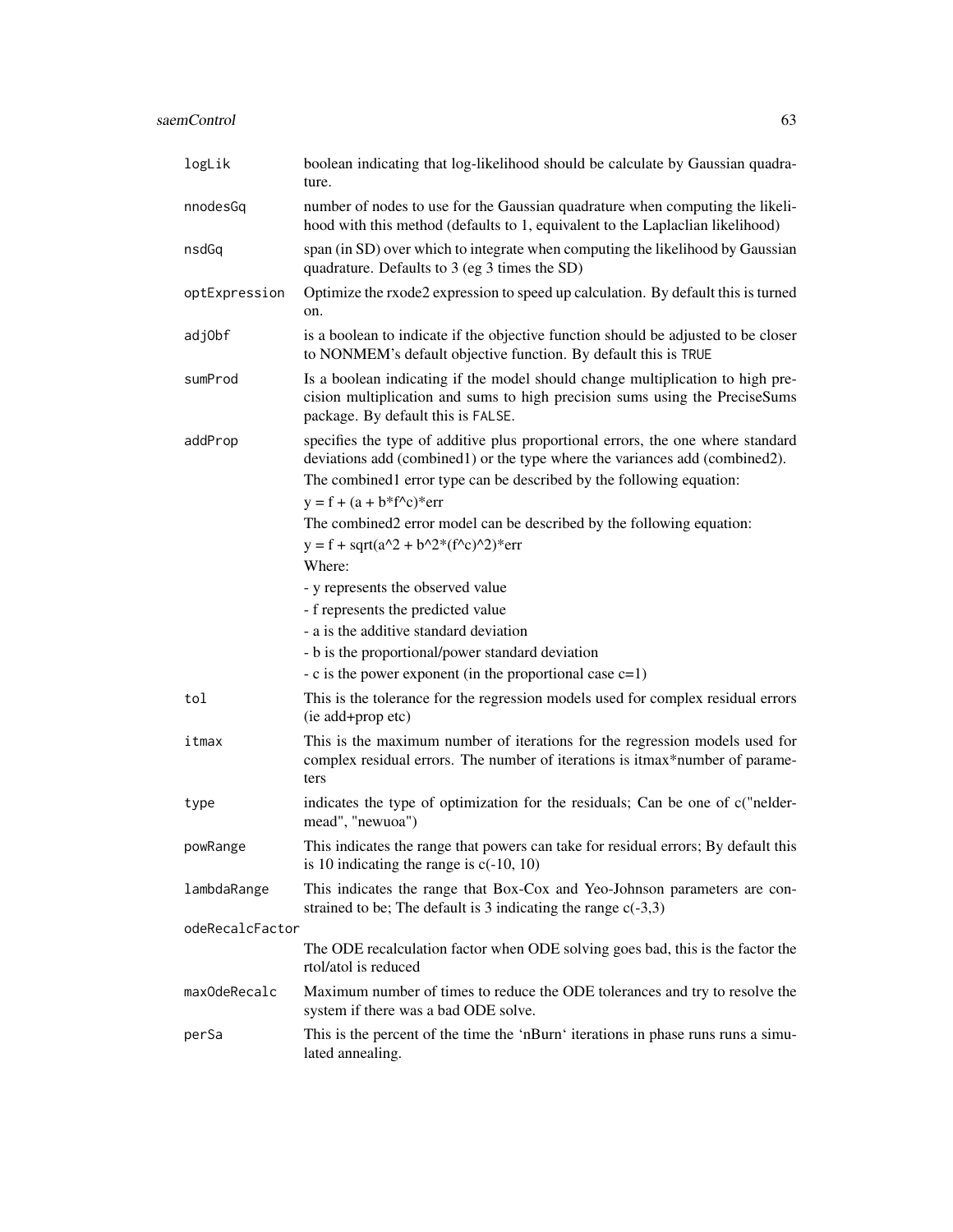<span id="page-63-0"></span>

| This is the percentage of the MCMC phase of the SAEM algorithm where the<br>variance/covariance matrix has no correlations. By default this is 0.75 or 75<br>Monte-carlo iteration.                                                                                                                                                                                                                                                                                |
|--------------------------------------------------------------------------------------------------------------------------------------------------------------------------------------------------------------------------------------------------------------------------------------------------------------------------------------------------------------------------------------------------------------------------------------------------------------------|
| This is the percentage of the 'nBurn' phase where the omega values are unfixed<br>to allow better exploration of the likelihood surface. After this time, the omegas<br>are fixed during optimization.                                                                                                                                                                                                                                                             |
| This is the percentage of the 'nBurn' phase where the residual components are<br>unfixed to allow better exploration of the likelihood surface.                                                                                                                                                                                                                                                                                                                    |
| Should the object have compressed items                                                                                                                                                                                                                                                                                                                                                                                                                            |
| 'rxode2' ODE solving options during fitting, created with 'rxControl()'                                                                                                                                                                                                                                                                                                                                                                                            |
| Specifies the "significant digits" that the ode solving requests. When specified<br>this controls the relative and absolute tolerances of the ODE solvers. By de-<br>fault the tolerance is 0.5*10^(-sigdig-2) for regular ODEs. For the sensitiv-<br>ity equations and steady-state solutions the default is $0.5*10*(-signal5)$<br>(sensitivity changes only applicable for liblsoda). By default this is unspecified<br>(NULL) and uses the standard atol/rtol. |
| Significant digits in the final output table. If not specified, then it matches the<br>significant digits in the 'sigdig' optimization algorithm. If 'sigdig' is NULL, use<br>3.                                                                                                                                                                                                                                                                                   |
| Confidence level for some tables. By default this is 0.95 or 95% confidence.                                                                                                                                                                                                                                                                                                                                                                                       |
| This controls if mu-referenced covariates in 'saem' are handled differently than<br>non mu-referenced covariates. When 'TRUE', mu-referenced covariates have<br>special handling. When 'FALSE' mu-referenced covariates are treated the same<br>as any other input parameter.                                                                                                                                                                                      |
| Other arguments to control SAEM.                                                                                                                                                                                                                                                                                                                                                                                                                                   |
|                                                                                                                                                                                                                                                                                                                                                                                                                                                                    |

#### Value

List of options to be used in [nlmixr2](#page-21-0) fit for SAEM.

# Author(s)

Wenping Wang & Matthew L. Fidler

setCov *Set the covariance type based on prior calculated covariances*

#### Description

Set the covariance type based on prior calculated covariances

#### Usage

setCov(fit, method)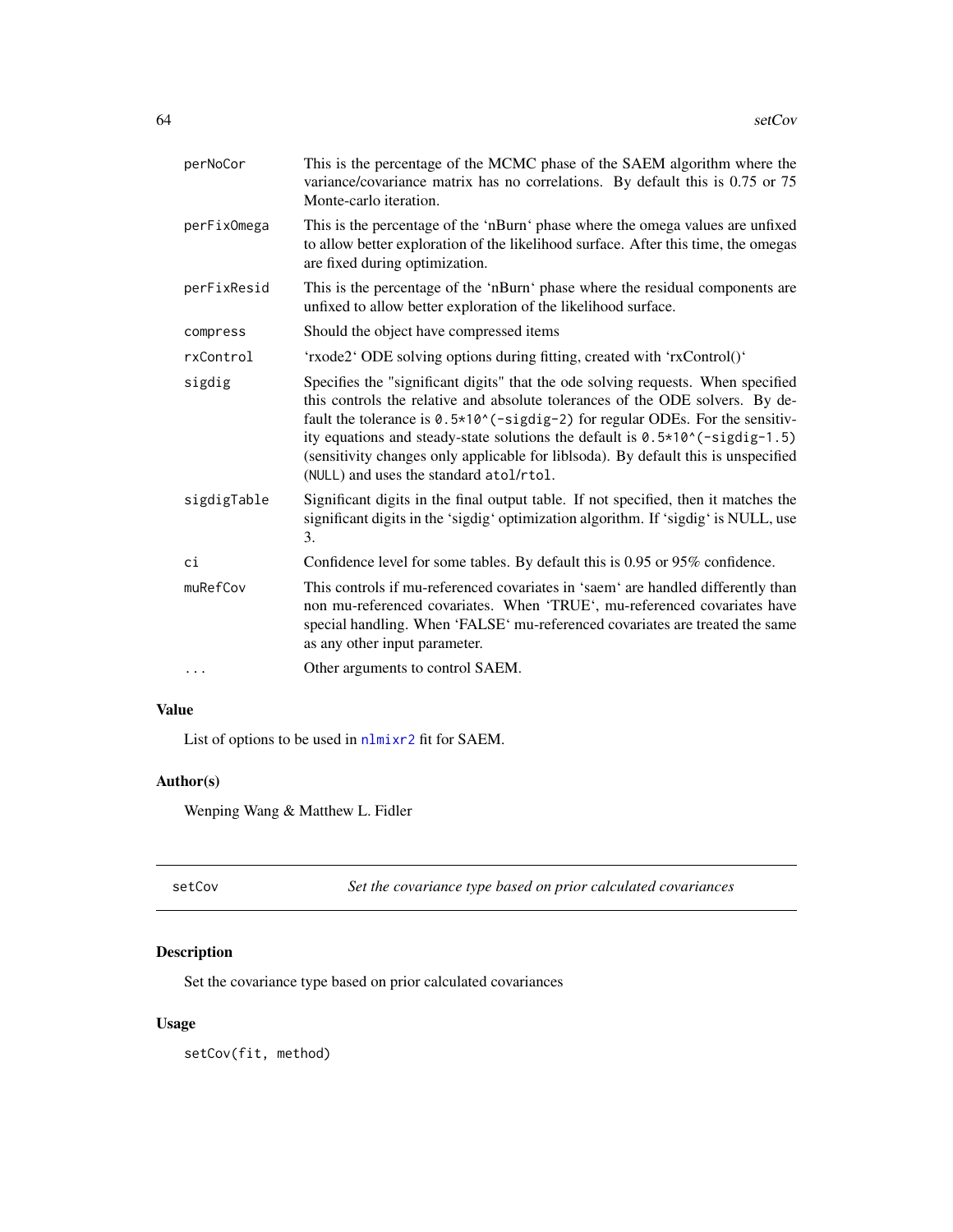#### <span id="page-64-0"></span>setOfv 65

#### Arguments

| fit    | nlmixr2 fit       |
|--------|-------------------|
| method | covariance method |

# Value

Fit object with covariance updated

### Author(s)

Matt Fidler

setOfv *Set/get Objective function type for a nlmixr2 object*

# Description

Set/get Objective function type for a nlmixr2 object

# Usage

setOfv(x, type)

getOfvType(x)

### Arguments

|      | nlmixr2 fit object                                              |
|------|-----------------------------------------------------------------|
| type | Type of objective function to use for AIC, BIC, and \$objective |

#### Value

Nothing

### Author(s)

Matthew L. Fidler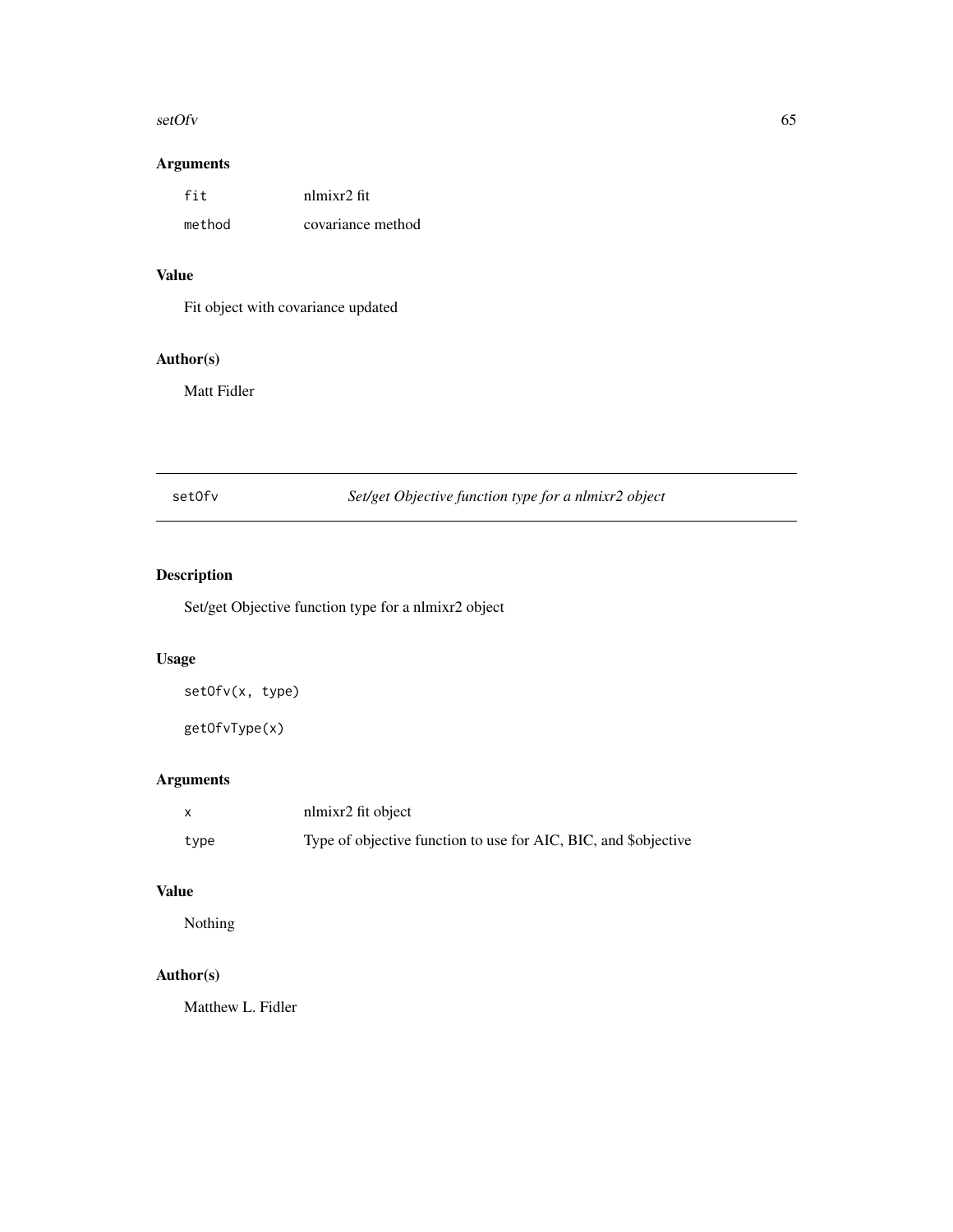<span id="page-65-0"></span>

Return the square root of general square matrix A

#### Usage

sqrtm(m)

#### Arguments

m Matrix to take the square root of.

#### Value

A square root general square matrix of m

summary.saemFit *Print an SAEM model fit summary*

#### Description

Print an SAEM model fit summary

#### Usage

## S3 method for class 'saemFit' summary(object, ...)

#### Arguments

| object   | a saemFit object |
|----------|------------------|
| $\cdots$ | others           |

#### Value

a list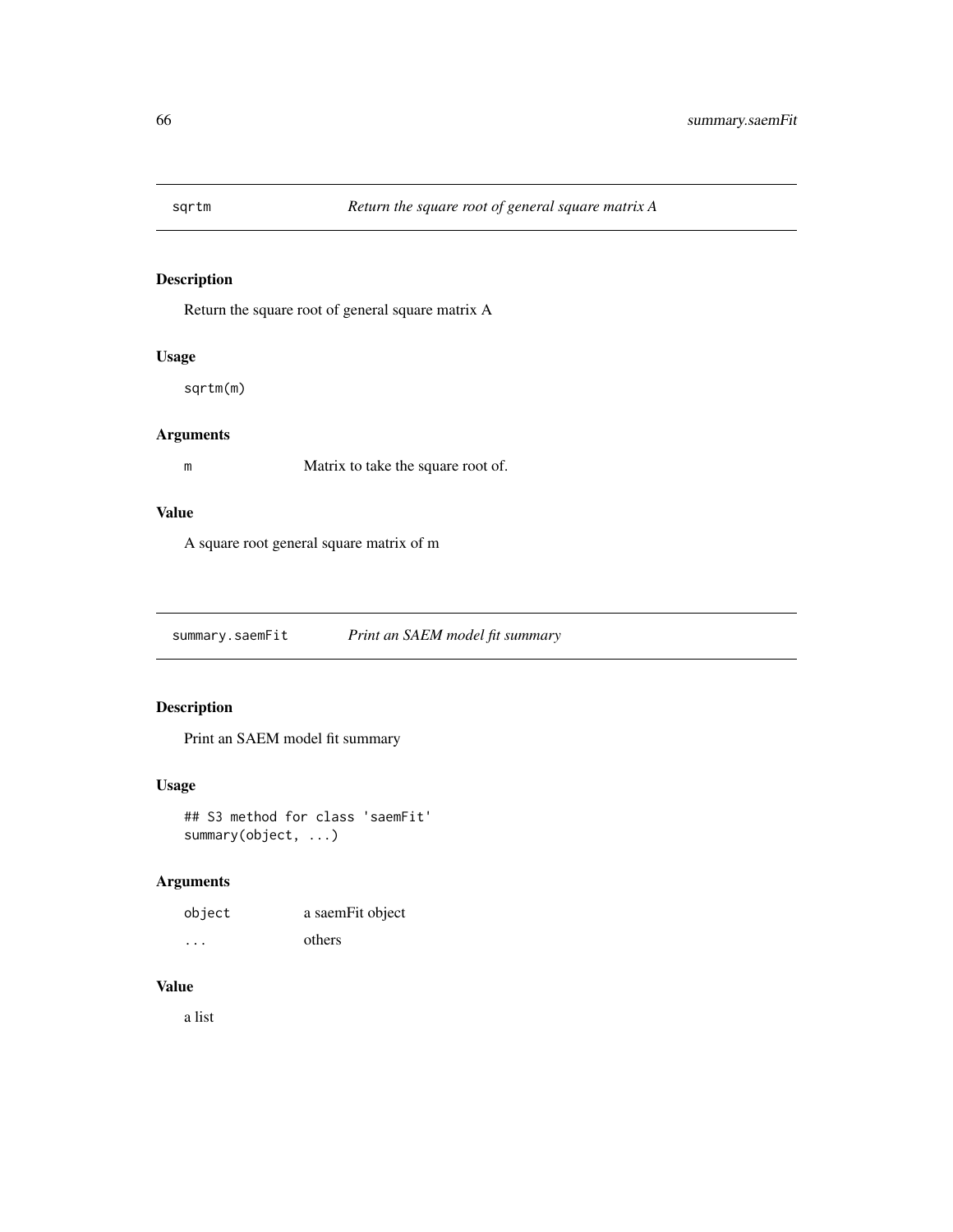<span id="page-66-0"></span>

Output table/data.frame options

#### Usage

```
tableControl(
 npde = NULL,
 cwres = NULL,
 nsim = 300,
 ties = TRUE,
 censMethod = c("truncated-normal", "cdf", "ipred", "pred", "epred", "omit"),
  seed = 1009,cholSEtol = (.Machine$double.eps)^(1/3),
 state = TRUE,
 \ln s = \text{TRUE},
 eta = TRUE,
 covariates = TRUE,
 addDosing = FALSE,
  subsetNonmem = TRUE,
 cores = NULL,
 keep = NULL,
 drop = NULL
)
```

| npde       | When TRUE, request npde regardless of the algorithm used.                                                                    |
|------------|------------------------------------------------------------------------------------------------------------------------------|
| cwres      | When TRUE, request CWRES and FOCE iikelihood regardless of the algorithm<br>used.                                            |
| nsim       | represents the number of simulations. For rxode2, if you supply single subject<br>event tables (created with [eventTable()]) |
| ties       | When 'TRUE' jitter prediction-discrepancy points to discourage ties in cdf.                                                  |
| censMethod | Handle censoring method:                                                                                                     |
|            | - "truncated-normal" Simulates from a truncated normal distribution under the<br>assumption of the model and censoring.      |
|            | - "cdf" Use the cdf-method for censoring with npde and use this for any other<br>residuals ('cwres' etc)                     |
|            | - "omit" omit the residuals for censoring                                                                                    |
| seed       | an object specifying if and how the random number generator should be initial-<br>ized                                       |
| cholSEtol  | The tolerance for the 'rxode2::choleSE' function                                                                             |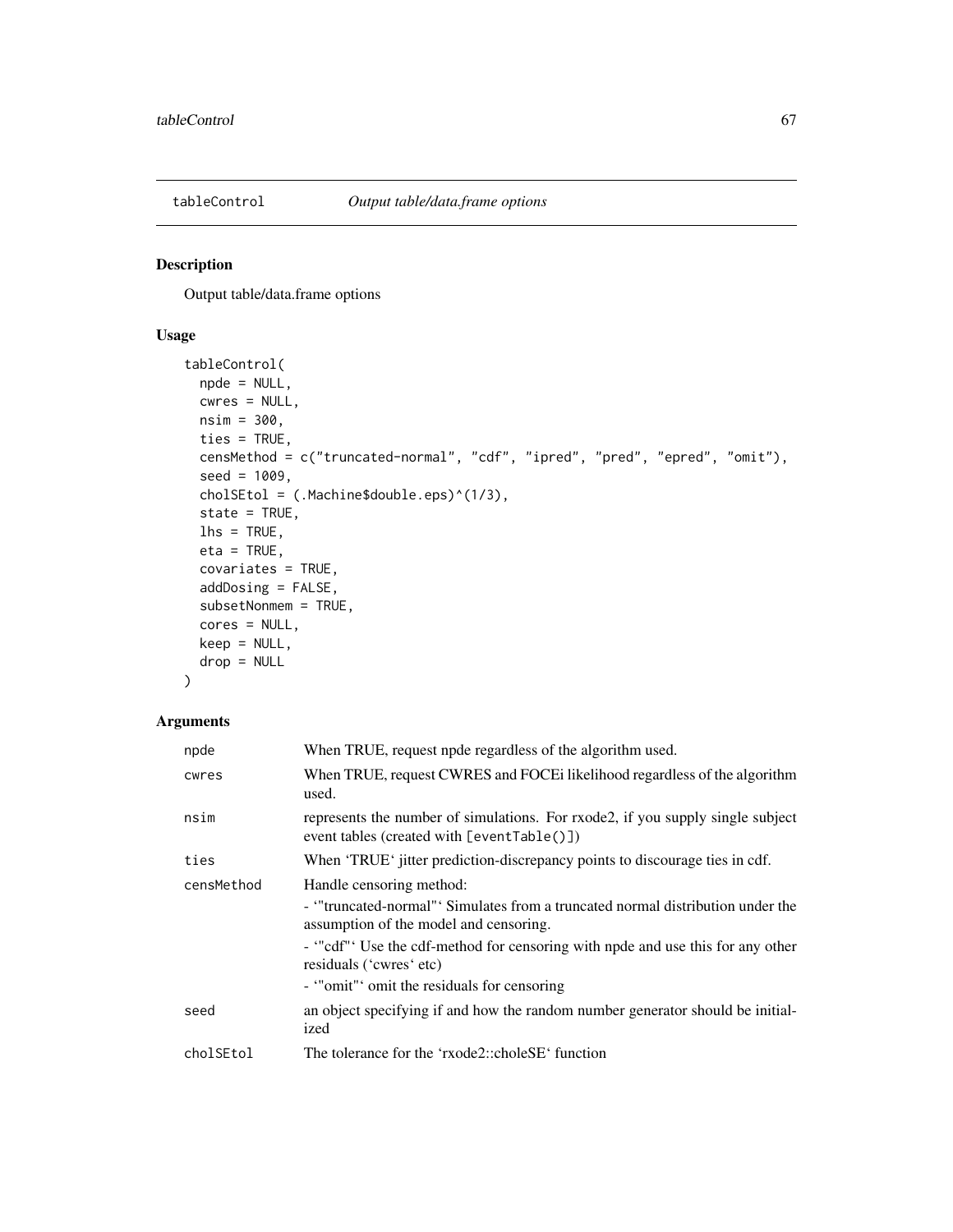<span id="page-67-0"></span>

| state        | is a Boolean indicating if 'state' values will be included (default 'TRUE')                                                                                                                                                                                                                                                                                                                                                                                                                                                                                                                                   |
|--------------|---------------------------------------------------------------------------------------------------------------------------------------------------------------------------------------------------------------------------------------------------------------------------------------------------------------------------------------------------------------------------------------------------------------------------------------------------------------------------------------------------------------------------------------------------------------------------------------------------------------|
| lhs          | is a Boolean indicating if remaining 'lhs' values will be included (default 'TRUE')                                                                                                                                                                                                                                                                                                                                                                                                                                                                                                                           |
| eta          | is a Boolean indicating if 'eta' values will be included (default 'TRUE')                                                                                                                                                                                                                                                                                                                                                                                                                                                                                                                                     |
| covariates   | is a Boolean indicating if covariates will be included (default 'TRUE')                                                                                                                                                                                                                                                                                                                                                                                                                                                                                                                                       |
| addDosing    | Boolean indicating if the solve should add rxode2 EVID and related columns.<br>This will also include dosing information and estimates at the doses. Be de-<br>fault, rxode2 only includes estimates at the observations. (default FALSE). When<br>addDosing is NULL, only include EVID=0 on solve and exclude any model-times<br>or EVID=2. If addDosing is NA the classic rxode2 EVID events are returned.<br>When addDosing is TRUE add the event information in NONMEM-style format;<br>If subsetNonmem=FALSE rxode2 will also include extra event types (EVID) for<br>ending infusion and modeled times: |
|              | • EVID= $-1$ when the modeled rate infusions are turned off (matches rate= $-1$ )<br>• EVID=-2 When the modeled duration infusions are turned off (matches<br>rate= $-2$ )<br>• EVID=-10 When the specified rate infusions are turned off (matches rate>0)<br>• EVID=-20 When the specified dur infusions are turned off (matches dur>0)<br>• EVID=101, 102, 103,  Modeled time where 101 is the first model time,<br>102 is the second etc.                                                                                                                                                                  |
| subsetNonmem | subset to NONMEM compatible EVIDs only. By default TRUE.                                                                                                                                                                                                                                                                                                                                                                                                                                                                                                                                                      |
| cores        | Number of cores used in parallel ODE solving. This is equivalent to calling<br>setRxThreads()                                                                                                                                                                                                                                                                                                                                                                                                                                                                                                                 |
| keep         | is the keep sent to the table                                                                                                                                                                                                                                                                                                                                                                                                                                                                                                                                                                                 |
| drop         | is the dropped variables sent to the table                                                                                                                                                                                                                                                                                                                                                                                                                                                                                                                                                                    |

### Details

If you ever want to add CWRES/FOCEi objective function you can use the [addCwres](#page-2-0)

If you ever want to add NPDE/EPRED columns you can use the [addNpde](#page-4-0)

### Value

A list of table options for nlmixr2

#### Author(s)

Matthew L. Fidler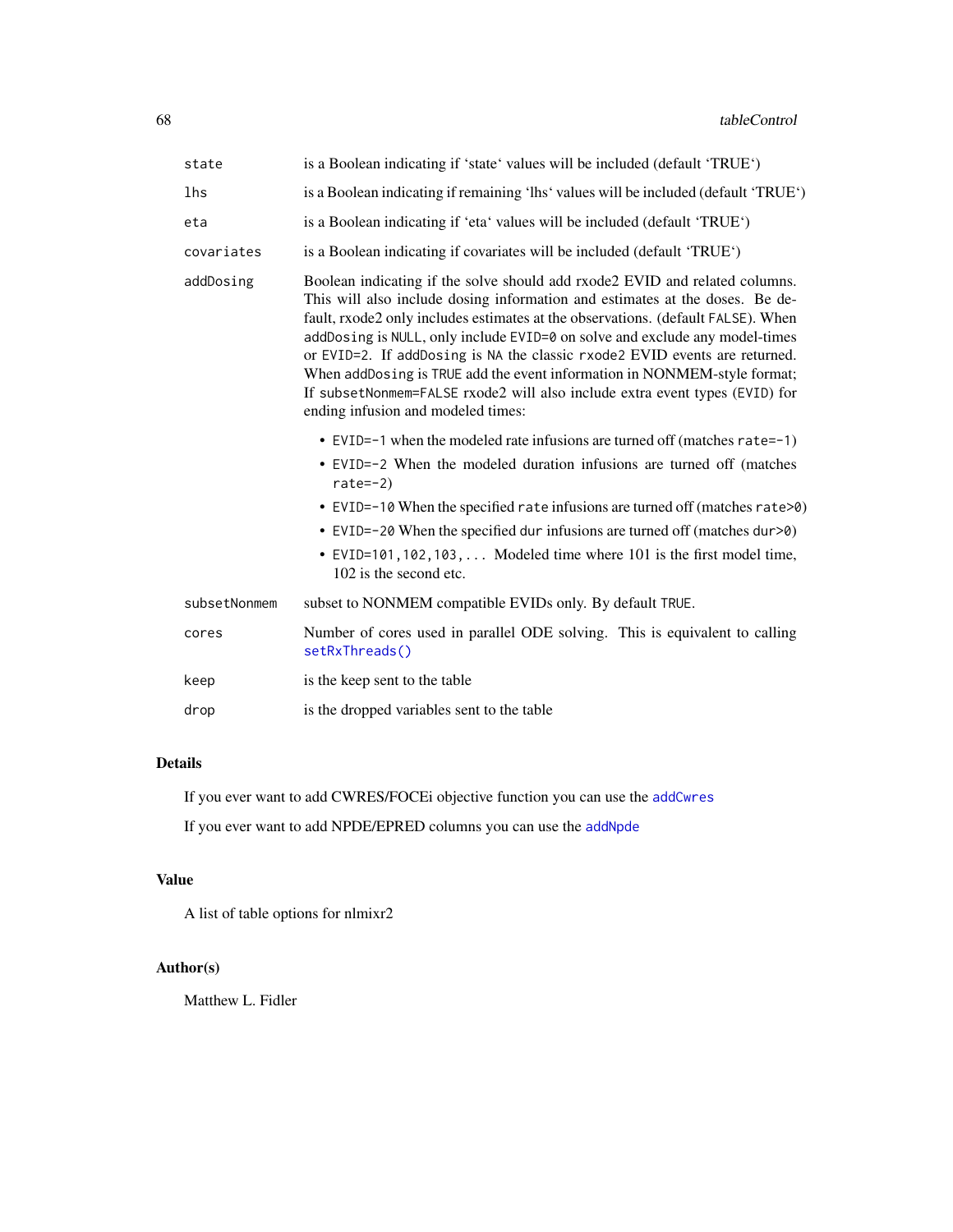<span id="page-68-0"></span>

VPC simulation

#### Usage

```
vpcSim(
 object,
  ...,
 keep = NULL,
 n = 300,pred = FALSE,
 seed = 1009,nretry = 50
)
```
#### Arguments

| object   | This is the nlmixr2 fit object                                                  |
|----------|---------------------------------------------------------------------------------|
| $\ddots$ | Other arguments sent to 'rxSolve()'                                             |
| keep     | Keep character vector                                                           |
| n        | Number of simulations                                                           |
| pred     | Should predictions be added to the simulation                                   |
| seed     | Seed to set for the VPC simulation                                              |
| nretry   | Number of times to retry the simulation if there is NA values in the simulation |

#### Value

data frame of the VPC simulation

#### Author(s)

Matthew L. Fidler

# Examples

```
one.cmt <- function() {
 ini({
   ## You may label each parameter with a comment
   tka <- 0.45 # Log Ka
   tcl <- log(c(\emptyset, 2.7, 100)) # Log Cl
```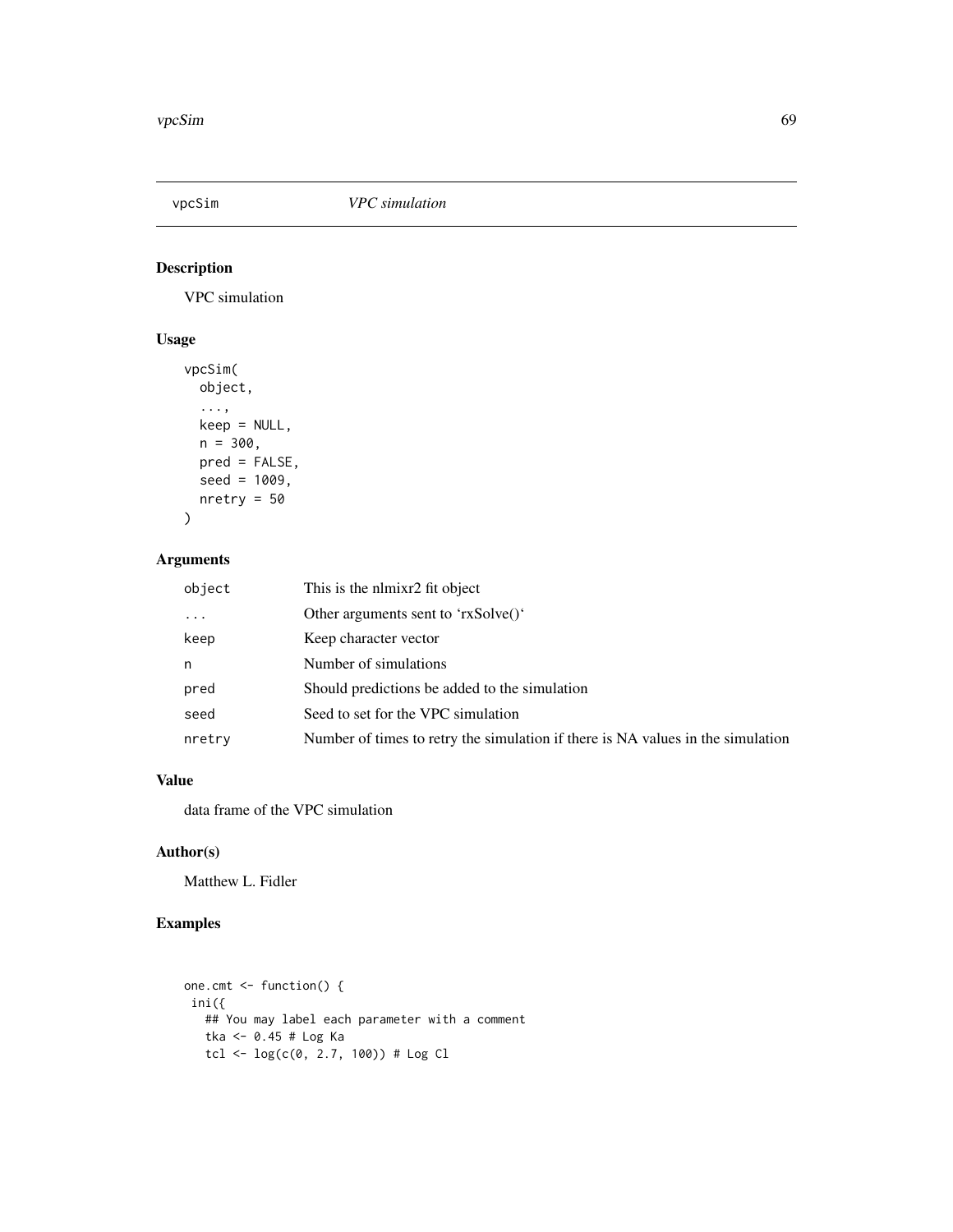```
## This works with interactive models
  ## You may also label the preceding line with label("label text")
  tv <- 3.45; label("log V")
  ## the label("Label name") works with all models
  eta.ka ~ 0.6
  eta.cl \sim 0.3
  eta.v ~ 0.1
  add.sd <- 0.7
 })
 model({
  ka <- exp(tka + eta.ka)
  cl <- exp(tcl + eta.cl)
  v \leq -\exp(tv + \epsilon t a.v)linCmt() ~ ~ add(add.sd)})
}
fit <- nlmixr(one.cmt, theo_sd, est="focei")
head(vpcSim(fit, pred=TRUE))
```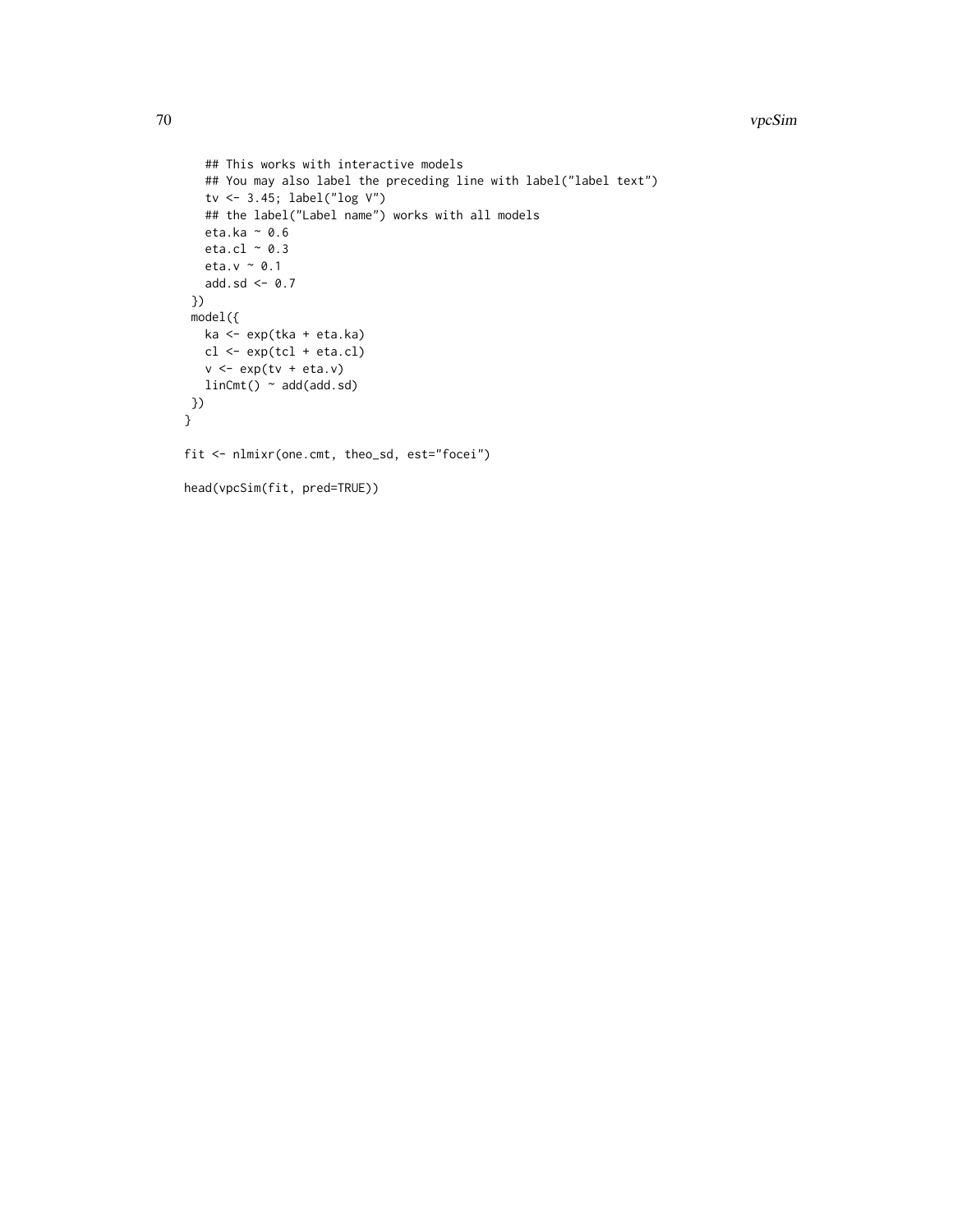# **Index**

addCwres, [3,](#page-2-1) *[68](#page-67-0)* addNpde, [5,](#page-4-1) *[68](#page-67-0)* addTable, [6](#page-5-0) AIC, *[32](#page-31-0)* assertNlmixrFit, [8](#page-7-0) assertNlmixrFitData, [8](#page-7-0) augPred.nlmixr2FitData *(*nlmixr2AugPredSolve*)*, [34](#page-33-0) BIC, *[32](#page-31-0)* boxCox, [9](#page-8-0) cholSE, [10](#page-9-0) fixed.effects, *[33](#page-32-0)* foceiControl, [11](#page-10-0) getOfvType *(*setOfv*)*, [65](#page-64-0) getValidNlmixrControl, [21](#page-20-0) getValidNlmixrCtl *(*getValidNlmixrControl*)*, [21](#page-20-0) iBoxCox *(*boxCox*)*, [9](#page-8-0) iYeoJohnson *(*boxCox*)*, [9](#page-8-0) logLik, *[32](#page-31-0)* n1qn1, *[20,](#page-19-0) [21](#page-20-0)* nlm, *[44,](#page-43-0) [45](#page-44-0)* nlme, *[24](#page-23-0)*, *[32](#page-31-0)* nlmeControl *(*nlmixr2NlmeControl*)*, [42](#page-41-0) nlminb, *[44](#page-43-0)[–46](#page-45-0)* nlmixr *(*nlmixr2*)*, [22](#page-21-1) nlmixr2, [22,](#page-21-1) *[64](#page-63-0)* nlmixr2AllEst, [34](#page-33-0) nlmixr2AugPredSolve, [34](#page-33-0) nlmixr2CreateOutputFromUi, [35](#page-34-0) nlmixr2Est *(*nlmixr2Est.focei*)*, [36](#page-35-0) nlmixr2Est.focei, [36](#page-35-0) nlmixr2Gill83, [38,](#page-37-1) *[40,](#page-39-0) [41](#page-40-0)* nlmixr2Hess, [40](#page-39-0)

nlmixr2Logo, [42](#page-41-0) nlmixr2NlmeControl, [42](#page-41-0) nlmixr2Validate, [47](#page-46-0) nlmixr2Version, [47](#page-46-0) nlmixrAddObjectiveFunctionDataFrame, [48](#page-47-0) nlmixrAddTiming, [49](#page-48-0) nlmixrCbind, [50](#page-49-0) nlmixrClone, [51](#page-50-0) nlmixrWithTiming, [52](#page-51-0) nmObjGetControl *(*nmObjGetControl.nlme*)*, [53](#page-52-0) nmObjGetControl.nlme, [53](#page-52-0) nmObjGetEstimationModel, [54](#page-53-0) nmObjGetEstimationModel.default *(*nmObjGetIpredModel*)*, [55](#page-54-0) nmObjGetEstimationModel.saem *(*nmObjGetIpredModel*)*, [55](#page-54-0) nmObjGetFoceiControl *(*nmObjGetFoceiControl.nlme*)*, [55](#page-54-0) nmObjGetFoceiControl.nlme, [55](#page-54-0) nmObjGetIpredModel, [55](#page-54-0) nmObjGetPredOnly, [56](#page-55-0) nmObjHandleControlObject *(*nmObjHandleControlObject.nlmeControl*)*, [57](#page-56-0) nmObjHandleControlObject.nlmeControl, [57](#page-56-0) nmObjHandleModelObject, [57](#page-56-0) nmsimplex, [58](#page-57-0) nmTest *(*nlmixr2Validate*)*, [47](#page-46-0) ofv, [59](#page-58-0) optim, *[20,](#page-19-0) [21](#page-20-0)* optimHess, *[41](#page-40-0)* print.saemFit, [60](#page-59-0)

random.effects, *[33](#page-32-0)* residuals.nlmixr2FitData, [60](#page-59-0)